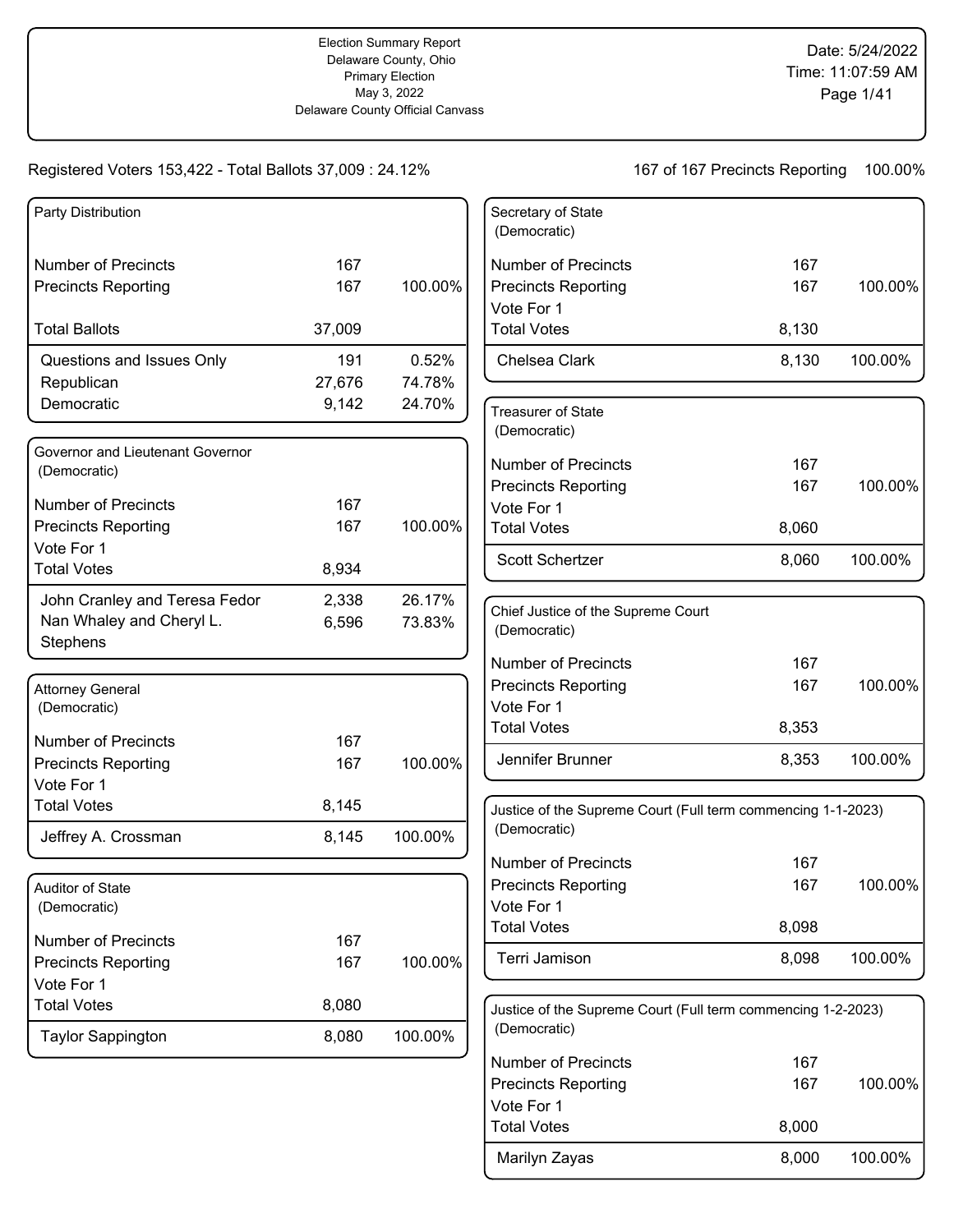| U.S. Senator<br>(Democratic)                                          |       |         | Judge of the Court of Appeals (5th District) (Full term commencing 2-<br>10-2023) |       |         |
|-----------------------------------------------------------------------|-------|---------|-----------------------------------------------------------------------------------|-------|---------|
| <b>Number of Precincts</b>                                            | 167   |         | (Democratic)<br>Number of Precincts                                               | 167   |         |
| <b>Precincts Reporting</b>                                            | 167   | 100.00% | <b>Precincts Reporting</b>                                                        | 167   | 100.00% |
| Vote For 1                                                            |       |         | Vote For 1                                                                        |       |         |
| <b>Total Votes</b>                                                    | 9,005 |         | <b>Total Votes</b>                                                                | 7,884 |         |
| Morgan Harper                                                         | 1,886 | 20.94%  | David T. Ball                                                                     | 7,884 | 100.00% |
| Traci TJ Johnson                                                      | 867   | 9.63%   |                                                                                   |       |         |
| Tim Ryan                                                              | 6,252 | 69.43%  |                                                                                   |       |         |
|                                                                       |       |         | Judge of the Court of Common Pleas (Domestic Relations Division)                  |       |         |
| Representative to Congress - 4th District                             |       |         | (Democratic)                                                                      |       |         |
| (Democratic)                                                          |       |         | <b>Number of Precincts</b>                                                        | 167   |         |
| <b>Number of Precincts</b>                                            | 130   |         | <b>Precincts Reporting</b>                                                        | 167   | 100.00% |
| <b>Precincts Reporting</b>                                            | 130   | 100.00% |                                                                                   |       |         |
| Vote For 1                                                            |       |         | <b>Total Votes</b>                                                                | 0     |         |
| <b>Total Votes</b>                                                    | 6,378 |         | No Valid Petition Filed                                                           |       |         |
| Jeffrey A. Sites                                                      | 2,691 | 42.19%  |                                                                                   |       |         |
| <b>Tamie Wilson</b>                                                   | 3,687 | 57.81%  |                                                                                   |       |         |
|                                                                       |       |         | <b>County Commissioner</b>                                                        |       |         |
| For Representative to Congress - 12th District                        |       |         | (Democratic)                                                                      |       |         |
| (Democratic)                                                          |       |         | <b>Number of Precincts</b>                                                        | 167   |         |
| <b>Number of Precincts</b>                                            | 45    |         | <b>Precincts Reporting</b>                                                        | 167   | 100.00% |
| <b>Precincts Reporting</b>                                            | 45    | 100.00% | Vote For 1                                                                        |       |         |
| Vote For 1                                                            |       |         | <b>Total Votes</b>                                                                | 7,936 |         |
| <b>Total Votes</b>                                                    | 2,003 |         | <b>Tiffany Bukoffsky</b>                                                          | 7,936 | 100.00% |
| Michael Fletcher                                                      | 818   | 40.84%  |                                                                                   |       |         |
| Amy Rippel-Elton                                                      | 1,185 | 59.16%  | <b>County Auditor</b>                                                             |       |         |
|                                                                       |       |         | (Democratic)                                                                      |       |         |
| Judge of the Court of Appeals (5th District) (Full term commencing 2- |       |         | Number of Precincts                                                               | 167   |         |
| $9 - 2023$                                                            |       |         | <b>Precincts Reporting</b>                                                        | 167   | 100.00% |
| (Democratic)<br>Number of Precincts                                   | 167   |         | Vote For 1                                                                        |       |         |
| <b>Precincts Reporting</b>                                            | 167   | 100.00% | <b>Total Votes</b>                                                                | 7,902 |         |
| Vote For 1                                                            |       |         | Vera Thornhill                                                                    | 7,902 | 100.00% |
| <b>Total Votes</b>                                                    | 7,928 |         |                                                                                   |       |         |
| Earle E. Wise Jr.                                                     | 7,928 | 100.00% |                                                                                   |       |         |
|                                                                       |       |         |                                                                                   |       |         |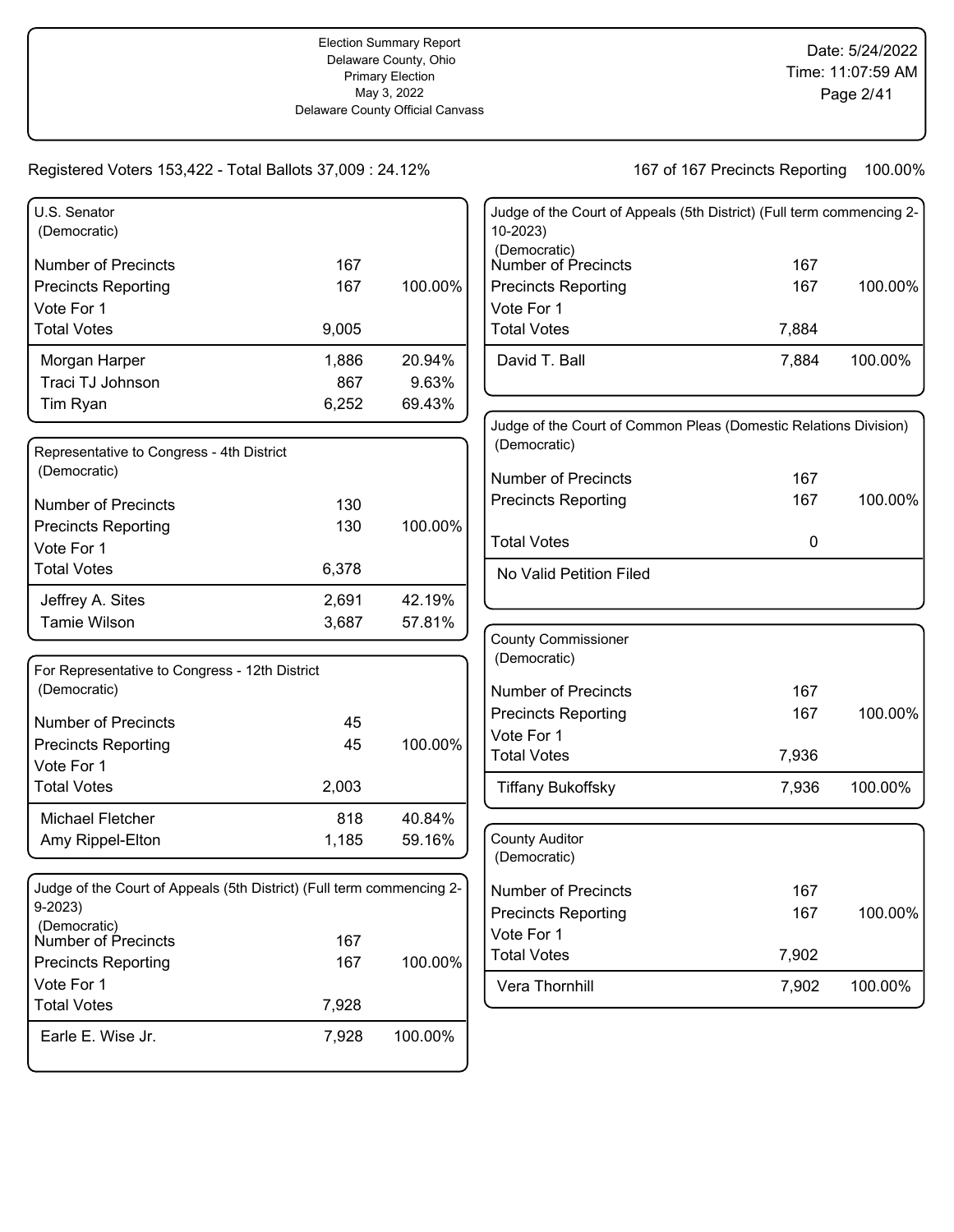### Registered Voters 153,422 - Total Ballots 37,009 : 24.12%

| Governor and Lieutenant Governor<br>(Republican) |        |         | <b>Treasurer of State</b><br>(Republican)                    |        |         |
|--------------------------------------------------|--------|---------|--------------------------------------------------------------|--------|---------|
| <b>Number of Precincts</b>                       | 167    |         | <b>Number of Precincts</b>                                   | 167    |         |
| <b>Precincts Reporting</b>                       | 167    | 100.00% | <b>Precincts Reporting</b>                                   | 167    | 100.00% |
| Vote For 1                                       |        |         | Vote For 1                                                   |        |         |
| <b>Total Votes</b>                               | 27,445 |         | <b>Total Votes</b>                                           | 22,753 |         |
| Joe Blystone and Jeremiah W.<br>Workman          | 4,659  | 16.98%  | Robert Sprague                                               | 22,753 | 100.00% |
| Mike DeWine and Jon Husted                       | 14,455 | 52.67%  | Chief Justice of the Supreme Court                           |        |         |
| Ron Hood and Candice Keller                      | 334    | 1.22%   | (Republican)                                                 |        |         |
| Jim Renacci and Joe Knopp                        | 7,997  | 29.14%  |                                                              |        |         |
|                                                  |        |         | <b>Number of Precincts</b>                                   | 167    |         |
| <b>Attorney General</b>                          |        |         | <b>Precincts Reporting</b>                                   | 167    | 100.00% |
| (Republican)                                     |        |         | Vote For 1                                                   |        |         |
| <b>Number of Precincts</b>                       | 167    |         | <b>Total Votes</b>                                           | 22,801 |         |
|                                                  | 167    | 100.00% | Sharon L. Kennedy                                            | 22,801 | 100.00% |
| <b>Precincts Reporting</b><br>Vote For 1         |        |         |                                                              |        |         |
| <b>Total Votes</b>                               | 24,612 |         | Justice of the Supreme Court (Full term commencing 1-1-2023) |        |         |
|                                                  |        |         | (Republican)                                                 |        |         |
| Dave Yost                                        | 24,612 | 100.00% |                                                              |        |         |
|                                                  |        |         | <b>Number of Precincts</b>                                   | 167    |         |
| Auditor of State                                 |        |         | <b>Precincts Reporting</b>                                   | 167    | 100.00% |
| (Republican)                                     |        |         | Vote For 1                                                   |        |         |
| <b>Number of Precincts</b>                       | 167    |         | <b>Total Votes</b>                                           | 22,447 |         |
| <b>Precincts Reporting</b>                       | 167    | 100.00% | Pat Fischer                                                  | 22,447 | 100.00% |
| Vote For 1                                       |        |         |                                                              |        |         |
| <b>Total Votes</b>                               | 23,160 |         | Justice of the Supreme Court (Full term commencing 1-2-2023) |        |         |
|                                                  |        |         | (Republican)                                                 |        |         |
| Keith Faber                                      | 23,160 | 100.00% |                                                              |        |         |
|                                                  |        |         | <b>Number of Precincts</b>                                   | 167    |         |
| Secretary of State                               |        |         | <b>Precincts Reporting</b><br>Vote For 1                     | 167    | 100.00% |
| (Republican)                                     |        |         | <b>Total Votes</b>                                           | 20,607 |         |
| Number of Precincts                              | 167    |         |                                                              |        |         |
| <b>Precincts Reporting</b>                       | 167    | 100.00% | Pat DeWine                                                   | 20,607 | 100.00% |
| Vote For 1                                       |        |         |                                                              |        |         |
| <b>Total Votes</b>                               | 24,323 |         |                                                              |        |         |
| John Adams                                       | 7,710  | 31.70%  |                                                              |        |         |
| Frank LaRose                                     | 16,613 | 68.30%  |                                                              |        |         |
|                                                  |        |         |                                                              |        |         |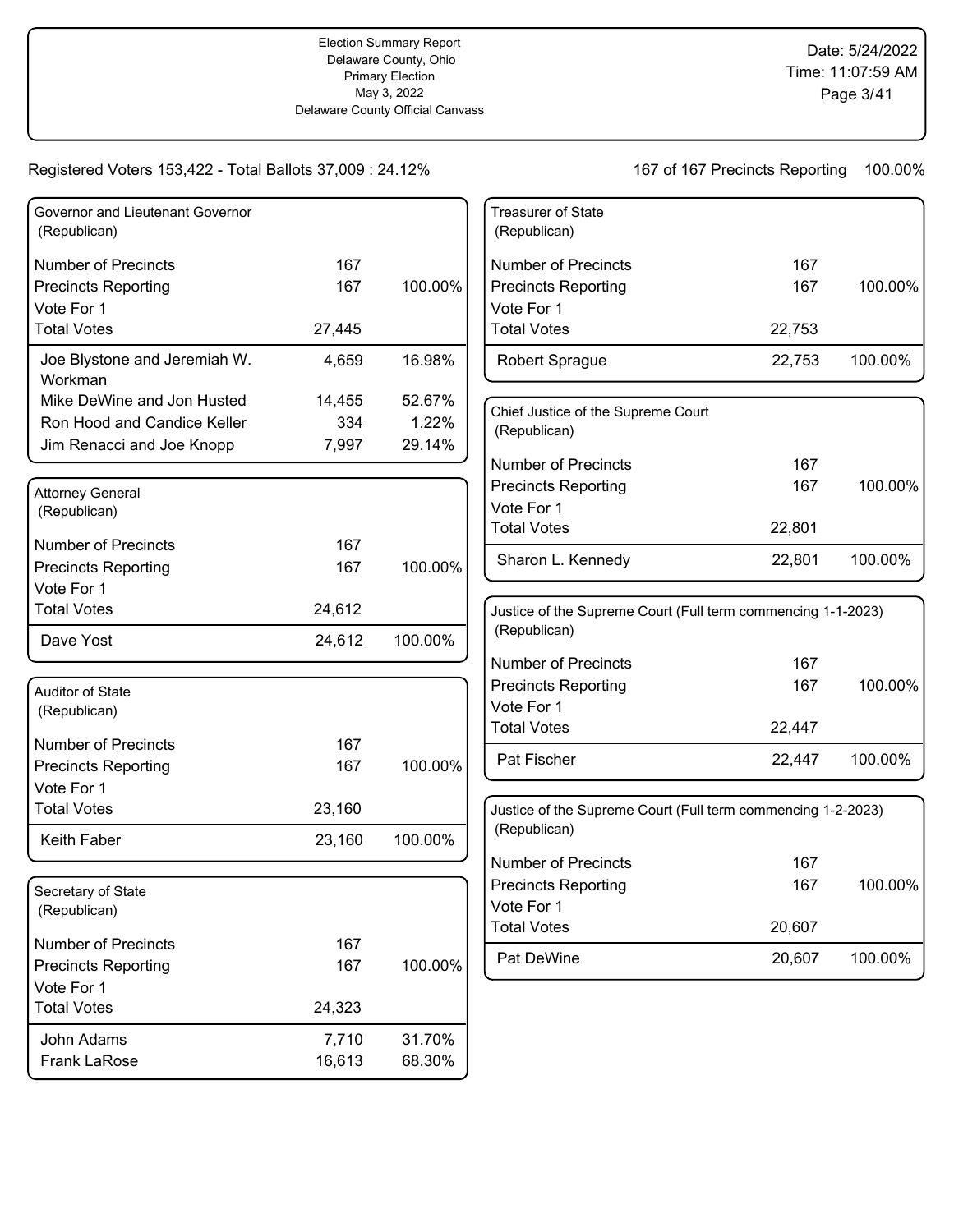| U.S. Senator<br>(Republican)                                          |        |         | Judge of the Court of Appeals (5th District) (Full term commencing 2-<br>10-2023) |        |         |
|-----------------------------------------------------------------------|--------|---------|-----------------------------------------------------------------------------------|--------|---------|
|                                                                       |        |         | (Republican)<br>Number of Precincts                                               |        |         |
| <b>Number of Precincts</b>                                            | 167    |         |                                                                                   | 167    |         |
| <b>Precincts Reporting</b>                                            | 167    | 100.00% | <b>Precincts Reporting</b>                                                        | 167    | 100.00% |
| Vote For 1                                                            |        |         | Vote For 1                                                                        |        |         |
| <b>Total Votes</b>                                                    | 27,307 |         | <b>Total Votes</b>                                                                | 21,170 |         |
| Matt Dolan                                                            | 8,030  | 29.41%  | Craig Baldwin                                                                     | 21,170 | 100.00% |
| Mike Gibbons                                                          | 2,543  | 9.31%   |                                                                                   |        |         |
| Josh Mandel                                                           | 5,067  | 18.56%  |                                                                                   |        |         |
| <b>Neil Patel</b>                                                     | 459    | 1.68%   | Judge of the Court of Common Pleas (Domestic Relations Division)                  |        |         |
| Mark Pukita                                                           | 381    | 1.40%   | (Republican)                                                                      |        |         |
| Jane Timken                                                           | 1,165  | 4.27%   | <b>Number of Precincts</b>                                                        | 167    |         |
| JD Vance                                                              | 9,662  | 35.38%  | <b>Precincts Reporting</b>                                                        | 167    | 100.00% |
|                                                                       |        |         | Vote For 1                                                                        |        |         |
| Representative to Congress - 4th District                             |        |         | <b>Total Votes</b>                                                                | 21,348 |         |
| (Republican)                                                          |        |         |                                                                                   |        |         |
| <b>Number of Precincts</b>                                            | 130    |         | Randall D. Fuller                                                                 | 21,348 | 100.00% |
| <b>Precincts Reporting</b>                                            | 130    | 100.00% |                                                                                   |        |         |
| Vote For 1                                                            |        |         |                                                                                   |        |         |
| <b>Total Votes</b>                                                    | 16,160 |         | <b>County Commissioner</b>                                                        |        |         |
|                                                                       |        |         | (Republican)                                                                      |        |         |
| Jim Jordan                                                            | 16,160 | 100.00% | <b>Number of Precincts</b>                                                        | 167    |         |
|                                                                       |        |         | <b>Precincts Reporting</b>                                                        | 167    | 100.00% |
| For Representative to Congress - 12th District                        |        |         | Vote For 1                                                                        |        |         |
| (Republican)                                                          |        |         | <b>Total Votes</b>                                                                | 21,750 |         |
| <b>Number of Precincts</b>                                            | 45     |         | <b>Barb Lewis</b>                                                                 | 21,750 | 100.00% |
| <b>Precincts Reporting</b>                                            | 45     | 100.00% |                                                                                   |        |         |
| Vote For 1                                                            |        |         |                                                                                   |        |         |
| <b>Total Votes</b>                                                    | 7,571  |         | <b>County Auditor</b><br>(Republican)                                             |        |         |
|                                                                       |        |         |                                                                                   |        |         |
| <b>Troy Balderson</b>                                                 | 6,487  | 85.68%  | <b>Number of Precincts</b>                                                        | 167    |         |
| <b>Brandon Michael Lape</b>                                           | 1,084  | 14.32%  | <b>Precincts Reporting</b>                                                        | 167    | 100.00% |
|                                                                       |        |         | Vote For 1                                                                        |        |         |
| Judge of the Court of Appeals (5th District) (Full term commencing 2- |        |         | <b>Total Votes</b>                                                                | 22,472 |         |
| $9-2023$                                                              |        |         | George Kaitsa                                                                     | 22,472 | 100.00% |
| (Republican)<br>Number of Precincts                                   | 167    |         |                                                                                   |        |         |
| <b>Precincts Reporting</b>                                            | 167    | 100.00% |                                                                                   |        |         |
| Vote For 1                                                            |        |         |                                                                                   |        |         |
| <b>Total Votes</b>                                                    | 19,543 |         |                                                                                   |        |         |
| Jeff Furr                                                             | 5,784  | 29.60%  |                                                                                   |        |         |
| Andrew King                                                           | 13,759 | 70.40%  |                                                                                   |        |         |
|                                                                       |        |         |                                                                                   |        |         |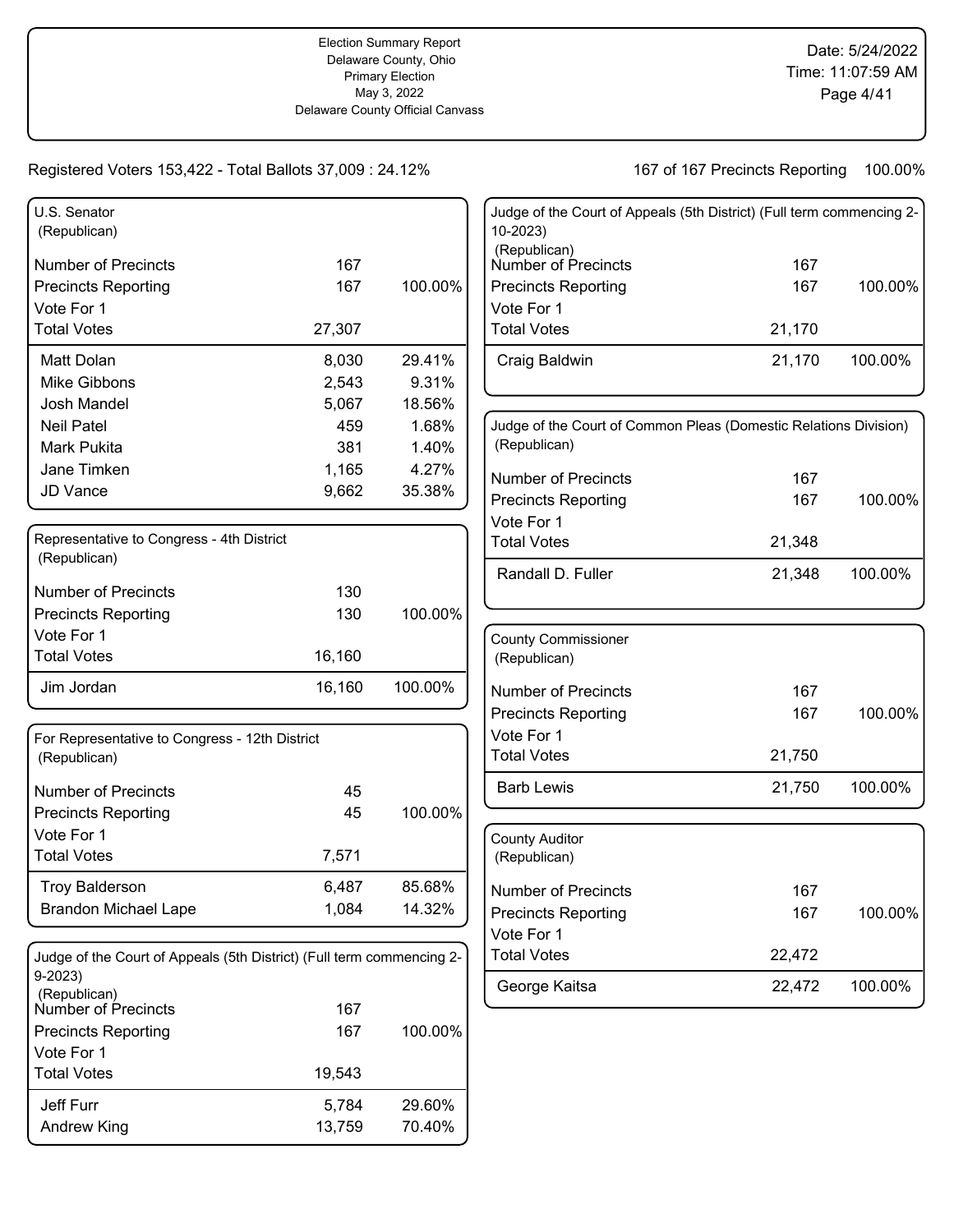| Registered Voters 153,422 - Total Ballots 37,009 : 24.12%        |   |         | 167 of 167 Precincts Reporting<br>100.00%                        |    |         |  |
|------------------------------------------------------------------|---|---------|------------------------------------------------------------------|----|---------|--|
| Member of County Central Committee - Berlin A<br>(Democratic)    |   |         | Member of County Central Committee - Berkshire D<br>(Democratic) |    |         |  |
| <b>Number of Precincts</b>                                       |   |         | <b>Number of Precincts</b>                                       | 1  |         |  |
| <b>Precincts Reporting</b>                                       | 1 | 100.00% | <b>Precincts Reporting</b>                                       | 1  | 100.00% |  |
| <b>Total Votes</b>                                               | 0 |         | <b>Total Votes</b>                                               | 0  |         |  |
| No Valid Petition Filed                                          |   |         | No Valid Petition Filed                                          |    |         |  |
| Member of County Central Committee - Ashley<br>(Democratic)      |   |         | Member of County Central Committee - Berkshire E<br>(Democratic) |    |         |  |
| <b>Number of Precincts</b>                                       |   |         | <b>Number of Precincts</b>                                       | 1  |         |  |
| <b>Precincts Reporting</b>                                       | 1 | 100.00% | <b>Precincts Reporting</b>                                       | 1  | 100.00% |  |
|                                                                  |   |         | Vote For 1                                                       |    |         |  |
| <b>Total Votes</b>                                               | 0 |         | <b>Total Votes</b>                                               | 16 |         |  |
| No Valid Petition Filed                                          |   |         | Valerie Shafer                                                   | 16 | 100.00% |  |
| Member of County Central Committee - Berkshire A<br>(Democratic) |   |         | Member of County Central Committee - Berlin B<br>(Democratic)    |    |         |  |
| <b>Number of Precincts</b>                                       |   |         | <b>Number of Precincts</b>                                       | 1  |         |  |
| <b>Precincts Reporting</b>                                       | 1 | 100.00% | <b>Precincts Reporting</b>                                       | 1  | 100.00% |  |
| <b>Total Votes</b>                                               | 0 |         | <b>Total Votes</b>                                               | 0  |         |  |
| No Valid Petition Filed                                          |   |         | No Valid Petition Filed                                          |    |         |  |
| Member of County Central Committee - Berkshire B<br>(Democratic) |   |         | Member of County Central Committee - Berlin C<br>(Democratic)    |    |         |  |
| <b>Number of Precincts</b>                                       |   |         | <b>Number of Precincts</b>                                       | 1  |         |  |
| <b>Precincts Reporting</b>                                       |   | 100.00% | <b>Precincts Reporting</b>                                       |    | 100.00% |  |
| <b>Total Votes</b>                                               | 0 |         | <b>Total Votes</b>                                               | 0  |         |  |
| No Valid Petition Filed                                          |   |         | No Valid Petition Filed                                          |    |         |  |
| Member of County Central Committee - Berkshire C<br>(Democratic) |   |         | Member of County Central Committee - Berlin D<br>(Democratic)    |    |         |  |
| <b>Number of Precincts</b>                                       |   |         | <b>Number of Precincts</b>                                       | 1  |         |  |
| <b>Precincts Reporting</b>                                       |   | 100.00% | <b>Precincts Reporting</b>                                       | 1  | 100.00% |  |
| <b>Total Votes</b>                                               | 0 |         | <b>Total Votes</b>                                               | 0  |         |  |
| No Valid Petition Filed                                          |   |         | No Valid Petition Filed                                          |    |         |  |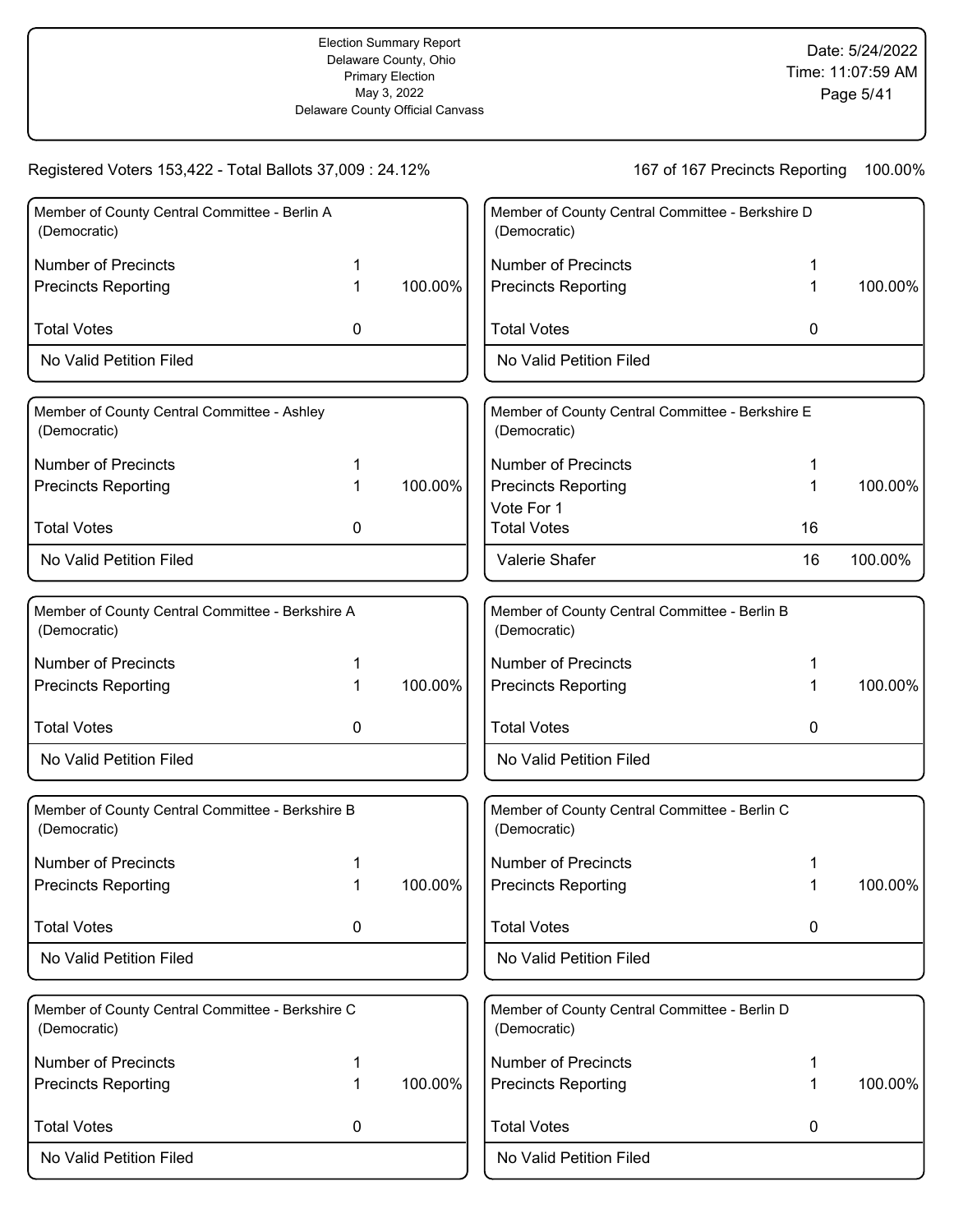| Member of County Central Committee - Berlin E<br>(Democratic)        |    |         | Member of County Central Committee - Columbus City C<br>(Democratic) |    |         |
|----------------------------------------------------------------------|----|---------|----------------------------------------------------------------------|----|---------|
| <b>Number of Precincts</b>                                           |    |         | <b>Number of Precincts</b>                                           |    |         |
| <b>Precincts Reporting</b>                                           | 1  | 100.00% | <b>Precincts Reporting</b>                                           |    | 100.00% |
| Vote For 1                                                           |    |         |                                                                      |    |         |
| <b>Total Votes</b>                                                   | 44 |         | <b>Total Votes</b>                                                   | 0  |         |
| Jerry Rhoades                                                        | 44 | 100.00% | No Valid Petition Filed                                              |    |         |
| Member of County Central Committee - Berlin F<br>(Democratic)        |    |         | Member of County Central Committee - Columbus City D<br>(Democratic) |    |         |
| <b>Number of Precincts</b>                                           |    |         | <b>Number of Precincts</b>                                           |    |         |
| <b>Precincts Reporting</b>                                           | 1  | 100.00% | <b>Precincts Reporting</b>                                           |    | 100.00% |
| <b>Total Votes</b>                                                   | 0  |         | <b>Total Votes</b>                                                   | 0  |         |
| No Valid Petition Filed                                              |    |         | No Valid Petition Filed                                              |    |         |
|                                                                      |    |         |                                                                      |    |         |
| Member of County Central Committee - Brown<br>(Democratic)           |    |         | Member of County Central Committee - Columbus City E<br>(Democratic) |    |         |
| <b>Number of Precincts</b>                                           | 1  |         | <b>Number of Precincts</b>                                           |    |         |
| <b>Precincts Reporting</b>                                           | 1  | 100.00% | <b>Precincts Reporting</b>                                           |    | 100.00% |
| Vote For 1                                                           |    |         |                                                                      |    |         |
| <b>Total Votes</b>                                                   | 46 |         | <b>Total Votes</b>                                                   | 0  |         |
| Margo Bartlett                                                       | 46 | 100.00% | No Valid Petition Filed                                              |    |         |
| Member of County Central Committee - Columbus City A<br>(Democratic) |    |         | Member of County Central Committee - Columbus City F<br>(Democratic) |    |         |
| <b>Number of Precincts</b>                                           |    |         | <b>Number of Precincts</b>                                           |    |         |
| <b>Precincts Reporting</b>                                           |    | 100.00% | <b>Precincts Reporting</b>                                           |    | 100.00% |
| <b>Total Votes</b>                                                   | 0  |         | <b>Total Votes</b>                                                   | 0  |         |
| No Valid Petition Filed                                              |    |         | No Valid Petition Filed                                              |    |         |
| Member of County Central Committee - Columbus City B                 |    |         | Member of County Central Committee - Columbus City G                 |    |         |
| (Democratic)                                                         |    |         | (Democratic)                                                         |    |         |
| <b>Number of Precincts</b>                                           | 1  |         | <b>Number of Precincts</b>                                           | 1  |         |
| <b>Precincts Reporting</b>                                           | 1  | 100.00% | <b>Precincts Reporting</b>                                           | 1  | 100.00% |
|                                                                      |    |         | Vote For 1                                                           |    |         |
| <b>Total Votes</b>                                                   | 0  |         | <b>Total Votes</b>                                                   | 36 |         |
| No Valid Petition Filed                                              |    |         | <b>Thomas Funston Smith</b>                                          | 36 | 100.00% |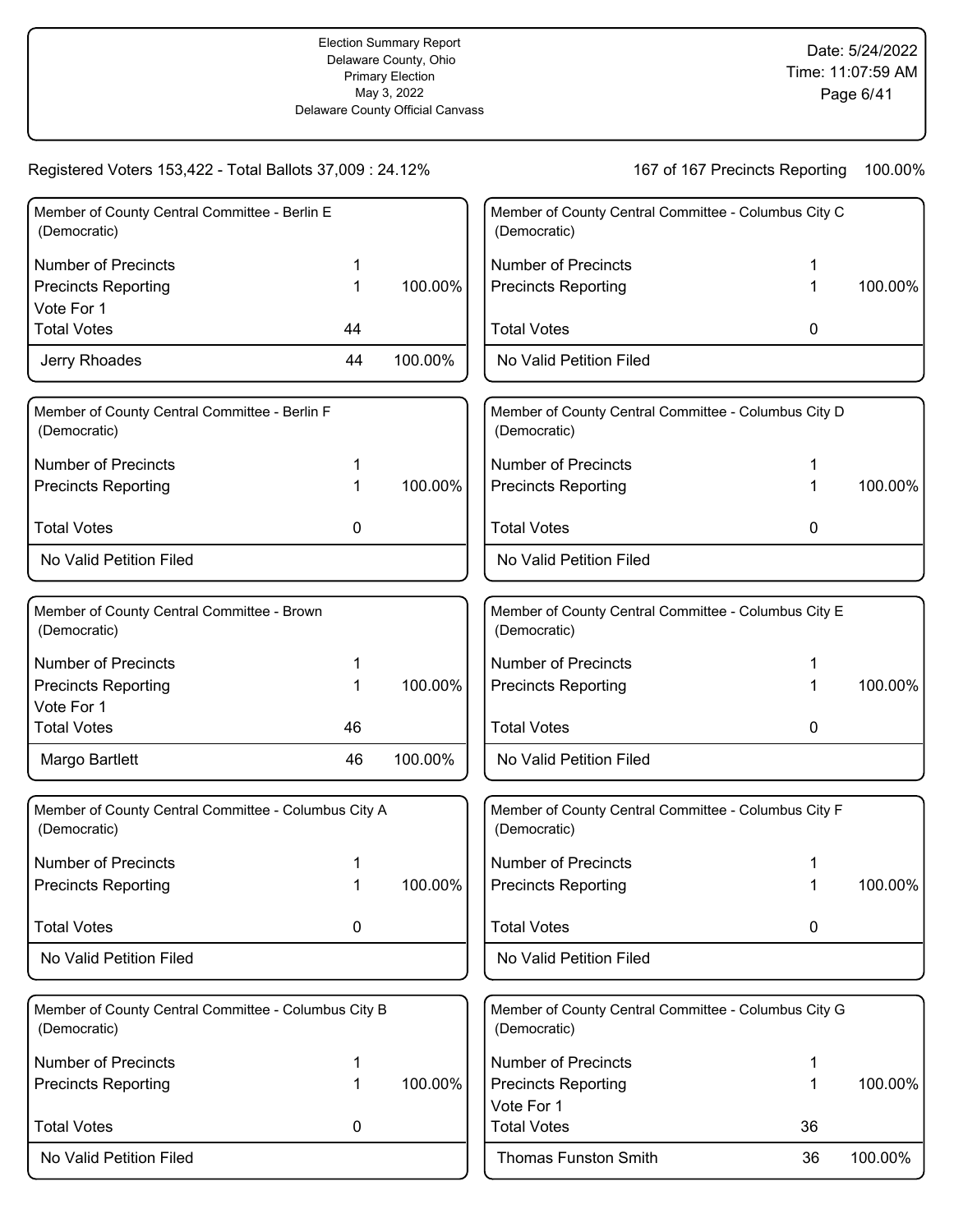| Member of County Central Committee - Concord A<br>(Democratic) |    |         | Member of County Central Committee - Concord F<br>(Democratic) |             |         |
|----------------------------------------------------------------|----|---------|----------------------------------------------------------------|-------------|---------|
| <b>Number of Precincts</b>                                     | 1  |         | <b>Number of Precincts</b>                                     | 1           |         |
| <b>Precincts Reporting</b>                                     | 1  | 100.00% | <b>Precincts Reporting</b>                                     | 1           | 100.00% |
| Vote For 1                                                     |    |         | Vote For 1                                                     |             |         |
| <b>Total Votes</b>                                             | 56 |         | <b>Total Votes</b>                                             | 26          |         |
| <b>Tony Yankus</b>                                             | 56 | 100.00% | David Chappell                                                 | 26          | 100.00% |
| Member of County Central Committee - Concord B<br>(Democratic) |    |         | Member of County Central Committee - Concord G<br>(Democratic) |             |         |
| <b>Number of Precincts</b>                                     | 1  |         | <b>Number of Precincts</b>                                     |             |         |
| <b>Precincts Reporting</b>                                     | 1  | 100.00% | <b>Precincts Reporting</b>                                     |             | 100.00% |
| Vote For 1                                                     |    |         |                                                                |             |         |
| <b>Total Votes</b>                                             | 32 |         | <b>Total Votes</b>                                             | 0           |         |
| Dawn Anderson-Butcher                                          | 32 | 100.00% | No Valid Petition Filed                                        |             |         |
| Member of County Central Committee - Concord C                 |    |         | Member of County Central Committee - Concord H                 |             |         |
| (Democratic)                                                   |    |         | (Democratic)                                                   |             |         |
| <b>Number of Precincts</b>                                     | 1  |         | <b>Number of Precincts</b>                                     | 1           |         |
| <b>Precincts Reporting</b>                                     | 1  | 100.00% | <b>Precincts Reporting</b>                                     | 1           | 100.00% |
|                                                                |    |         | Vote For 1                                                     |             |         |
| <b>Total Votes</b>                                             | 0  |         | <b>Total Votes</b>                                             | 52          |         |
| No Valid Petition Filed                                        |    |         | <b>Tara Talgar</b>                                             | 52          | 100.00% |
| Member of County Central Committee - Concord D<br>(Democratic) |    |         | Member of County Central Committee - Concord I<br>(Democratic) |             |         |
| <b>Number of Precincts</b>                                     | 1  |         | <b>Number of Precincts</b>                                     |             |         |
| <b>Precincts Reporting</b>                                     | 1  | 100.00% | <b>Precincts Reporting</b>                                     | 1           | 100.00% |
|                                                                |    |         | Vote For 1                                                     |             |         |
| <b>Total Votes</b>                                             | 0  |         | <b>Total Votes</b>                                             | 65          |         |
| No Valid Petition Filed                                        |    |         | Sharon J. Emley                                                | 65          | 100.00% |
| Member of County Central Committee - Concord E<br>(Democratic) |    |         | Member of County Central Committee - Concord J<br>(Democratic) |             |         |
| <b>Number of Precincts</b>                                     | 1  |         | <b>Number of Precincts</b>                                     | 1           |         |
| <b>Precincts Reporting</b>                                     | 1  | 100.00% | <b>Precincts Reporting</b>                                     | 1           | 100.00% |
| <b>Total Votes</b>                                             | 0  |         | <b>Total Votes</b>                                             | $\mathbf 0$ |         |
| No Valid Petition Filed                                        |    |         | No Valid Petition Filed                                        |             |         |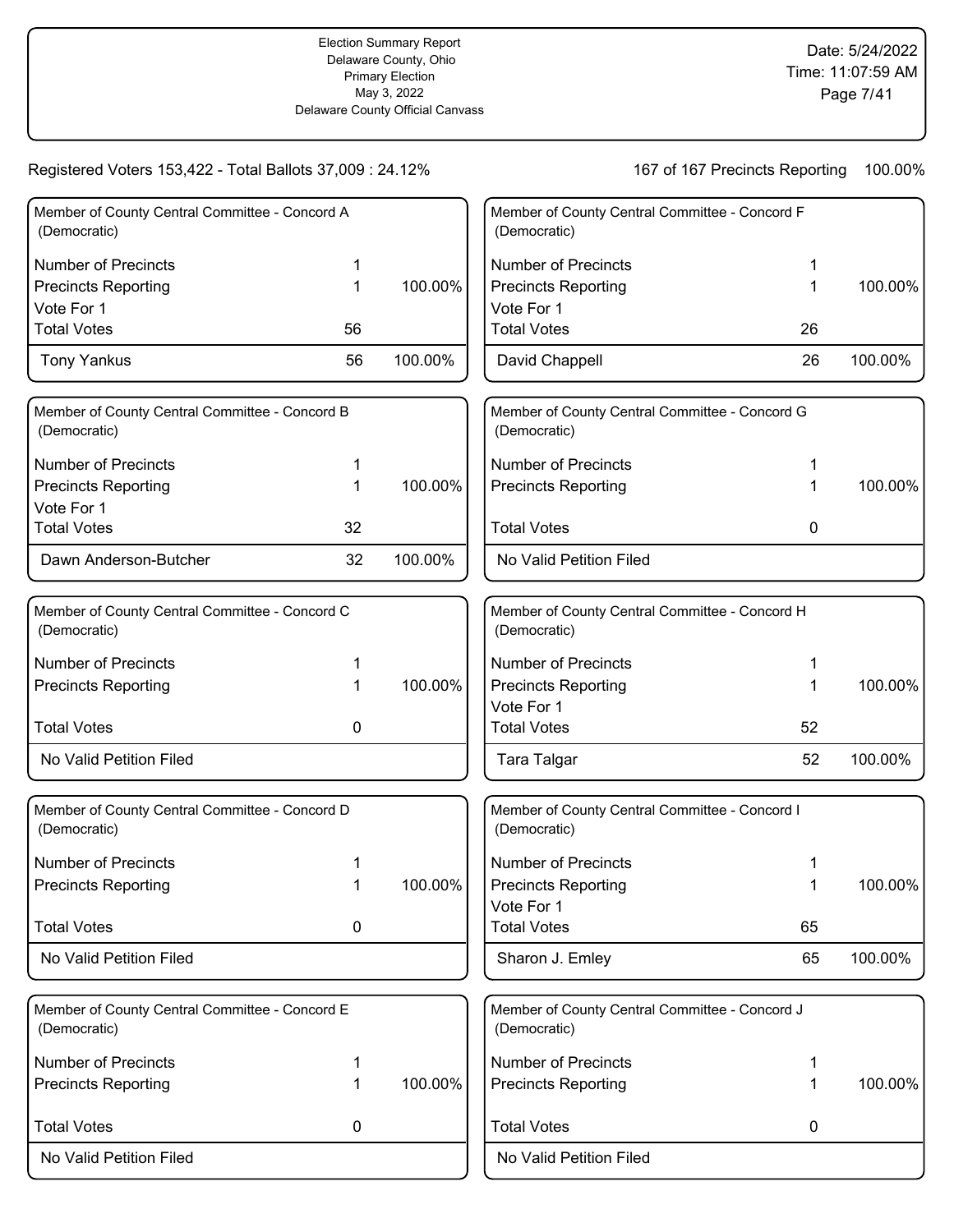Julianne R. Houston 100.00%

Total Votes 49

| Member of County Central Committee - Delaware A<br>(Democratic)        |    |         | Member of County Central Committee - Delaware City 1-D<br>(Democratic) |    |         |
|------------------------------------------------------------------------|----|---------|------------------------------------------------------------------------|----|---------|
| <b>Number of Precincts</b>                                             | 1  |         | <b>Number of Precincts</b>                                             | 1  |         |
| <b>Precincts Reporting</b>                                             | 1  | 100.00% | <b>Precincts Reporting</b>                                             | 1  | 100.00% |
|                                                                        |    |         | Vote For 1                                                             |    |         |
| <b>Total Votes</b>                                                     | 0  |         | <b>Total Votes</b>                                                     | 48 |         |
| No Valid Petition Filed                                                |    |         | Caleb Lohr                                                             | 48 | 100.00% |
| Member of County Central Committee - Delaware B<br>(Democratic)        |    |         | Member of County Central Committee - Delaware City 1-E<br>(Democratic) |    |         |
| <b>Number of Precincts</b>                                             |    |         | <b>Number of Precincts</b>                                             |    |         |
| <b>Precincts Reporting</b>                                             | 1  | 100.00% | <b>Precincts Reporting</b>                                             |    | 100.00% |
|                                                                        |    |         | Vote For 1                                                             |    |         |
| <b>Total Votes</b>                                                     | 0  |         | <b>Total Votes</b>                                                     | 37 |         |
| No Valid Petition Filed                                                |    |         | Emma M. Mirles-Jones                                                   | 30 | 81.08%  |
|                                                                        |    |         | Delphine Rucker                                                        | 7  | 18.92%  |
| Member of County Central Committee - Delaware City 1-A                 |    |         |                                                                        |    |         |
| (Democratic)                                                           |    |         | Member of County Central Committee - Delaware City 1-F                 |    |         |
| <b>Number of Precincts</b>                                             | 1  |         | (Democratic)                                                           |    |         |
| <b>Precincts Reporting</b>                                             | 1  | 100.00% | <b>Number of Precincts</b>                                             | 1  |         |
| Vote For 1                                                             |    |         | <b>Precincts Reporting</b>                                             | 1  | 100.00% |
| <b>Total Votes</b>                                                     | 61 |         | Vote For 1                                                             |    |         |
| Roger M. VanSickle                                                     | 61 | 100.00% | <b>Total Votes</b>                                                     | 63 |         |
|                                                                        |    |         | David W. Carpenter                                                     | 63 | 100.00% |
| Member of County Central Committee - Delaware City 1-B<br>(Democratic) |    |         | Member of County Central Committee - Delaware City 1-G                 |    |         |
|                                                                        |    |         | (Democratic)                                                           |    |         |
| <b>Number of Precincts</b>                                             |    | 100.00% | <b>Number of Precincts</b>                                             | 1  |         |
| <b>Precincts Reporting</b>                                             |    |         | <b>Precincts Reporting</b>                                             | 1  | 100.00% |
| <b>Total Votes</b>                                                     | 0  |         |                                                                        |    |         |
| No Valid Petition Filed                                                |    |         | <b>Total Votes</b>                                                     | 0  |         |
|                                                                        |    |         | No Valid Petition Filed                                                |    |         |
| Member of County Central Committee - Delaware City 1-C<br>(Democratic) |    |         |                                                                        |    |         |
| <b>Number of Precincts</b>                                             | 1  |         |                                                                        |    |         |
| <b>Precincts Reporting</b>                                             | 1  | 100.00% |                                                                        |    |         |
| Vote For 1                                                             |    |         |                                                                        |    |         |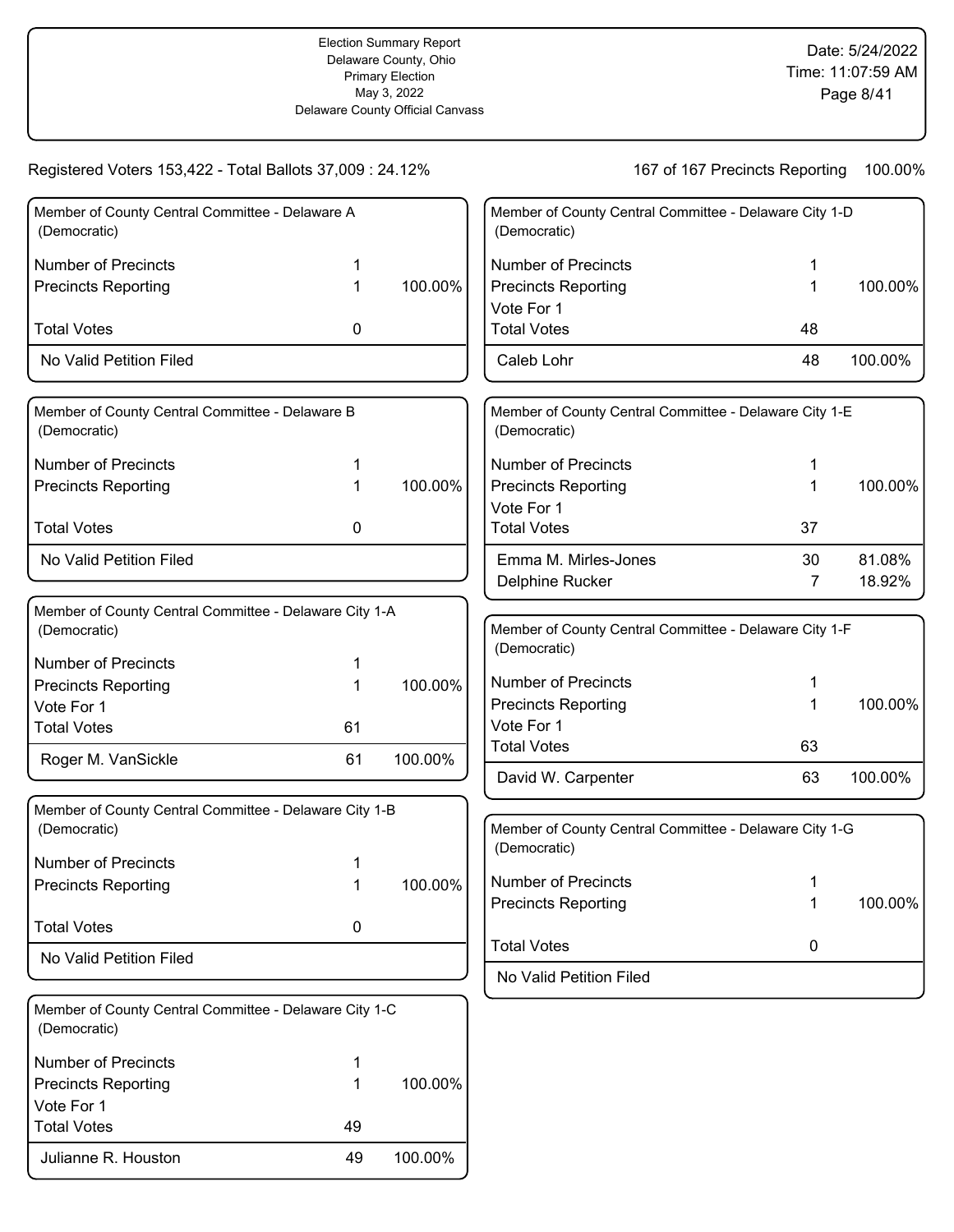| Member of County Central Committee - Delaware City 2-A<br>Member of County Central Committee - Delaware City 2-F<br>(Democratic)<br>(Democratic)<br><b>Number of Precincts</b><br><b>Number of Precincts</b><br>100.00%<br><b>Precincts Reporting</b><br><b>Precincts Reporting</b><br>1<br>1<br><b>Total Votes</b><br><b>Total Votes</b><br>0<br>0<br>No Valid Petition Filed<br>No Valid Petition Filed<br>Member of County Central Committee - Delaware City 2-B<br>Member of County Central Committee - Delaware City 2-G<br>(Democratic)<br>(Democratic)<br><b>Number of Precincts</b><br><b>Number of Precincts</b><br>1<br><b>Precincts Reporting</b><br>100.00%<br><b>Precincts Reporting</b><br>1<br>1<br>Vote For 1<br><b>Total Votes</b><br><b>Total Votes</b><br>85<br>0<br>Samuel E. Murphy, II<br>85<br>100.00%<br>No Valid Petition Filed<br>Member of County Central Committee - Delaware City 2-C<br>Member of County Central Committee - Delaware City 2-H<br>(Democratic)<br>(Democratic)<br><b>Number of Precincts</b><br><b>Number of Precincts</b><br>1<br>1<br>100.00%<br><b>Precincts Reporting</b><br><b>Precincts Reporting</b><br>1<br>1<br>Vote For 1<br>Vote For 1<br><b>Total Votes</b><br><b>Total Votes</b><br>38<br>54<br>38<br>100.00%<br><b>Tamie Wilson</b><br>54<br>100.00%<br>James Joseph Sipek<br>Member of County Central Committee - Delaware City 2-D<br>Member of County Central Committee - Delaware City 3-A<br>(Democratic)<br>(Democratic)<br><b>Number of Precincts</b><br><b>Number of Precincts</b><br>1<br>100.00%<br><b>Precincts Reporting</b><br><b>Precincts Reporting</b><br>1<br>Vote For 1<br><b>Total Votes</b><br>49<br><b>Total Votes</b><br>0<br>49<br>100.00%<br>Cheryl A. Luce<br>No Valid Petition Filed<br>Member of County Central Committee - Delaware City 2-E<br>Member of County Central Committee - Delaware City 3-B<br>(Democratic)<br>(Democratic)<br><b>Number of Precincts</b><br><b>Number of Precincts</b><br>1<br>1<br>100.00%<br><b>Precincts Reporting</b><br><b>Precincts Reporting</b><br>1<br>1<br><b>Total Votes</b><br><b>Total Votes</b><br>0<br>0<br>No Valid Petition Filed<br>No Valid Petition Filed | Registered Voters 153,422 - Total Ballots 37,009 : 24.12% |  | 167 of 167 Precincts Reporting | 100.00% |
|---------------------------------------------------------------------------------------------------------------------------------------------------------------------------------------------------------------------------------------------------------------------------------------------------------------------------------------------------------------------------------------------------------------------------------------------------------------------------------------------------------------------------------------------------------------------------------------------------------------------------------------------------------------------------------------------------------------------------------------------------------------------------------------------------------------------------------------------------------------------------------------------------------------------------------------------------------------------------------------------------------------------------------------------------------------------------------------------------------------------------------------------------------------------------------------------------------------------------------------------------------------------------------------------------------------------------------------------------------------------------------------------------------------------------------------------------------------------------------------------------------------------------------------------------------------------------------------------------------------------------------------------------------------------------------------------------------------------------------------------------------------------------------------------------------------------------------------------------------------------------------------------------------------------------------------------------------------------------------------------------------------------------------------------------------------------------------------------------------------------------------------------------------------------------------------------------|-----------------------------------------------------------|--|--------------------------------|---------|
|                                                                                                                                                                                                                                                                                                                                                                                                                                                                                                                                                                                                                                                                                                                                                                                                                                                                                                                                                                                                                                                                                                                                                                                                                                                                                                                                                                                                                                                                                                                                                                                                                                                                                                                                                                                                                                                                                                                                                                                                                                                                                                                                                                                                   |                                                           |  |                                |         |
|                                                                                                                                                                                                                                                                                                                                                                                                                                                                                                                                                                                                                                                                                                                                                                                                                                                                                                                                                                                                                                                                                                                                                                                                                                                                                                                                                                                                                                                                                                                                                                                                                                                                                                                                                                                                                                                                                                                                                                                                                                                                                                                                                                                                   |                                                           |  |                                |         |
|                                                                                                                                                                                                                                                                                                                                                                                                                                                                                                                                                                                                                                                                                                                                                                                                                                                                                                                                                                                                                                                                                                                                                                                                                                                                                                                                                                                                                                                                                                                                                                                                                                                                                                                                                                                                                                                                                                                                                                                                                                                                                                                                                                                                   |                                                           |  |                                | 100.00% |
|                                                                                                                                                                                                                                                                                                                                                                                                                                                                                                                                                                                                                                                                                                                                                                                                                                                                                                                                                                                                                                                                                                                                                                                                                                                                                                                                                                                                                                                                                                                                                                                                                                                                                                                                                                                                                                                                                                                                                                                                                                                                                                                                                                                                   |                                                           |  |                                |         |
|                                                                                                                                                                                                                                                                                                                                                                                                                                                                                                                                                                                                                                                                                                                                                                                                                                                                                                                                                                                                                                                                                                                                                                                                                                                                                                                                                                                                                                                                                                                                                                                                                                                                                                                                                                                                                                                                                                                                                                                                                                                                                                                                                                                                   |                                                           |  |                                |         |
|                                                                                                                                                                                                                                                                                                                                                                                                                                                                                                                                                                                                                                                                                                                                                                                                                                                                                                                                                                                                                                                                                                                                                                                                                                                                                                                                                                                                                                                                                                                                                                                                                                                                                                                                                                                                                                                                                                                                                                                                                                                                                                                                                                                                   |                                                           |  |                                |         |
|                                                                                                                                                                                                                                                                                                                                                                                                                                                                                                                                                                                                                                                                                                                                                                                                                                                                                                                                                                                                                                                                                                                                                                                                                                                                                                                                                                                                                                                                                                                                                                                                                                                                                                                                                                                                                                                                                                                                                                                                                                                                                                                                                                                                   |                                                           |  |                                |         |
|                                                                                                                                                                                                                                                                                                                                                                                                                                                                                                                                                                                                                                                                                                                                                                                                                                                                                                                                                                                                                                                                                                                                                                                                                                                                                                                                                                                                                                                                                                                                                                                                                                                                                                                                                                                                                                                                                                                                                                                                                                                                                                                                                                                                   |                                                           |  |                                |         |
|                                                                                                                                                                                                                                                                                                                                                                                                                                                                                                                                                                                                                                                                                                                                                                                                                                                                                                                                                                                                                                                                                                                                                                                                                                                                                                                                                                                                                                                                                                                                                                                                                                                                                                                                                                                                                                                                                                                                                                                                                                                                                                                                                                                                   |                                                           |  |                                | 100.00% |
|                                                                                                                                                                                                                                                                                                                                                                                                                                                                                                                                                                                                                                                                                                                                                                                                                                                                                                                                                                                                                                                                                                                                                                                                                                                                                                                                                                                                                                                                                                                                                                                                                                                                                                                                                                                                                                                                                                                                                                                                                                                                                                                                                                                                   |                                                           |  |                                |         |
|                                                                                                                                                                                                                                                                                                                                                                                                                                                                                                                                                                                                                                                                                                                                                                                                                                                                                                                                                                                                                                                                                                                                                                                                                                                                                                                                                                                                                                                                                                                                                                                                                                                                                                                                                                                                                                                                                                                                                                                                                                                                                                                                                                                                   |                                                           |  |                                |         |
|                                                                                                                                                                                                                                                                                                                                                                                                                                                                                                                                                                                                                                                                                                                                                                                                                                                                                                                                                                                                                                                                                                                                                                                                                                                                                                                                                                                                                                                                                                                                                                                                                                                                                                                                                                                                                                                                                                                                                                                                                                                                                                                                                                                                   |                                                           |  |                                |         |
|                                                                                                                                                                                                                                                                                                                                                                                                                                                                                                                                                                                                                                                                                                                                                                                                                                                                                                                                                                                                                                                                                                                                                                                                                                                                                                                                                                                                                                                                                                                                                                                                                                                                                                                                                                                                                                                                                                                                                                                                                                                                                                                                                                                                   |                                                           |  |                                |         |
|                                                                                                                                                                                                                                                                                                                                                                                                                                                                                                                                                                                                                                                                                                                                                                                                                                                                                                                                                                                                                                                                                                                                                                                                                                                                                                                                                                                                                                                                                                                                                                                                                                                                                                                                                                                                                                                                                                                                                                                                                                                                                                                                                                                                   |                                                           |  |                                |         |
|                                                                                                                                                                                                                                                                                                                                                                                                                                                                                                                                                                                                                                                                                                                                                                                                                                                                                                                                                                                                                                                                                                                                                                                                                                                                                                                                                                                                                                                                                                                                                                                                                                                                                                                                                                                                                                                                                                                                                                                                                                                                                                                                                                                                   |                                                           |  |                                | 100.00% |
|                                                                                                                                                                                                                                                                                                                                                                                                                                                                                                                                                                                                                                                                                                                                                                                                                                                                                                                                                                                                                                                                                                                                                                                                                                                                                                                                                                                                                                                                                                                                                                                                                                                                                                                                                                                                                                                                                                                                                                                                                                                                                                                                                                                                   |                                                           |  |                                |         |
|                                                                                                                                                                                                                                                                                                                                                                                                                                                                                                                                                                                                                                                                                                                                                                                                                                                                                                                                                                                                                                                                                                                                                                                                                                                                                                                                                                                                                                                                                                                                                                                                                                                                                                                                                                                                                                                                                                                                                                                                                                                                                                                                                                                                   |                                                           |  |                                |         |
|                                                                                                                                                                                                                                                                                                                                                                                                                                                                                                                                                                                                                                                                                                                                                                                                                                                                                                                                                                                                                                                                                                                                                                                                                                                                                                                                                                                                                                                                                                                                                                                                                                                                                                                                                                                                                                                                                                                                                                                                                                                                                                                                                                                                   |                                                           |  |                                |         |
|                                                                                                                                                                                                                                                                                                                                                                                                                                                                                                                                                                                                                                                                                                                                                                                                                                                                                                                                                                                                                                                                                                                                                                                                                                                                                                                                                                                                                                                                                                                                                                                                                                                                                                                                                                                                                                                                                                                                                                                                                                                                                                                                                                                                   |                                                           |  |                                |         |
|                                                                                                                                                                                                                                                                                                                                                                                                                                                                                                                                                                                                                                                                                                                                                                                                                                                                                                                                                                                                                                                                                                                                                                                                                                                                                                                                                                                                                                                                                                                                                                                                                                                                                                                                                                                                                                                                                                                                                                                                                                                                                                                                                                                                   |                                                           |  |                                |         |
|                                                                                                                                                                                                                                                                                                                                                                                                                                                                                                                                                                                                                                                                                                                                                                                                                                                                                                                                                                                                                                                                                                                                                                                                                                                                                                                                                                                                                                                                                                                                                                                                                                                                                                                                                                                                                                                                                                                                                                                                                                                                                                                                                                                                   |                                                           |  |                                | 100.00% |
|                                                                                                                                                                                                                                                                                                                                                                                                                                                                                                                                                                                                                                                                                                                                                                                                                                                                                                                                                                                                                                                                                                                                                                                                                                                                                                                                                                                                                                                                                                                                                                                                                                                                                                                                                                                                                                                                                                                                                                                                                                                                                                                                                                                                   |                                                           |  |                                |         |
|                                                                                                                                                                                                                                                                                                                                                                                                                                                                                                                                                                                                                                                                                                                                                                                                                                                                                                                                                                                                                                                                                                                                                                                                                                                                                                                                                                                                                                                                                                                                                                                                                                                                                                                                                                                                                                                                                                                                                                                                                                                                                                                                                                                                   |                                                           |  |                                |         |
|                                                                                                                                                                                                                                                                                                                                                                                                                                                                                                                                                                                                                                                                                                                                                                                                                                                                                                                                                                                                                                                                                                                                                                                                                                                                                                                                                                                                                                                                                                                                                                                                                                                                                                                                                                                                                                                                                                                                                                                                                                                                                                                                                                                                   |                                                           |  |                                |         |
|                                                                                                                                                                                                                                                                                                                                                                                                                                                                                                                                                                                                                                                                                                                                                                                                                                                                                                                                                                                                                                                                                                                                                                                                                                                                                                                                                                                                                                                                                                                                                                                                                                                                                                                                                                                                                                                                                                                                                                                                                                                                                                                                                                                                   |                                                           |  |                                |         |
|                                                                                                                                                                                                                                                                                                                                                                                                                                                                                                                                                                                                                                                                                                                                                                                                                                                                                                                                                                                                                                                                                                                                                                                                                                                                                                                                                                                                                                                                                                                                                                                                                                                                                                                                                                                                                                                                                                                                                                                                                                                                                                                                                                                                   |                                                           |  |                                |         |
|                                                                                                                                                                                                                                                                                                                                                                                                                                                                                                                                                                                                                                                                                                                                                                                                                                                                                                                                                                                                                                                                                                                                                                                                                                                                                                                                                                                                                                                                                                                                                                                                                                                                                                                                                                                                                                                                                                                                                                                                                                                                                                                                                                                                   |                                                           |  |                                |         |
|                                                                                                                                                                                                                                                                                                                                                                                                                                                                                                                                                                                                                                                                                                                                                                                                                                                                                                                                                                                                                                                                                                                                                                                                                                                                                                                                                                                                                                                                                                                                                                                                                                                                                                                                                                                                                                                                                                                                                                                                                                                                                                                                                                                                   |                                                           |  |                                | 100.00% |
|                                                                                                                                                                                                                                                                                                                                                                                                                                                                                                                                                                                                                                                                                                                                                                                                                                                                                                                                                                                                                                                                                                                                                                                                                                                                                                                                                                                                                                                                                                                                                                                                                                                                                                                                                                                                                                                                                                                                                                                                                                                                                                                                                                                                   |                                                           |  |                                |         |
|                                                                                                                                                                                                                                                                                                                                                                                                                                                                                                                                                                                                                                                                                                                                                                                                                                                                                                                                                                                                                                                                                                                                                                                                                                                                                                                                                                                                                                                                                                                                                                                                                                                                                                                                                                                                                                                                                                                                                                                                                                                                                                                                                                                                   |                                                           |  |                                |         |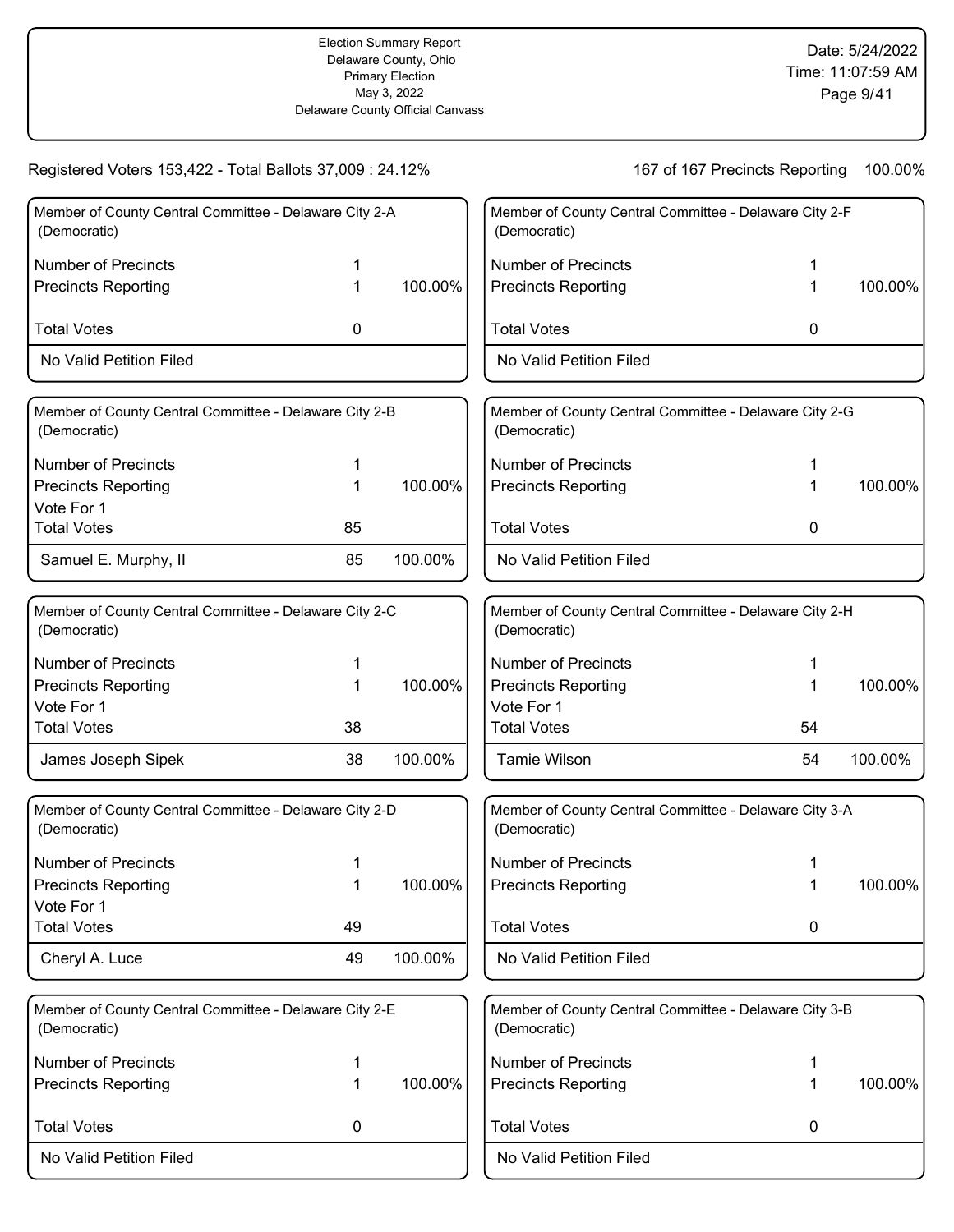| Registered Voters 153,422 - Total Ballots 37,009 : 24.12%              |   |         | 167 of 167 Precincts Reporting           | 100.00%                                                |         |
|------------------------------------------------------------------------|---|---------|------------------------------------------|--------------------------------------------------------|---------|
| Member of County Central Committee - Delaware City 3-C<br>(Democratic) |   |         | (Democratic)                             | Member of County Central Committee - Delaware City 3-H |         |
| <b>Number of Precincts</b>                                             | 1 |         | <b>Number of Precincts</b>               | 1                                                      |         |
| <b>Precincts Reporting</b>                                             | 1 | 100.00% | <b>Precincts Reporting</b>               | 1                                                      | 100.00% |
| <b>Total Votes</b>                                                     | 0 |         | <b>Total Votes</b>                       | 0                                                      |         |
| No Valid Petition Filed                                                |   |         | No Valid Petition Filed                  |                                                        |         |
| Member of County Central Committee - Delaware City 3-D<br>(Democratic) |   |         | (Democratic)                             | Member of County Central Committee - Delaware City 4-A |         |
| <b>Number of Precincts</b>                                             |   |         | <b>Number of Precincts</b>               |                                                        |         |
| <b>Precincts Reporting</b>                                             | 1 | 100.00% | <b>Precincts Reporting</b>               | 1                                                      | 100.00% |
| <b>Total Votes</b>                                                     | 0 |         | <b>Total Votes</b>                       | 0                                                      |         |
| No Valid Petition Filed                                                |   |         | No Valid Petition Filed                  |                                                        |         |
| Member of County Central Committee - Delaware City 3-E<br>(Democratic) |   |         | (Democratic)                             | Member of County Central Committee - Delaware City 4-B |         |
| <b>Number of Precincts</b>                                             |   |         | <b>Number of Precincts</b>               | 1                                                      |         |
| <b>Precincts Reporting</b>                                             | 1 | 100.00% | <b>Precincts Reporting</b><br>Vote For 1 | 1                                                      | 100.00% |
| <b>Total Votes</b>                                                     | 0 |         | <b>Total Votes</b>                       | 142                                                    |         |
| No Valid Petition Filed                                                |   |         | Linda Diamond                            | 142                                                    | 100.00% |
| Member of County Central Committee - Delaware City 3-F<br>(Democratic) |   |         | (Democratic)                             | Member of County Central Committee - Delaware City 4-C |         |
| <b>Number of Precincts</b>                                             | 1 |         | <b>Number of Precincts</b>               | 1                                                      |         |
| <b>Precincts Reporting</b>                                             |   | 100.00% | <b>Precincts Reporting</b>               | 1                                                      | 100.00% |
|                                                                        |   |         | Vote For 1                               |                                                        |         |
| <b>Total Votes</b>                                                     | 0 |         | <b>Total Votes</b>                       | 94                                                     |         |
| No Valid Petition Filed                                                |   |         | Peg Watkins                              | 94                                                     | 100.00% |
| Member of County Central Committee - Delaware City 3-G<br>(Democratic) |   |         | (Democratic)                             | Member of County Central Committee - Delaware City 4-D |         |
| Number of Precincts                                                    | 1 |         | <b>Number of Precincts</b>               | 1                                                      |         |
| <b>Precincts Reporting</b>                                             | 1 | 100.00% | <b>Precincts Reporting</b>               | 1                                                      | 100.00% |
| <b>Total Votes</b>                                                     | 0 |         | <b>Total Votes</b>                       | 0                                                      |         |
| No Valid Petition Filed                                                |   |         | No Valid Petition Filed                  |                                                        |         |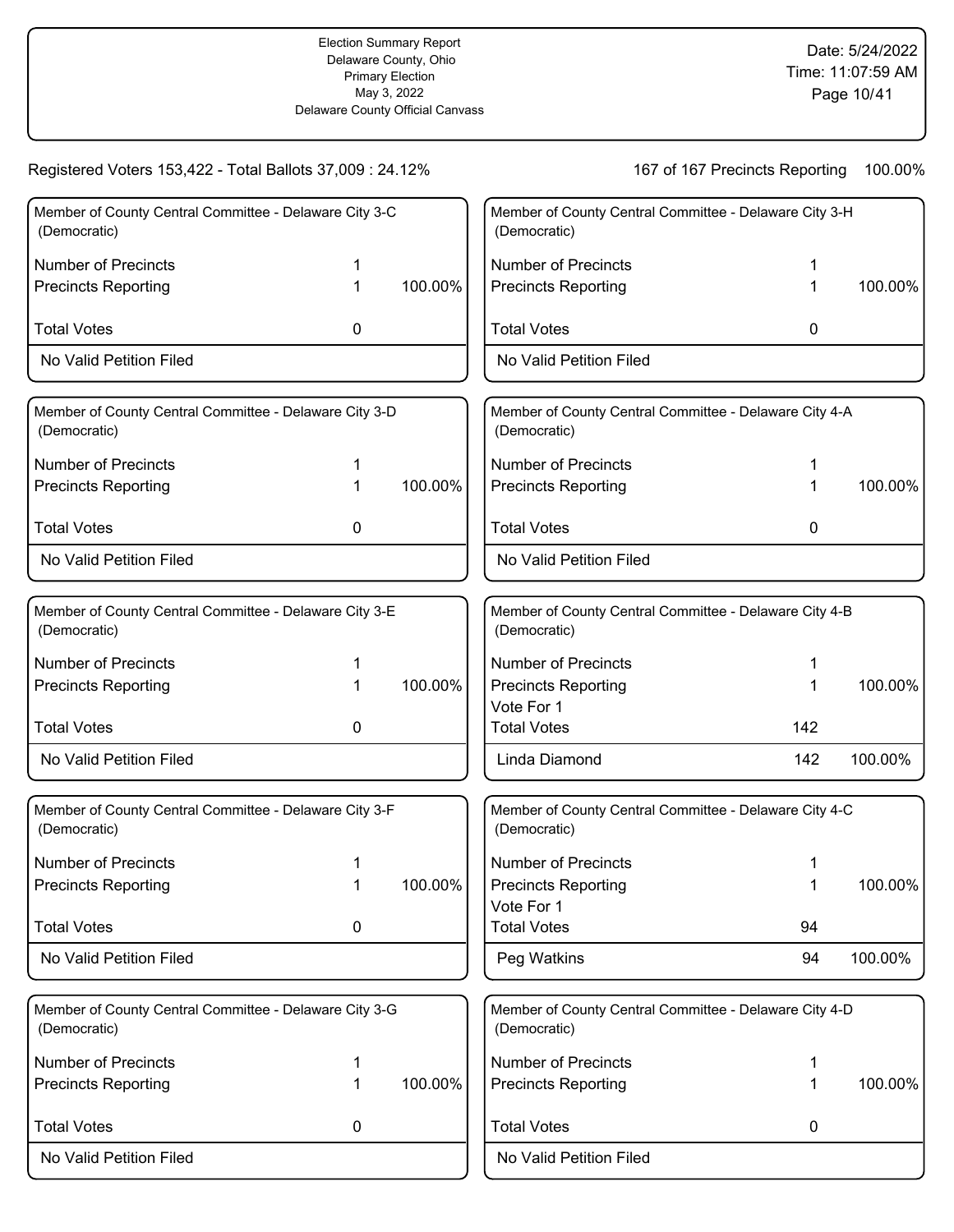| Member of County Central Committee - Delaware City 4-E<br>(Democratic) |         | Member of County Central Committee - Dublin City C<br>(Democratic) |    |         |
|------------------------------------------------------------------------|---------|--------------------------------------------------------------------|----|---------|
| <b>Number of Precincts</b>                                             |         | <b>Number of Precincts</b>                                         |    |         |
| <b>Precincts Reporting</b><br>1                                        | 100.00% | <b>Precincts Reporting</b>                                         |    | 100.00% |
| Vote For 1                                                             |         | Vote For 1                                                         |    |         |
| <b>Total Votes</b><br>36                                               |         | <b>Total Votes</b>                                                 | 62 |         |
| <b>Mallorie Watts</b><br>36                                            | 100.00% | <b>Barb Berry</b>                                                  | 62 | 100.00% |
| Member of County Central Committee - Delaware City 4-F<br>(Democratic) |         | Member of County Central Committee - Dublin City D<br>(Democratic) |    |         |
| <b>Number of Precincts</b>                                             |         | <b>Number of Precincts</b>                                         |    |         |
| <b>Precincts Reporting</b><br>1                                        | 100.00% | <b>Precincts Reporting</b>                                         | 1  | 100.00% |
|                                                                        |         | Vote For 1                                                         |    |         |
| <b>Total Votes</b><br>0                                                |         | <b>Total Votes</b>                                                 | 50 |         |
| No Valid Petition Filed                                                |         | Indu Rajan                                                         | 50 | 100.00% |
| Member of County Central Committee - Delaware City 4-G<br>(Democratic) |         | Member of County Central Committee - Galena<br>(Democratic)        |    |         |
| <b>Number of Precincts</b><br>1                                        |         | <b>Number of Precincts</b>                                         |    |         |
| <b>Precincts Reporting</b><br>1                                        | 100.00% | <b>Precincts Reporting</b>                                         |    | 100.00% |
| Vote For 1                                                             |         | Vote For 1                                                         |    |         |
| <b>Total Votes</b><br>36                                               |         | <b>Total Votes</b>                                                 | 40 |         |
| 36<br>André Washington                                                 | 100.00% | David A. Simmons                                                   | 40 | 100.00% |
| Member of County Central Committee - Dublin City A<br>(Democratic)     |         | Member of County Central Committee - Genoa A<br>(Democratic)       |    |         |
| <b>Number of Precincts</b>                                             |         | <b>Number of Precincts</b>                                         |    |         |
| <b>Precincts Reporting</b>                                             | 100.00% | <b>Precincts Reporting</b>                                         |    | 100.00% |
| <b>Total Votes</b><br>0                                                |         | <b>Total Votes</b>                                                 | 0  |         |
| No Valid Petition Filed                                                |         | No Valid Petition Filed                                            |    |         |
| Member of County Central Committee - Dublin City B<br>(Democratic)     |         | Member of County Central Committee - Genoa B<br>(Democratic)       |    |         |
| <b>Number of Precincts</b><br>1                                        |         | <b>Number of Precincts</b>                                         | 1  |         |
| <b>Precincts Reporting</b><br>1                                        | 100.00% | <b>Precincts Reporting</b>                                         | 1  | 100.00% |
| Vote For 1<br><b>Total Votes</b><br>40                                 |         | <b>Total Votes</b>                                                 | 0  |         |
| Kristina R. Daiker<br>40                                               | 100.00% | No Valid Petition Filed                                            |    |         |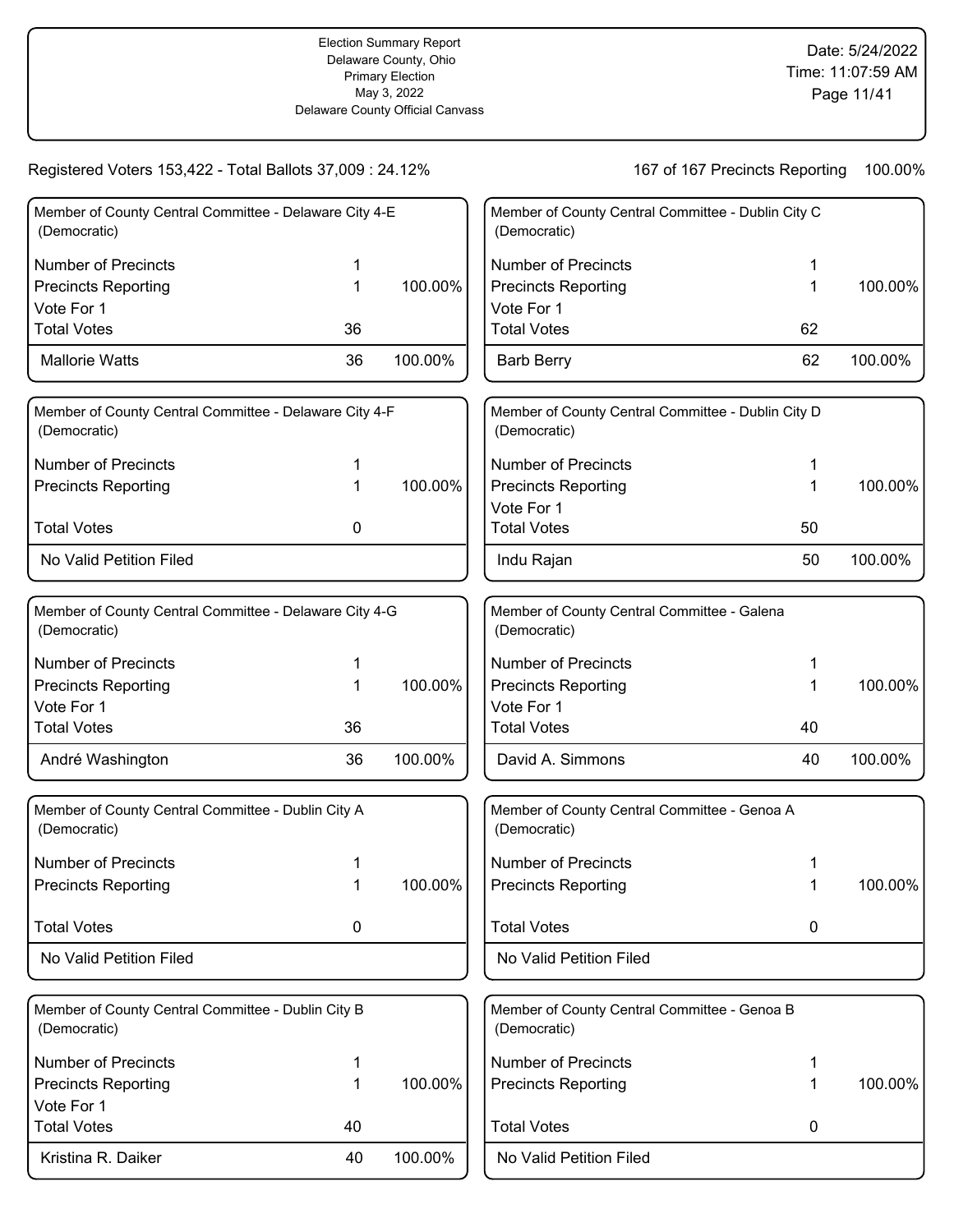| Member of County Central Committee - Genoa C<br>(Democratic) |    |         | Member of County Central Committee - Genoa H<br>(Democratic) |    |         |
|--------------------------------------------------------------|----|---------|--------------------------------------------------------------|----|---------|
| <b>Number of Precincts</b>                                   |    |         | <b>Number of Precincts</b>                                   | 1  |         |
| <b>Precincts Reporting</b>                                   | 1  | 100.00% | <b>Precincts Reporting</b>                                   | 1  | 100.00% |
| Vote For 1                                                   |    |         | Vote For 1                                                   |    |         |
| <b>Total Votes</b>                                           | 66 |         | <b>Total Votes</b>                                           | 62 |         |
| Melissa Casoli                                               | 66 | 100.00% | Ed Helvey                                                    | 62 | 100.00% |
| Member of County Central Committee - Genoa D<br>(Democratic) |    |         | Member of County Central Committee - Genoa I<br>(Democratic) |    |         |
| <b>Number of Precincts</b>                                   |    |         | <b>Number of Precincts</b>                                   |    |         |
| <b>Precincts Reporting</b>                                   | 1  | 100.00% | <b>Precincts Reporting</b>                                   | 1  | 100.00% |
| <b>Total Votes</b>                                           | 0  |         | <b>Total Votes</b>                                           | 0  |         |
| No Valid Petition Filed                                      |    |         | No Valid Petition Filed                                      |    |         |
| Member of County Central Committee - Genoa E                 |    |         | Member of County Central Committee - Genoa J                 |    |         |
| (Democratic)                                                 |    |         | (Democratic)                                                 |    |         |
| <b>Number of Precincts</b>                                   | 1  |         | <b>Number of Precincts</b>                                   | 1  |         |
| <b>Precincts Reporting</b>                                   | 1  | 100.00% | <b>Precincts Reporting</b>                                   |    | 100.00% |
| <b>Total Votes</b>                                           | 0  |         | <b>Total Votes</b>                                           | 0  |         |
| No Valid Petition Filed                                      |    |         | No Valid Petition Filed                                      |    |         |
| Member of County Central Committee - Genoa F<br>(Democratic) |    |         | Member of County Central Committee - Genoa K<br>(Democratic) |    |         |
| <b>Number of Precincts</b>                                   |    |         | <b>Number of Precincts</b>                                   |    |         |
| <b>Precincts Reporting</b>                                   |    | 100.00% | <b>Precincts Reporting</b>                                   |    | 100.00% |
|                                                              |    |         | Vote For 1                                                   |    |         |
| <b>Total Votes</b>                                           | 0  |         | <b>Total Votes</b>                                           | 58 |         |
| No Valid Petition Filed                                      |    |         | Tom Francy                                                   | 58 | 100.00% |
| Member of County Central Committee - Genoa G                 |    |         | Member of County Central Committee - Genoa L                 |    |         |
| (Democratic)                                                 |    |         | (Democratic)                                                 |    |         |
| <b>Number of Precincts</b>                                   | 1  |         | <b>Number of Precincts</b>                                   | 1  |         |
| <b>Precincts Reporting</b>                                   | 1  | 100.00% | <b>Precincts Reporting</b>                                   | 1  | 100.00% |
| Vote For 1                                                   |    |         | Vote For 1                                                   |    |         |
| <b>Total Votes</b>                                           | 62 |         | <b>Total Votes</b>                                           | 47 |         |
| Robert L. Katula                                             | 62 | 100.00% | John M. Schmarr                                              | 47 | 100.00% |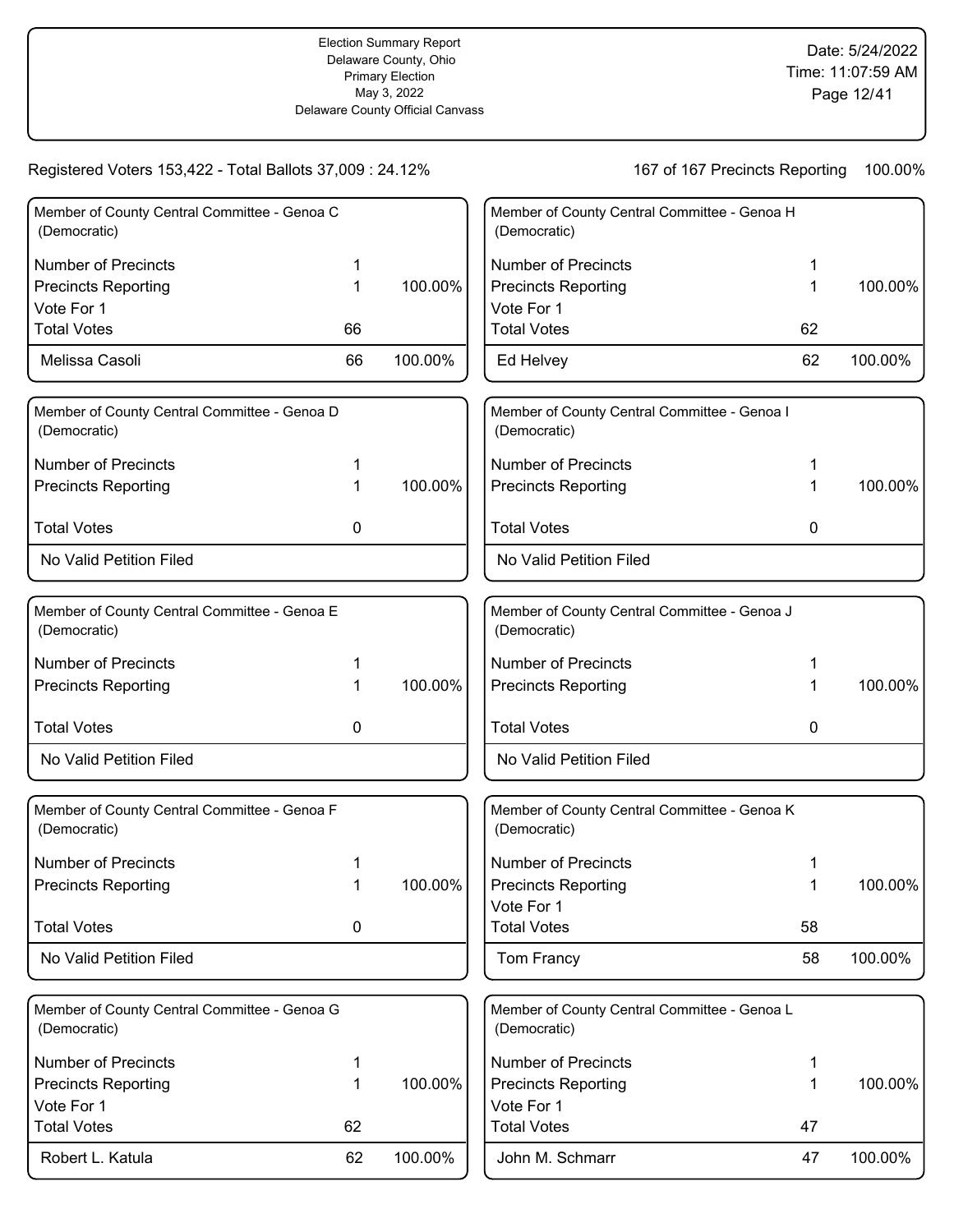100.00%

100.00%

100.00%

100.00%

100.00%

Registered Voters 153,422 - Total Ballots 37,009 : 24.12% 167 0f 167 Precincts Reporting 100.00% Member of County Central Committee - Genoa M (Democratic) Number of Precincts 1 Precincts Reporting 1 No Valid Petition Filed Total Votes 0 100.00% Member of County Central Committee - Genoa N (Democratic) Number of Precincts 1 Precincts Reporting 1 No Valid Petition Filed Total Votes 0 100.00% Member of County Central Committee - Genoa O (Democratic) Number of Precincts 1 Precincts Reporting 1 Vote For 1 Louise Valentine **61** 100.00% Total Votes 61 100.00% Member of County Central Committee - Genoa P (Democratic) Number of Precincts 1 Precincts Reporting 1 No Valid Petition Filed Total Votes **0** 100.00% Member of County Central Committee - Genoa Q (Democratic) Number of Precincts 1 Precincts Reporting 1 Vote For 1 Sam Kindred 80 100.00% Total Votes 80 100.00% Member of County Central Committee - Genoa R (Democratic) Number of Precincts 1 Precincts Reporting 1 No Valid Petition Filed Total Votes 0 Member of County Central Committee - Genoa S (Democratic) Number of Precincts 1 Precincts Reporting 1 No Valid Petition Filed Total Votes 0 Member of County Central Committee - Genoa T (Democratic) Number of Precincts 1 Precincts Reporting 1 No Valid Petition Filed Total Votes 0 Member of County Central Committee - Harlem A (Democratic) Number of Precincts 1 Precincts Reporting 1 No Valid Petition Filed Total Votes **0** Member of County Central Committee - Harlem B (Democratic) Number of Precincts 1 Precincts Reporting 1 Vote For 1 Diane Kabler 59 100.00% Total Votes 59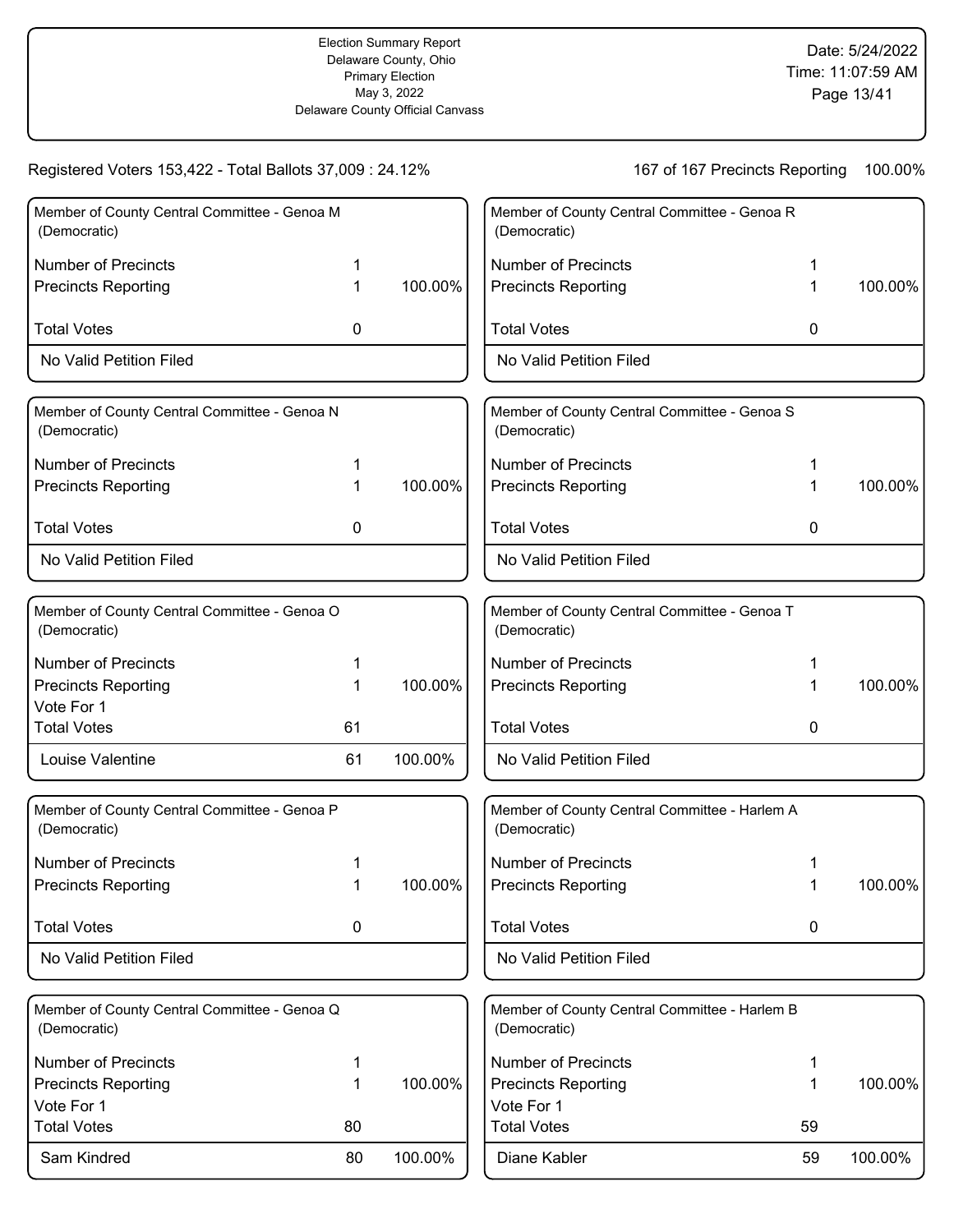| Member of County Central Committee - Harlem C                   |    |         | Member of County Central Committee - Liberty B                 |    |         |
|-----------------------------------------------------------------|----|---------|----------------------------------------------------------------|----|---------|
| (Democratic)                                                    |    |         | (Democratic)                                                   |    |         |
| <b>Number of Precincts</b>                                      |    |         | <b>Number of Precincts</b>                                     |    |         |
| <b>Precincts Reporting</b>                                      | 1  | 100.00% | <b>Precincts Reporting</b>                                     | 1  | 100.00% |
|                                                                 |    |         | Vote For 1                                                     |    |         |
| <b>Total Votes</b>                                              | 0  |         | <b>Total Votes</b>                                             | 40 |         |
| No Valid Petition Filed                                         |    |         | John K. Hartman                                                | 40 | 100.00% |
| Member of County Central Committee - Harlem D                   |    |         | Member of County Central Committee - Liberty C                 |    |         |
| (Democratic)                                                    |    |         | (Democratic)                                                   |    |         |
| <b>Number of Precincts</b>                                      |    |         | <b>Number of Precincts</b>                                     |    |         |
| <b>Precincts Reporting</b>                                      | 1  | 100.00% | <b>Precincts Reporting</b>                                     |    | 100.00% |
|                                                                 |    |         | Vote For 1                                                     |    |         |
| <b>Total Votes</b>                                              | 0  |         | <b>Total Votes</b>                                             | 46 |         |
| No Valid Petition Filed                                         |    |         | Katherine Harrington                                           | 46 | 100.00% |
|                                                                 |    |         |                                                                |    |         |
| Member of County Central Committee - Kingston A<br>(Democratic) |    |         | Member of County Central Committee - Liberty D<br>(Democratic) |    |         |
| <b>Number of Precincts</b>                                      | 1  |         | <b>Number of Precincts</b>                                     |    |         |
| <b>Precincts Reporting</b>                                      | 1  | 100.00% | <b>Precincts Reporting</b>                                     |    | 100.00% |
| Vote For 1                                                      |    |         |                                                                |    |         |
| <b>Total Votes</b>                                              | 74 |         | <b>Total Votes</b>                                             | 0  |         |
| Joyce L. Bourgault                                              | 74 | 100.00% | No Valid Petition Filed                                        |    |         |
| Member of County Central Committee - Kingston B                 |    |         | Member of County Central Committee - Liberty E                 |    |         |
| (Democratic)                                                    |    |         | (Democratic)                                                   |    |         |
| <b>Number of Precincts</b>                                      |    |         | <b>Number of Precincts</b>                                     |    |         |
| <b>Precincts Reporting</b>                                      | 1  | 100.00% | <b>Precincts Reporting</b>                                     |    | 100.00% |
| Vote For 1                                                      |    |         | Vote For 1                                                     |    |         |
| <b>Total Votes</b>                                              | 31 |         | <b>Total Votes</b>                                             | 33 |         |
| Louise A. Douce                                                 | 31 | 100.00% | Barbara J. McBride                                             | 33 | 100.00% |
| Member of County Central Committee - Liberty A                  |    |         | Member of County Central Committee - Liberty F                 |    |         |
| (Democratic)                                                    |    |         | (Democratic)                                                   |    |         |
| <b>Number of Precincts</b>                                      | 1  |         | <b>Number of Precincts</b>                                     | 1  |         |
| <b>Precincts Reporting</b>                                      | 1  | 100.00% | <b>Precincts Reporting</b>                                     | 1  | 100.00% |
| Vote For 1                                                      |    |         |                                                                |    |         |
| <b>Total Votes</b>                                              | 76 |         | <b>Total Votes</b>                                             | 0  |         |
| Roopande Patel Dirrig                                           | 76 | 100.00% | No Valid Petition Filed                                        |    |         |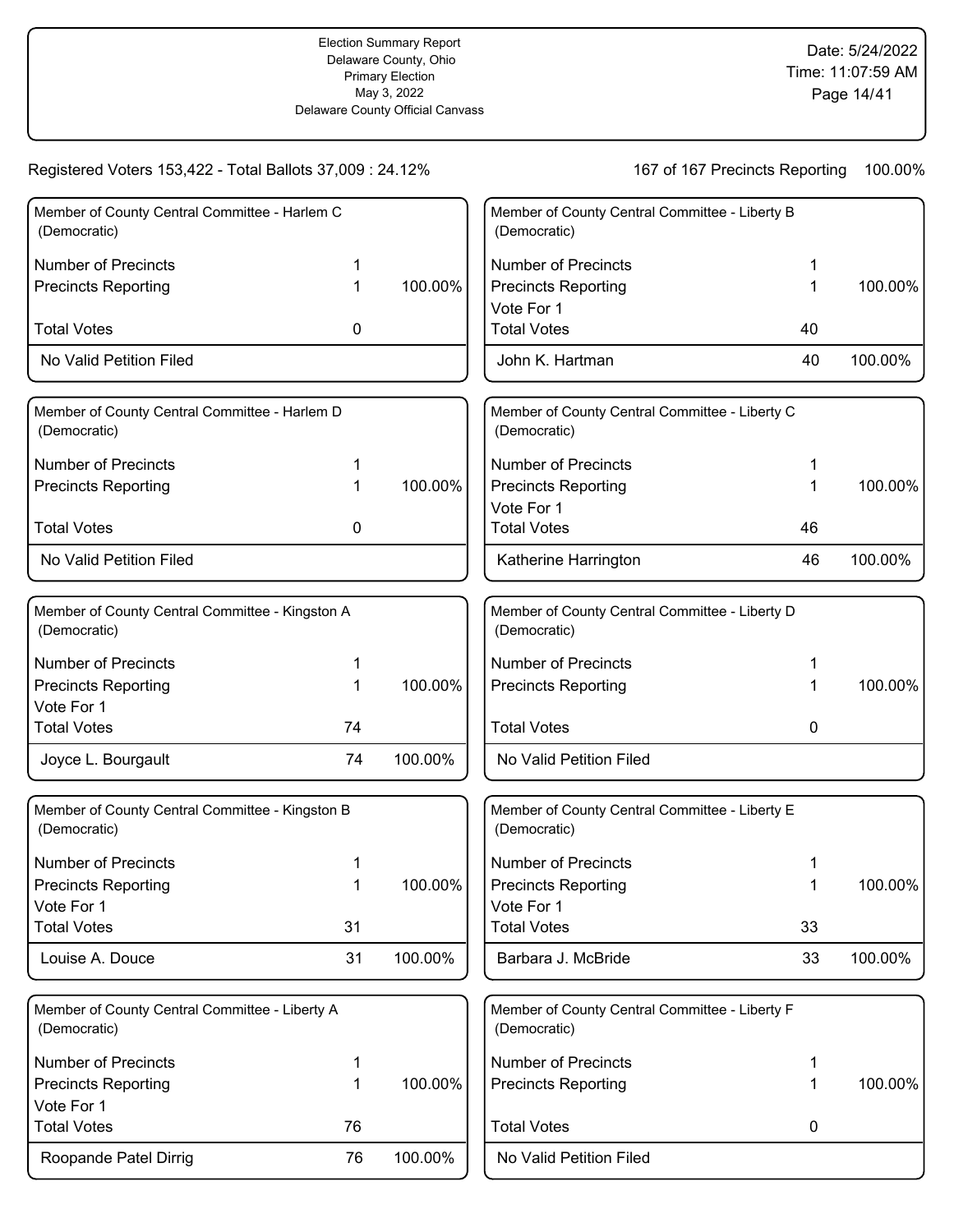| Member of County Central Committee - Liberty G<br>(Democratic) |    |         | Member of County Central Committee - Liberty L<br>(Democratic) |             |         |
|----------------------------------------------------------------|----|---------|----------------------------------------------------------------|-------------|---------|
| <b>Number of Precincts</b>                                     | 1  |         | <b>Number of Precincts</b>                                     |             |         |
| <b>Precincts Reporting</b>                                     | 1  | 100.00% | <b>Precincts Reporting</b>                                     |             | 100.00% |
| Vote For 1                                                     |    |         |                                                                |             |         |
| <b>Total Votes</b>                                             | 70 |         | <b>Total Votes</b>                                             | 0           |         |
| Melanie Farkas                                                 | 70 | 100.00% | No Valid Petition Filed                                        |             |         |
| Member of County Central Committee - Liberty H<br>(Democratic) |    |         | Member of County Central Committee - Liberty M<br>(Democratic) |             |         |
| <b>Number of Precincts</b>                                     | 1  |         | <b>Number of Precincts</b>                                     |             |         |
| <b>Precincts Reporting</b>                                     | 1  | 100.00% | <b>Precincts Reporting</b>                                     |             | 100.00% |
| <b>Total Votes</b>                                             | 0  |         | <b>Total Votes</b>                                             | 0           |         |
| No Valid Petition Filed                                        |    |         | No Valid Petition Filed                                        |             |         |
| Member of County Central Committee - Liberty I                 |    |         | Member of County Central Committee - Liberty N                 |             |         |
| (Democratic)                                                   |    |         | (Democratic)                                                   |             |         |
| <b>Number of Precincts</b>                                     |    |         | <b>Number of Precincts</b>                                     |             |         |
| <b>Precincts Reporting</b>                                     | 1  | 100.00% | <b>Precincts Reporting</b>                                     |             | 100.00% |
| Vote For 1<br><b>Total Votes</b>                               |    |         | <b>Total Votes</b>                                             |             |         |
|                                                                | 34 |         |                                                                | 0           |         |
| Karen Mittendorf                                               | 34 | 100.00% | No Valid Petition Filed                                        |             |         |
| Member of County Central Committee - Liberty J<br>(Democratic) |    |         | Member of County Central Committee - Liberty O<br>(Democratic) |             |         |
| <b>Number of Precincts</b>                                     |    |         | <b>Number of Precincts</b>                                     |             |         |
| <b>Precincts Reporting</b>                                     |    | 100.00% | <b>Precincts Reporting</b>                                     |             | 100.00% |
| <b>Total Votes</b>                                             | 0  |         | <b>Total Votes</b>                                             | $\mathbf 0$ |         |
| No Valid Petition Filed                                        |    |         | No Valid Petition Filed                                        |             |         |
| Member of County Central Committee - Liberty K<br>(Democratic) |    |         | Member of County Central Committee - Marlboro<br>(Democratic)  |             |         |
| <b>Number of Precincts</b>                                     | 1  |         | <b>Number of Precincts</b>                                     | 1           |         |
| <b>Precincts Reporting</b>                                     | 1  | 100.00% | <b>Precincts Reporting</b>                                     | 1           | 100.00% |
| <b>Total Votes</b>                                             | 0  |         | Vote For 1<br><b>Total Votes</b>                               | 10          |         |
|                                                                |    |         |                                                                |             |         |
| No Valid Petition Filed                                        |    |         | Mary Kate Pembroke                                             | 10          | 100.00% |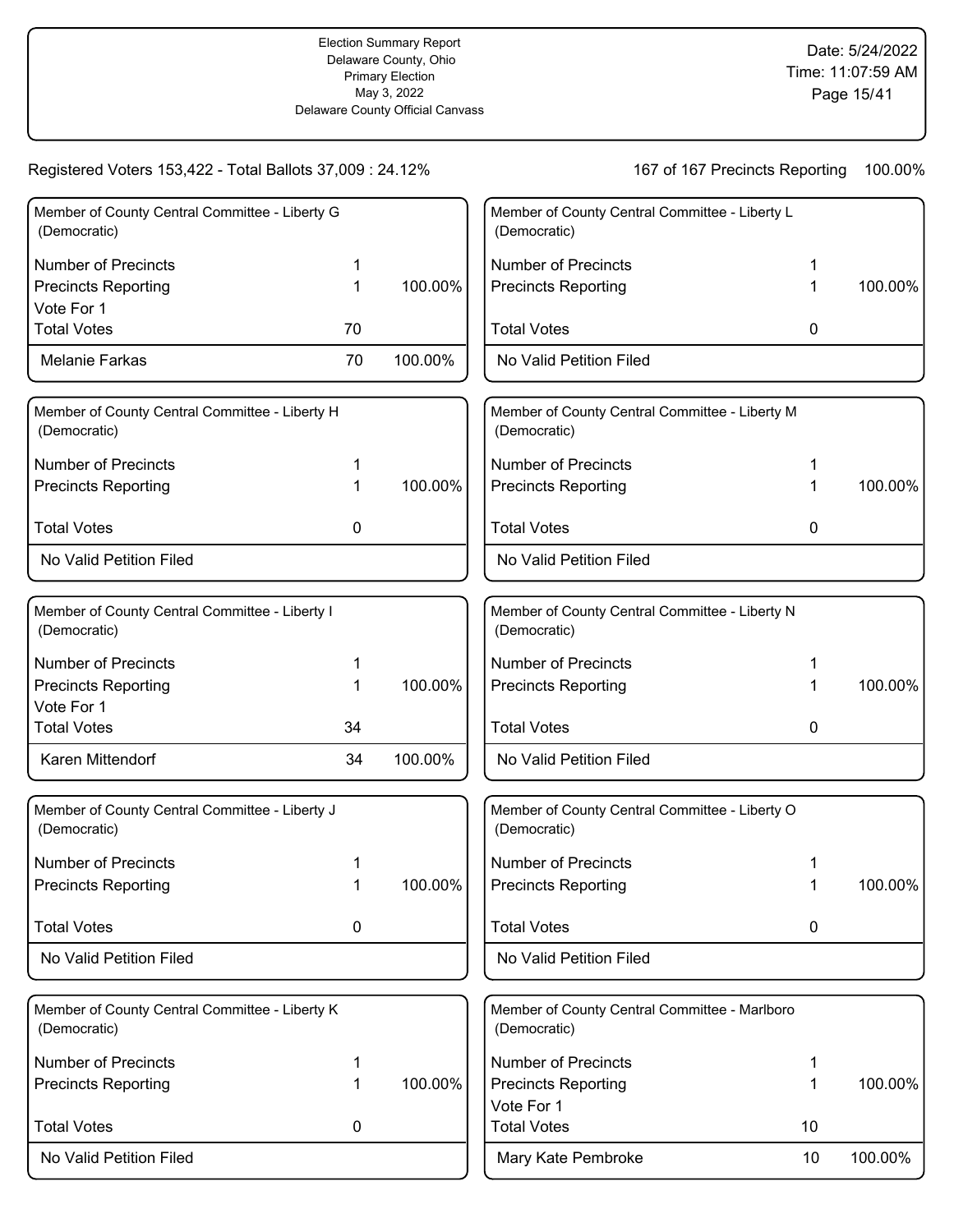| Member of County Central Committee - Orange A<br>(Democratic) |    |         | Member of County Central Committee - Orange F<br>(Democratic) |    |         |
|---------------------------------------------------------------|----|---------|---------------------------------------------------------------|----|---------|
| <b>Number of Precincts</b>                                    |    |         | <b>Number of Precincts</b>                                    | 1  |         |
| <b>Precincts Reporting</b>                                    | 1  | 100.00% | <b>Precincts Reporting</b>                                    | 1  | 100.00% |
| Vote For 1                                                    |    |         | Vote For 1                                                    |    |         |
| <b>Total Votes</b>                                            | 45 |         | <b>Total Votes</b>                                            | 50 |         |
| Janice Diane Shnaider                                         | 45 | 100.00% | <b>Lizett Schreiber</b>                                       | 50 | 100.00% |
| Member of County Central Committee - Orange B<br>(Democratic) |    |         | Member of County Central Committee - Orange G<br>(Democratic) |    |         |
| <b>Number of Precincts</b>                                    |    |         | <b>Number of Precincts</b>                                    |    |         |
| <b>Precincts Reporting</b>                                    | 1  | 100.00% | <b>Precincts Reporting</b>                                    | 1  | 100.00% |
| Vote For 1                                                    |    |         |                                                               |    |         |
| <b>Total Votes</b>                                            | 73 |         | <b>Total Votes</b>                                            | 0  |         |
| <b>Stacey Neff</b>                                            | 73 | 100.00% | No Valid Petition Filed                                       |    |         |
| Member of County Central Committee - Orange C<br>(Democratic) |    |         | Member of County Central Committee - Orange H<br>(Democratic) |    |         |
| <b>Number of Precincts</b>                                    | 1  |         | <b>Number of Precincts</b>                                    |    |         |
| <b>Precincts Reporting</b>                                    | 1  | 100.00% | <b>Precincts Reporting</b>                                    | 1  | 100.00% |
| Vote For 1                                                    |    |         |                                                               |    |         |
| <b>Total Votes</b>                                            | 39 |         | <b>Total Votes</b>                                            | 0  |         |
| <b>Anthony Saadey</b>                                         | 39 | 100.00% | No Valid Petition Filed                                       |    |         |
| Member of County Central Committee - Orange D<br>(Democratic) |    |         | Member of County Central Committee - Orange I<br>(Democratic) |    |         |
| <b>Number of Precincts</b>                                    |    |         | <b>Number of Precincts</b>                                    |    |         |
| Precincts Reporting                                           |    | 100.00% | <b>Precincts Reporting</b>                                    |    | 100.00% |
| Vote For 1                                                    |    |         | Vote For 1                                                    |    |         |
| <b>Total Votes</b>                                            | 33 |         | <b>Total Votes</b>                                            | 49 |         |
| Jonathan Dee-Liem Chu                                         | 33 | 100.00% | Kenneth R. Lafontaine                                         | 49 | 100.00% |
| Member of County Central Committee - Orange E<br>(Democratic) |    |         | Member of County Central Committee - Orange J<br>(Democratic) |    |         |
| <b>Number of Precincts</b>                                    | 1  |         | <b>Number of Precincts</b>                                    | 1  |         |
| <b>Precincts Reporting</b>                                    | 1  | 100.00% | <b>Precincts Reporting</b>                                    | 1  | 100.00% |
| Vote For 1                                                    |    |         |                                                               |    |         |
| <b>Total Votes</b>                                            | 55 |         | <b>Total Votes</b>                                            | 0  |         |
| John D. Berlekamp                                             | 55 | 100.00% | No Valid Petition Filed                                       |    |         |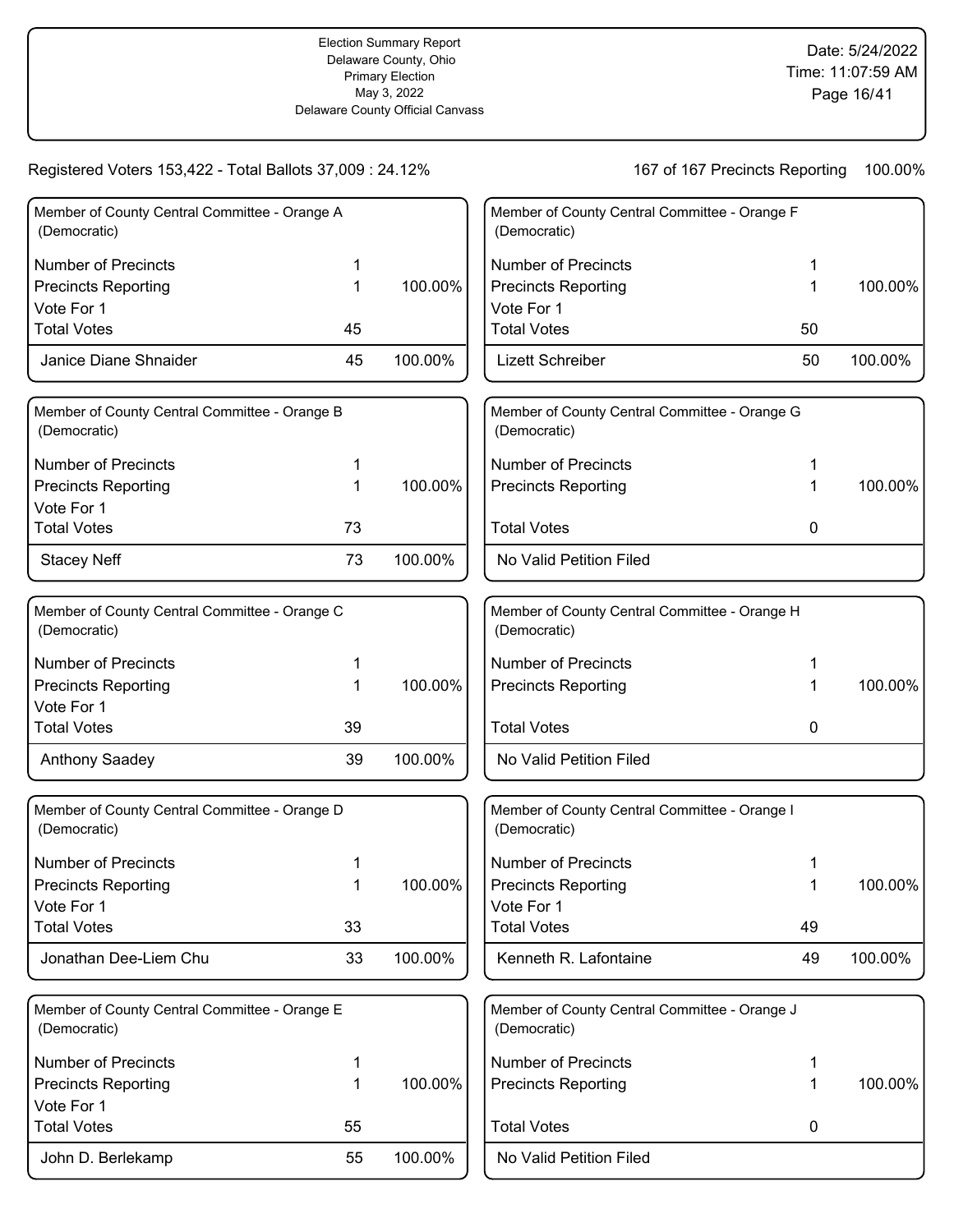| Member of County Central Committee - Orange K<br>(Democratic) |    |         | Member of County Central Committee - Orange P<br>(Democratic) |             |         |
|---------------------------------------------------------------|----|---------|---------------------------------------------------------------|-------------|---------|
| <b>Number of Precincts</b>                                    |    |         | <b>Number of Precincts</b>                                    |             |         |
| <b>Precincts Reporting</b>                                    | 1  | 100.00% | <b>Precincts Reporting</b>                                    |             | 100.00% |
| Vote For 1                                                    |    |         | Vote For 1                                                    |             |         |
| <b>Total Votes</b>                                            | 50 |         | <b>Total Votes</b>                                            | 53          |         |
| Holly Hanson                                                  | 50 | 100.00% | Rachael Morocco                                               | 53          | 100.00% |
| Member of County Central Committee - Orange L<br>(Democratic) |    |         | Member of County Central Committee - Orange Q<br>(Democratic) |             |         |
| <b>Number of Precincts</b>                                    | 1  |         | <b>Number of Precincts</b>                                    |             |         |
| <b>Precincts Reporting</b>                                    | 1  | 100.00% | <b>Precincts Reporting</b>                                    | 1           | 100.00% |
| Vote For 1                                                    |    |         | Vote For 1                                                    |             |         |
| <b>Total Votes</b>                                            | 37 |         | <b>Total Votes</b>                                            | 35          |         |
| Joydeep Gupta                                                 | 37 | 100.00% | Pamela Y. Foster                                              | 35          | 100.00% |
| Member of County Central Committee - Orange M<br>(Democratic) |    |         | Member of County Central Committee - Orange R<br>(Democratic) |             |         |
| <b>Number of Precincts</b>                                    | 1  |         | <b>Number of Precincts</b>                                    |             |         |
| <b>Precincts Reporting</b>                                    | 1  | 100.00% | <b>Precincts Reporting</b>                                    |             | 100.00% |
| Vote For 1                                                    |    |         | Vote For 1                                                    |             |         |
| <b>Total Votes</b>                                            | 32 |         | <b>Total Votes</b>                                            | 99          |         |
| Tanya M. Bruce                                                | 32 | 100.00% | Caroline F. Young                                             | 99          | 100.00% |
| Member of County Central Committee - Orange N<br>(Democratic) |    |         | Member of County Central Committee - Orange S<br>(Democratic) |             |         |
| <b>Number of Precincts</b>                                    | 1  |         | <b>Number of Precincts</b>                                    |             |         |
| Precincts Reporting                                           | 1  | 100.00% | <b>Precincts Reporting</b>                                    |             | 100.00% |
| Vote For 1                                                    |    |         |                                                               |             |         |
| <b>Total Votes</b>                                            | 59 |         | <b>Total Votes</b>                                            | $\mathbf 0$ |         |
| Douglas Babcock                                               | 59 | 100.00% | No Valid Petition Filed                                       |             |         |
| Member of County Central Committee - Orange O<br>(Democratic) |    |         | Member of County Central Committee - Orange T<br>(Democratic) |             |         |
| <b>Number of Precincts</b>                                    | 1  |         | <b>Number of Precincts</b>                                    | 1           |         |
| <b>Precincts Reporting</b>                                    | 1  | 100.00% | <b>Precincts Reporting</b>                                    | 1           | 100.00% |
| Vote For 1                                                    |    |         | Vote For 1                                                    |             |         |
| <b>Total Votes</b>                                            | 40 |         | <b>Total Votes</b>                                            | 49          |         |
| Virginia Yoder                                                | 40 | 100.00% | Stephen A. Schottel                                           | 49          | 100.00% |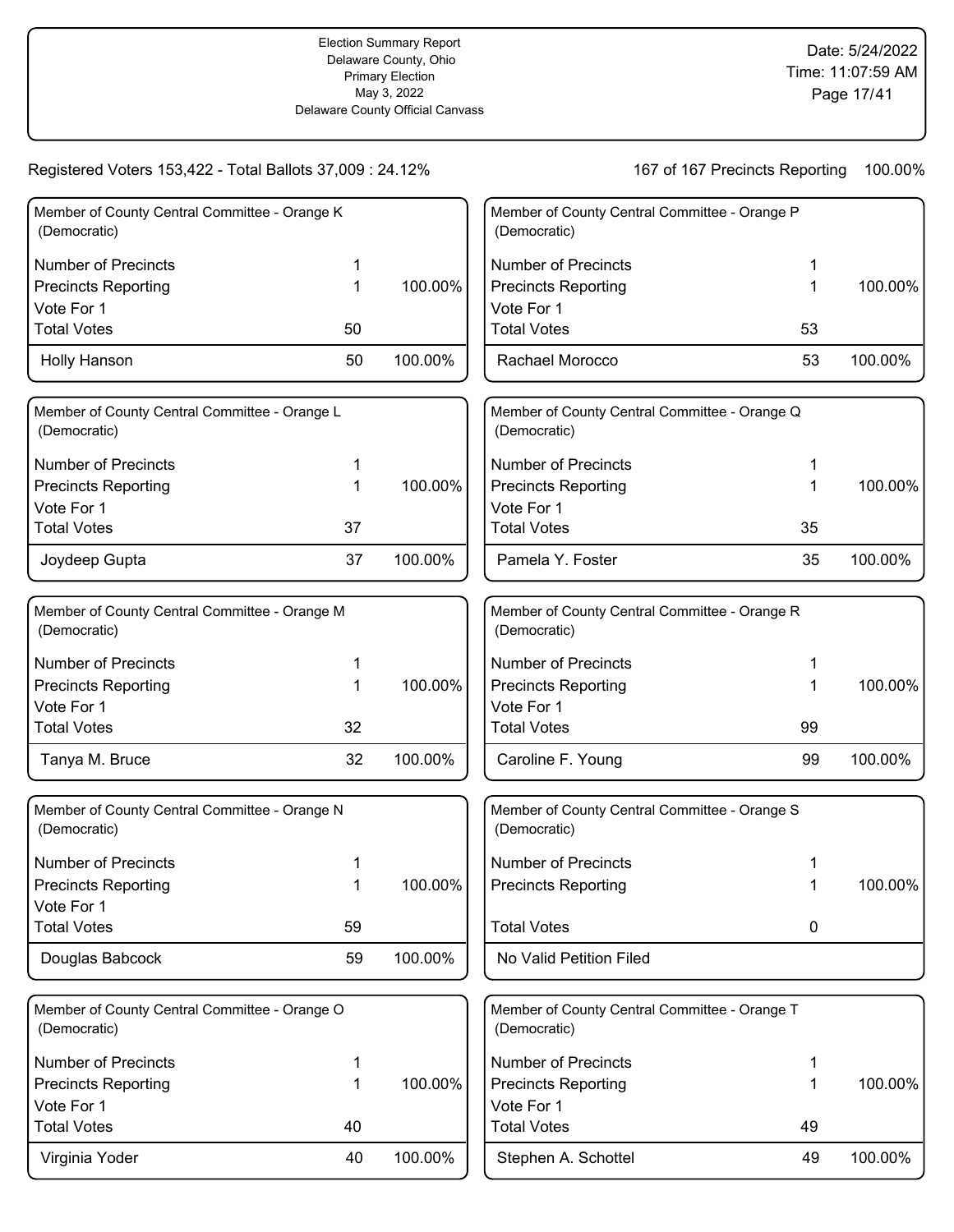Registered Voters 153,422 - Total Ballots 37,009 : 24.12% 167 0f 167 Precincts Reporting 100.00% Member of County Central Committee - Orange U (Democratic) Number of Precincts 1 Precincts Reporting 1 No Valid Petition Filed Total Votes 0 100.00% Member of County Central Committee - Ostrander (Democratic) Number of Precincts 1 Precincts Reporting 1 No Valid Petition Filed Total Votes 0 100.00% Member of County Central Committee - Oxford (Democratic) Number of Precincts 1 Precincts Reporting 1 No Valid Petition Filed Total Votes 0 100.00% Member of County Central Committee - Porter A (Democratic) Number of Precincts 1 Precincts Reporting 1 No Valid Petition Filed Total Votes **0** 100.00% Member of County Central Committee - Porter B (Democratic) Number of Precincts 1 Precincts Reporting 1 Vote For 1 Beverlee Jobrack 41 100.00% Total Votes 41 100.00% Member of County Central Committee - Powell A (Democratic) Number of Precincts 1 Precincts Reporting 1 No Valid Petition Filed Total Votes 0 100.00% Member of County Central Committee - Powell B (Democratic) Number of Precincts 1 Precincts Reporting 1 Vote For 1 Heather Karr 69 100.00% Total Votes 59 100.00% Member of County Central Committee - Powell C (Democratic) Number of Precincts 1 Precincts Reporting 1 Vote For 1 Lisa Perez 62 100.00% Total Votes 62 100.00% Member of County Central Committee - Powell D (Democratic) Number of Precincts 1 Precincts Reporting 1 No Valid Petition Filed Total Votes **0** 100.00% Member of County Central Committee - Powell E (Democratic) Number of Precincts 1 Precincts Reporting 1 No Valid Petition Filed Total Votes 0 100.00%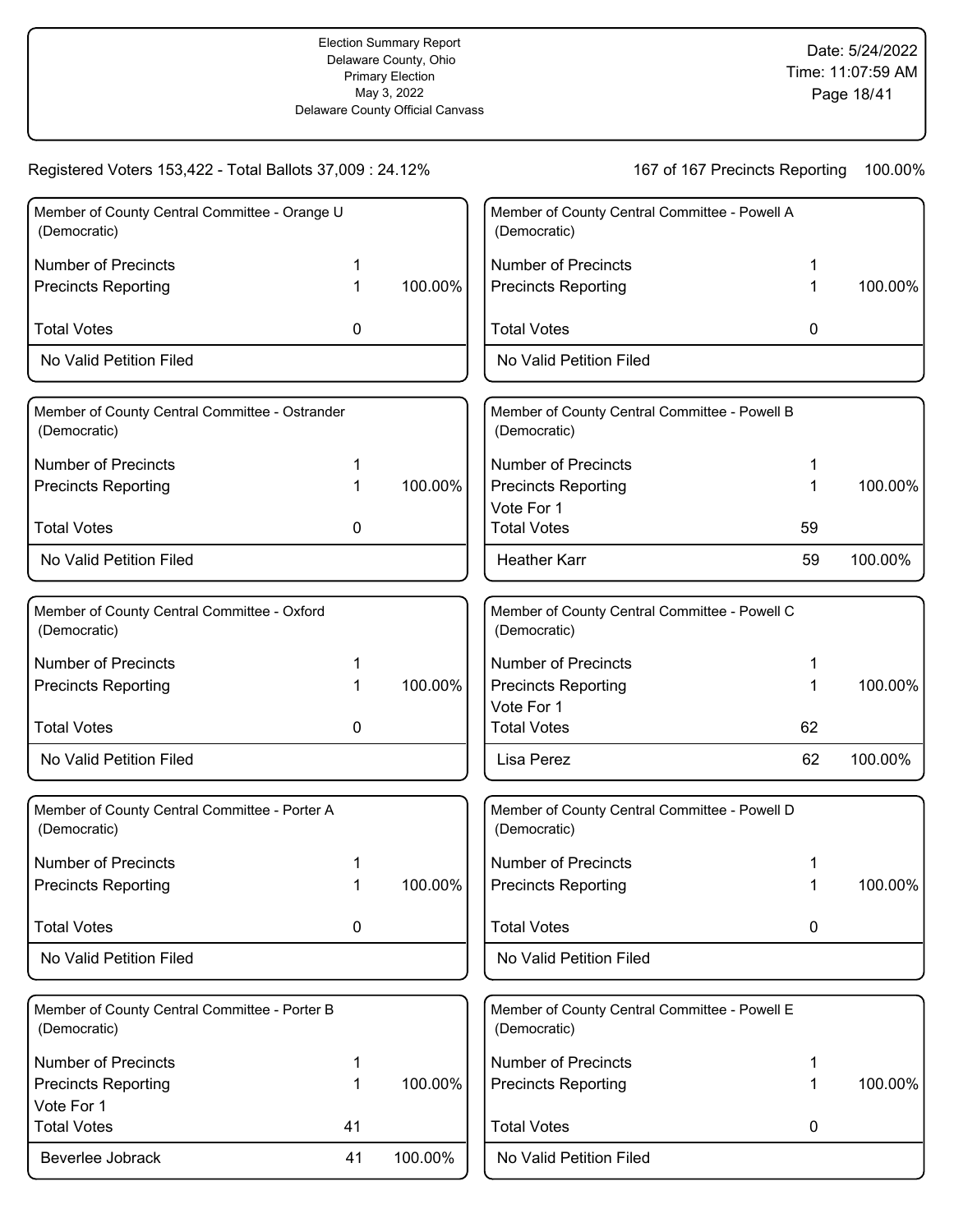|             |         | Member of County Central Committee - Powell K<br>(Democratic) |                                                                                                                 |                                                                                        |
|-------------|---------|---------------------------------------------------------------|-----------------------------------------------------------------------------------------------------------------|----------------------------------------------------------------------------------------|
|             |         | <b>Number of Precincts</b>                                    |                                                                                                                 |                                                                                        |
| 1           | 100.00% | <b>Precincts Reporting</b>                                    | 1                                                                                                               | 100.00%                                                                                |
|             |         | Vote For 1                                                    |                                                                                                                 |                                                                                        |
| 0           |         |                                                               |                                                                                                                 |                                                                                        |
|             |         | Julie Apley-Kanable                                           | 53                                                                                                              | 100.00%                                                                                |
|             |         | Member of County Central Committee - Radnor<br>(Democratic)   |                                                                                                                 |                                                                                        |
|             |         | <b>Number of Precincts</b>                                    |                                                                                                                 |                                                                                        |
| 1           | 100.00% | <b>Precincts Reporting</b>                                    |                                                                                                                 | 100.00%                                                                                |
| 0           |         | <b>Total Votes</b>                                            | 0                                                                                                               |                                                                                        |
|             |         | No Valid Petition Filed                                       |                                                                                                                 |                                                                                        |
|             |         |                                                               |                                                                                                                 |                                                                                        |
|             |         | (Democratic)                                                  |                                                                                                                 |                                                                                        |
| 1           |         | <b>Number of Precincts</b>                                    |                                                                                                                 |                                                                                        |
| 1           | 100.00% | <b>Precincts Reporting</b>                                    | 1                                                                                                               | 100.00%                                                                                |
|             |         | Vote For 1                                                    |                                                                                                                 |                                                                                        |
|             |         |                                                               |                                                                                                                 |                                                                                        |
|             |         | Jan Swartzentruber                                            |                                                                                                                 | 100.00%                                                                                |
|             |         | Member of County Central Committee - Scioto B<br>(Democratic) |                                                                                                                 |                                                                                        |
|             |         | <b>Number of Precincts</b>                                    |                                                                                                                 |                                                                                        |
|             | 100.00% | <b>Precincts Reporting</b>                                    |                                                                                                                 | 100.00%                                                                                |
|             |         | Vote For 1                                                    |                                                                                                                 |                                                                                        |
|             |         |                                                               |                                                                                                                 |                                                                                        |
| 59          | 100.00% | Karen Bergandine                                              | 54                                                                                                              | 100.00%                                                                                |
|             |         |                                                               |                                                                                                                 |                                                                                        |
|             |         | (Democratic)                                                  |                                                                                                                 |                                                                                        |
| 1           |         | <b>Number of Precincts</b>                                    | 1                                                                                                               |                                                                                        |
| $\mathbf 1$ | 100.00% | <b>Precincts Reporting</b>                                    | 1                                                                                                               | 100.00%                                                                                |
|             |         | Vote For 1                                                    |                                                                                                                 |                                                                                        |
| 32          |         | <b>Total Votes</b>                                            |                                                                                                                 |                                                                                        |
| 32          | 100.00% | Gwen F. Wise                                                  |                                                                                                                 | 100.00%                                                                                |
|             | 0<br>59 |                                                               | <b>Total Votes</b><br>Member of County Central Committee - Scioto A<br><b>Total Votes</b><br><b>Total Votes</b> | 53<br>40<br>40<br>54<br>Member of County Central Committee - Shawnee Hills<br>66<br>66 |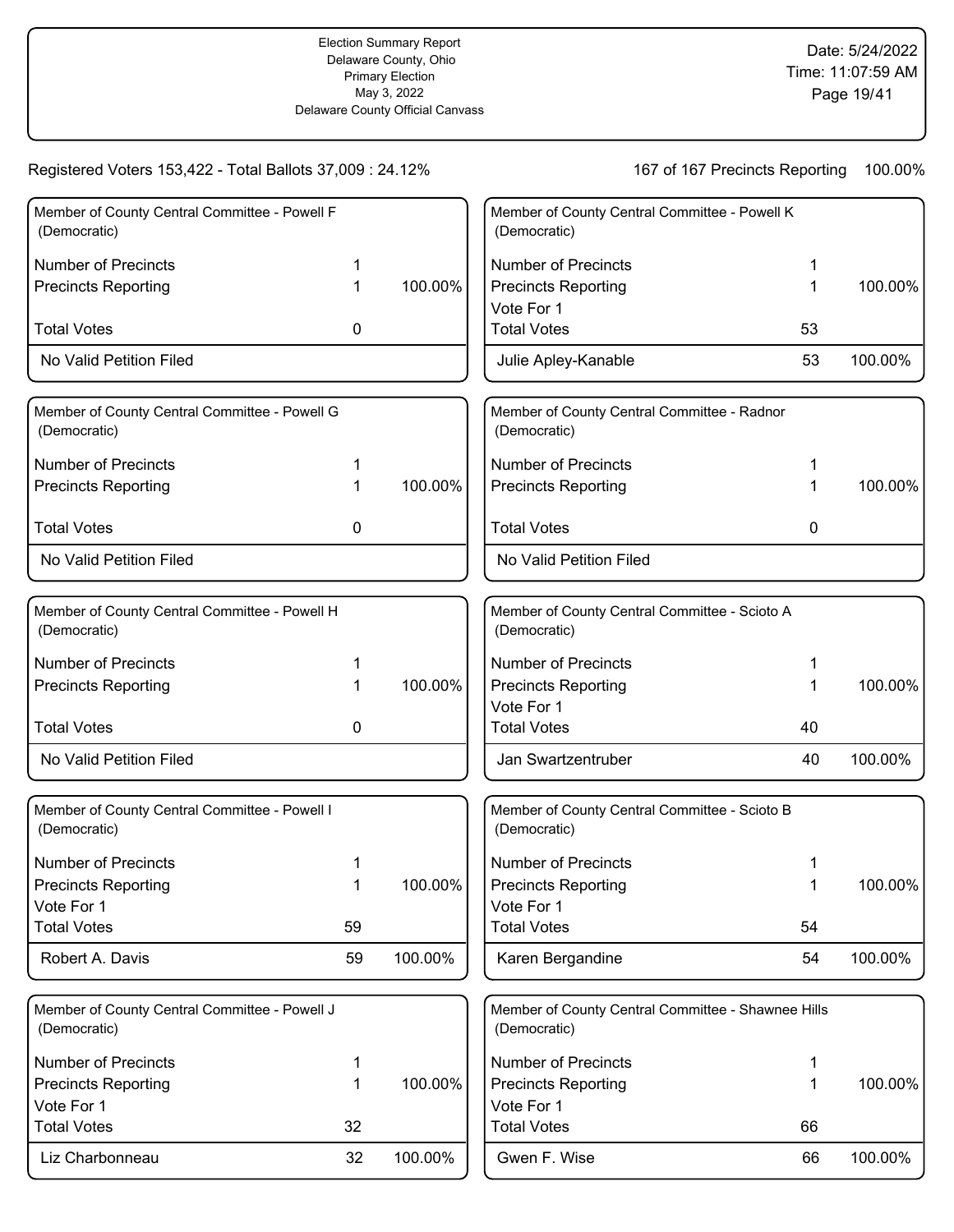| Member of County Central Committee - Sunbury A<br>(Democratic) |    |         | Member of County Central Committee - Trenton A<br>(Democratic)          |    |         |
|----------------------------------------------------------------|----|---------|-------------------------------------------------------------------------|----|---------|
| <b>Number of Precincts</b>                                     |    |         | <b>Number of Precincts</b>                                              |    |         |
| <b>Precincts Reporting</b>                                     | 1  | 100.00% | <b>Precincts Reporting</b>                                              | 1  | 100.00% |
|                                                                |    |         | Vote For 1                                                              |    |         |
| <b>Total Votes</b>                                             | 0  |         | <b>Total Votes</b>                                                      | 38 |         |
| No Valid Petition Filed                                        |    |         | Pamela L. McClelland                                                    | 38 | 100.00% |
| Member of County Central Committee - Sunbury B<br>(Democratic) |    |         | Member of County Central Committee - Trenton B<br>(Democratic)          |    |         |
| <b>Number of Precincts</b>                                     | 1  |         | <b>Number of Precincts</b>                                              |    |         |
| <b>Precincts Reporting</b>                                     | 1  | 100.00% | <b>Precincts Reporting</b>                                              |    | 100.00% |
| Vote For 1                                                     |    |         |                                                                         |    |         |
| <b>Total Votes</b>                                             | 45 |         | <b>Total Votes</b>                                                      | 0  |         |
| Sharon Avis                                                    | 45 | 100.00% | No Valid Petition Filed                                                 |    |         |
|                                                                |    |         |                                                                         |    |         |
| Member of County Central Committee - Sunbury C<br>(Democratic) |    |         | Member of County Central Committee - Troy A<br>(Democratic)             |    |         |
| <b>Number of Precincts</b>                                     |    |         | <b>Number of Precincts</b>                                              |    |         |
| <b>Precincts Reporting</b>                                     | 1  | 100.00% | <b>Precincts Reporting</b>                                              | 1  | 100.00% |
|                                                                |    |         | Vote For 1                                                              |    |         |
| <b>Total Votes</b>                                             | 0  |         | <b>Total Votes</b>                                                      | 32 |         |
| No Valid Petition Filed                                        |    |         | <b>Richard Bradley</b>                                                  | 32 | 100.00% |
| Member of County Central Committee - Sunbury D<br>(Democratic) |    |         | Member of County Central Committee - Troy B<br>(Democratic)             |    |         |
| <b>Number of Precincts</b>                                     |    |         | <b>Number of Precincts</b>                                              |    |         |
| <b>Precincts Reporting</b>                                     | 1  | 100.00% | <b>Precincts Reporting</b>                                              |    | 100.00% |
|                                                                |    |         | Vote For 1                                                              |    |         |
| <b>Total Votes</b>                                             | 0  |         | <b>Total Votes</b>                                                      | 34 |         |
| No Valid Petition Filed                                        |    |         | Robert D. Lortz, II                                                     | 34 | 100.00% |
| Member of County Central Committee - Thompson<br>(Democratic)  |    |         | Member of County Central Committee - Westerville City A<br>(Democratic) |    |         |
| <b>Number of Precincts</b>                                     | 1  |         | <b>Number of Precincts</b>                                              | 1  |         |
| <b>Precincts Reporting</b>                                     | 1  | 100.00% | <b>Precincts Reporting</b>                                              | 1  | 100.00% |
| Vote For 1                                                     |    |         |                                                                         |    |         |
| <b>Total Votes</b>                                             | 19 |         | <b>Total Votes</b>                                                      | 0  |         |
| Erin D. Timmins                                                | 19 | 100.00% | No Valid Petition Filed                                                 |    |         |
|                                                                |    |         |                                                                         |    |         |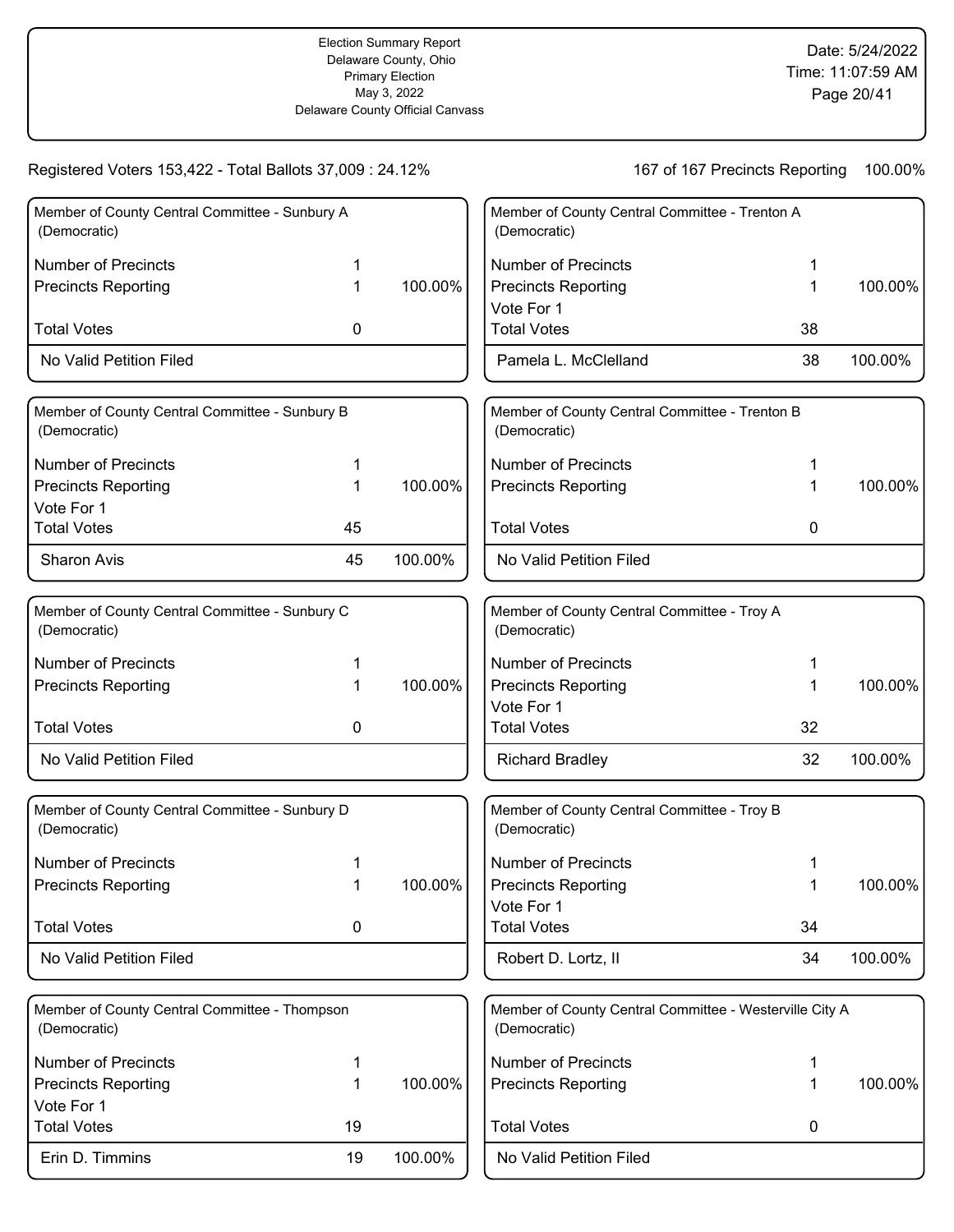| Member of County Central Committee - Westerville City B<br>(Democratic) |    |         | Member of County Central Committee - Westerville City G<br>(Democratic) |     |         |
|-------------------------------------------------------------------------|----|---------|-------------------------------------------------------------------------|-----|---------|
| <b>Number of Precincts</b>                                              |    |         | <b>Number of Precincts</b>                                              |     |         |
| <b>Precincts Reporting</b><br>Vote For 1                                | 1  | 100.00% | <b>Precincts Reporting</b>                                              |     | 100.00% |
| <b>Total Votes</b>                                                      | 59 |         | <b>Total Votes</b>                                                      | 0   |         |
| Heather M. Swiger                                                       | 59 | 100.00% | No Valid Petition Filed                                                 |     |         |
| Member of County Central Committee - Westerville City C<br>(Democratic) |    |         | Member of County Central Committee - Westerville City H<br>(Democratic) |     |         |
| <b>Number of Precincts</b>                                              | 1  |         | <b>Number of Precincts</b>                                              |     |         |
| <b>Precincts Reporting</b>                                              | 1  | 100.00% | <b>Precincts Reporting</b>                                              | 1   | 100.00% |
| <b>Total Votes</b>                                                      | 0  |         | <b>Total Votes</b>                                                      | 0   |         |
| No Valid Petition Filed                                                 |    |         | No Valid Petition Filed                                                 |     |         |
| Member of County Central Committee - Westerville City D<br>(Democratic) |    |         | Member of County Central Committee - Westerville City I<br>(Democratic) |     |         |
| <b>Number of Precincts</b>                                              | 1  |         | <b>Number of Precincts</b>                                              | 1   |         |
| <b>Precincts Reporting</b>                                              | 1  | 100.00% | <b>Precincts Reporting</b>                                              | 1   | 100.00% |
| Vote For 1<br><b>Total Votes</b>                                        | 63 |         | <b>Total Votes</b>                                                      | 0   |         |
| Marya C. Kolman                                                         | 63 | 100.00% | No Valid Petition Filed                                                 |     |         |
| Member of County Central Committee - Westerville City E<br>(Democratic) |    |         | Member of County Central Committee - Ashley<br>(Republican)             |     |         |
| <b>Number of Precincts</b>                                              |    |         | <b>Number of Precincts</b>                                              |     |         |
| <b>Precincts Reporting</b>                                              |    | 100.00% | <b>Precincts Reporting</b>                                              |     | 100.00% |
| <b>Total Votes</b>                                                      | 0  |         | Vote For 1<br><b>Total Votes</b>                                        | 135 |         |
| No Valid Petition Filed                                                 |    |         | Carolee M. Conklin                                                      | 135 | 100.00% |
|                                                                         |    |         |                                                                         |     |         |
| Member of County Central Committee - Westerville City F<br>(Democratic) |    |         | Member of County Central Committee - Berkshire A<br>(Republican)        |     |         |
| <b>Number of Precincts</b>                                              | 1  |         | <b>Number of Precincts</b>                                              | 1   |         |
| <b>Precincts Reporting</b>                                              | 1  | 100.00% | <b>Precincts Reporting</b>                                              | 1   | 100.00% |
| <b>Total Votes</b>                                                      | 0  |         | Vote For 1<br><b>Total Votes</b>                                        | 97  |         |
|                                                                         |    |         |                                                                         |     |         |
| No Valid Petition Filed                                                 |    |         | David Williams                                                          | 97  | 100.00% |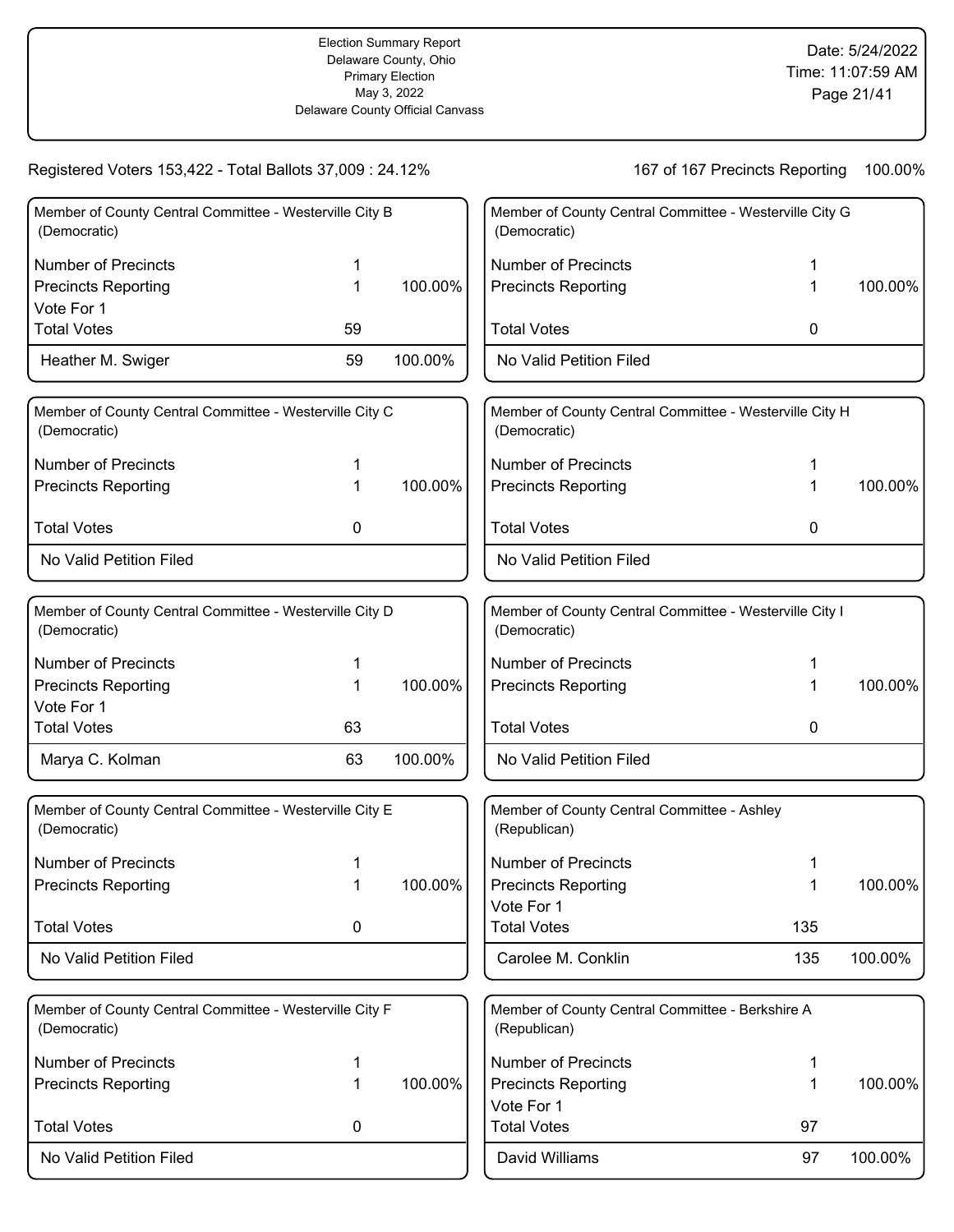| Member of County Central Committee - Berkshire B<br>(Republican) |     |         | Member of Coun<br>(Republican) |
|------------------------------------------------------------------|-----|---------|--------------------------------|
| <b>Number of Precincts</b>                                       | 1   |         | Number of Pred                 |
| <b>Precincts Reporting</b>                                       | 1   | 100.00% | <b>Precincts Repo</b>          |
| Vote For 1                                                       |     |         | Vote For 1                     |
| <b>Total Votes</b>                                               | 145 |         | <b>Total Votes</b>             |
| <b>Blaine Kelly</b>                                              | 145 | 100.00% | Ken O'Brien<br>Frank J. Reinh  |
| Member of County Central Committee - Berkshire C                 |     |         |                                |
| (Republican)                                                     |     |         | Member of Coun                 |
| <b>Number of Precincts</b>                                       | 1   |         | (Republican)                   |
| <b>Precincts Reporting</b>                                       | 1   | 100.00% | Number of Pred                 |
| Vote For 1                                                       |     |         | <b>Precincts Repo</b>          |
| <b>Total Votes</b>                                               | 102 |         | Vote For 1                     |
| <b>Shawn Stevens</b>                                             | 102 | 100.00% | <b>Total Votes</b>             |
|                                                                  |     |         | Darcy Kaplan                   |
| Member of County Central Committee - Berkshire D<br>(Republican) |     |         | Member of Coun                 |
| <b>Number of Precincts</b>                                       | 1   |         | (Republican)                   |
| <b>Precincts Reporting</b>                                       | 1   | 100.00% | Number of Pred                 |
| Vote For 1                                                       |     |         | <b>Precincts Repo</b>          |
| <b>Total Votes</b>                                               | 153 |         | Vote For 1                     |
| Donelle C. Fenstermaker                                          | 153 | 100.00% | <b>Total Votes</b>             |
|                                                                  |     |         | Don Howard                     |
| Member of County Central Committee - Berkshire E                 |     |         |                                |
| (Republican)                                                     |     |         | Member of Coun                 |
| <b>Number of Precincts</b>                                       | 1   |         | (Republican)                   |
| <b>Precincts Reporting</b>                                       | 1   | 100.00% | Number of Pred                 |
| Vote For 1                                                       |     |         | <b>Precincts Repo</b>          |
| <b>Total Votes</b>                                               | 44  |         | Vote For 1                     |
| <b>Alice Nicks</b>                                               | 44  | 100.00% | <b>Total Votes</b>             |

| Number of Precincts        |     |         |
|----------------------------|-----|---------|
| <b>Precincts Reporting</b> |     | 100.00% |
| Vote For 1                 |     |         |
| <b>Total Votes</b>         | 218 |         |
| Ken O'Brien                | 130 | 59.63%  |
| Frank J. Reinhard          | 88  | 40.37%  |

| (Republican)               |     |         |
|----------------------------|-----|---------|
| Number of Precincts        | 1   |         |
| <b>Precincts Reporting</b> | 1.  | 100.00% |
| Vote For 1                 |     |         |
| Total Votes                | 118 |         |
| Darcy Kaplan               | 118 | 100.00% |

| Member of County Central Committee - Berlin C<br>(Republican) |    |            |
|---------------------------------------------------------------|----|------------|
| Number of Precincts                                           | 1  |            |
| <b>Precincts Reporting</b>                                    | 1  | $100.00\%$ |
| Vote For 1                                                    |    |            |
| <b>Total Votes</b>                                            | 70 |            |
| Don Howard                                                    | 70 | 100.00%    |

| Member of County Central Committee - Berlin D<br>(Republican) |     |         |
|---------------------------------------------------------------|-----|---------|
| Number of Precincts                                           | 1   |         |
| <b>Precincts Reporting</b>                                    | 1   | 100.00% |
| Vote For 1                                                    |     |         |
| <b>Total Votes</b>                                            | 140 |         |
| Patrick D. Paykoff                                            | 140 | 100.00% |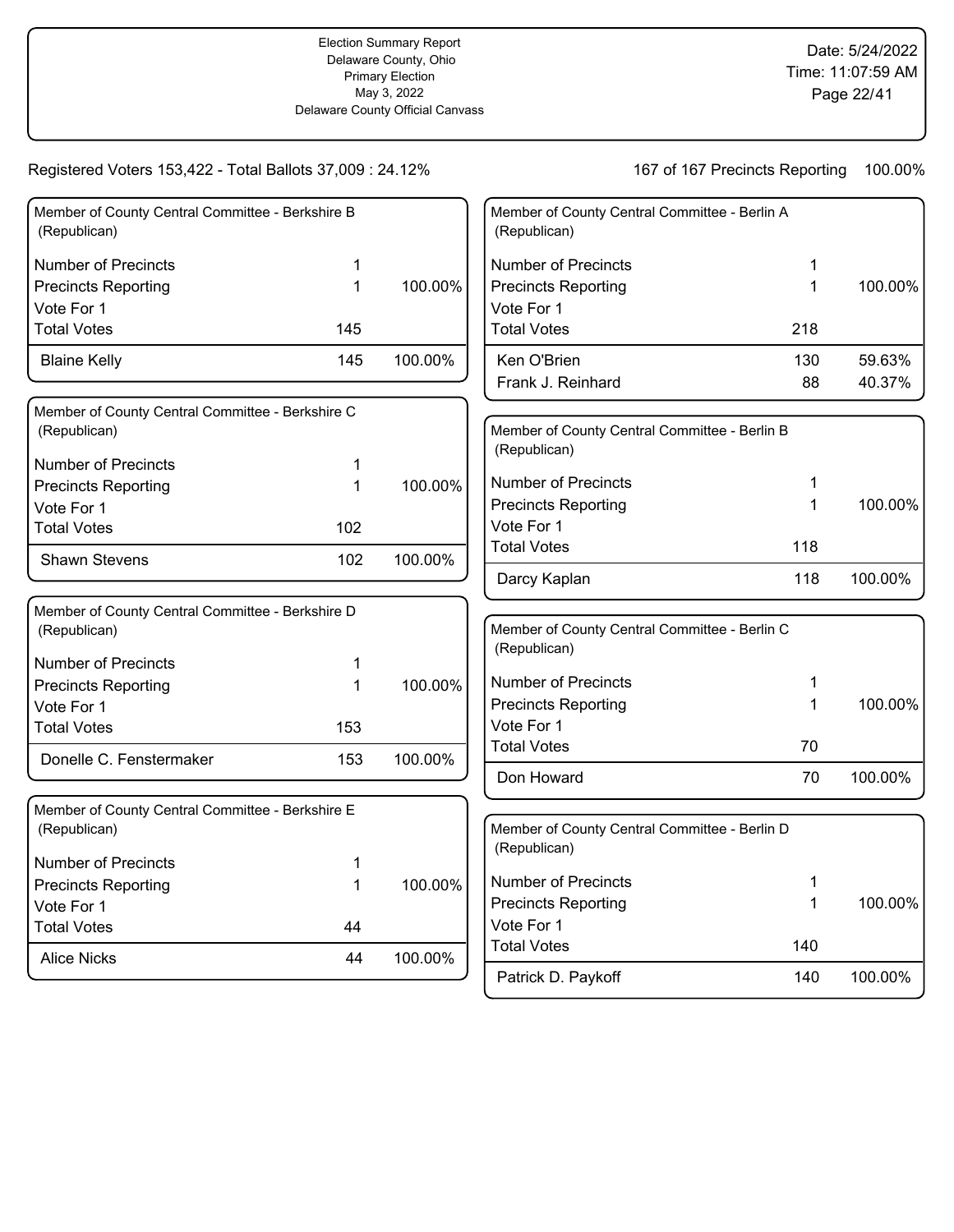| Member of County Central Committee - Berlin E<br>(Republican)        |     |         | Member of County Central Committee - Columbus City C<br>(Republican) |    |         |
|----------------------------------------------------------------------|-----|---------|----------------------------------------------------------------------|----|---------|
| <b>Number of Precincts</b>                                           |     |         | <b>Number of Precincts</b>                                           |    |         |
| <b>Precincts Reporting</b>                                           | 1   | 100.00% | <b>Precincts Reporting</b>                                           | 1  | 100.00% |
| Vote For 1                                                           |     |         | Vote For 1                                                           |    |         |
| <b>Total Votes</b>                                                   | 157 |         | <b>Total Votes</b>                                                   | 39 |         |
| DG Edgerton                                                          | 157 | 100.00% | Marisa Varasso Berlin                                                | 39 | 100.00% |
| Member of County Central Committee - Berlin F<br>(Republican)        |     |         | Member of County Central Committee - Columbus City D<br>(Republican) |    |         |
| <b>Number of Precincts</b>                                           | 1   |         | <b>Number of Precincts</b>                                           |    |         |
| <b>Precincts Reporting</b>                                           | 1   | 100.00% | <b>Precincts Reporting</b>                                           | 1  | 100.00% |
| <b>Total Votes</b>                                                   | 0   |         | <b>Total Votes</b>                                                   | 0  |         |
| No Valid Petition Filed                                              |     |         | No Valid Petition Filed                                              |    |         |
| Member of County Central Committee - Brown<br>(Republican)           |     |         | Member of County Central Committee - Columbus City E<br>(Republican) |    |         |
| <b>Number of Precincts</b>                                           | 1   |         | <b>Number of Precincts</b>                                           | 1  |         |
| <b>Precincts Reporting</b>                                           | 1   | 100.00% | <b>Precincts Reporting</b>                                           | 1  | 100.00% |
| Vote For 1                                                           |     |         | Vote For 1                                                           |    |         |
| <b>Total Votes</b>                                                   | 262 |         | <b>Total Votes</b>                                                   | 74 |         |
| Dawn Pittman Huston                                                  | 262 | 100.00% | <b>Dolores Meeks</b>                                                 | 74 | 100.00% |
| Member of County Central Committee - Columbus City A<br>(Republican) |     |         | Member of County Central Committee - Columbus City F<br>(Republican) |    |         |
| <b>Number of Precincts</b>                                           |     |         | <b>Number of Precincts</b>                                           |    |         |
| <b>Precincts Reporting</b>                                           | 1   | 100.00% | <b>Precincts Reporting</b>                                           |    | 100.00% |
|                                                                      |     |         | Vote For 1                                                           |    |         |
| <b>Total Votes</b>                                                   | 0   |         | <b>Total Votes</b>                                                   | 80 |         |
| No Valid Petition Filed                                              |     |         | Eric T. Rathburn                                                     | 80 | 100.00% |
| Member of County Central Committee - Columbus City B<br>(Republican) |     |         | Member of County Central Committee - Columbus City G<br>(Republican) |    |         |
| <b>Number of Precincts</b>                                           | 1   |         | <b>Number of Precincts</b>                                           | 1  |         |
| <b>Precincts Reporting</b>                                           | 1   | 100.00% | <b>Precincts Reporting</b>                                           | 1  | 100.00% |
| <b>Total Votes</b>                                                   | 0   |         | <b>Total Votes</b>                                                   | 0  |         |
| No Valid Petition Filed                                              |     |         | No Valid Petition Filed                                              |    |         |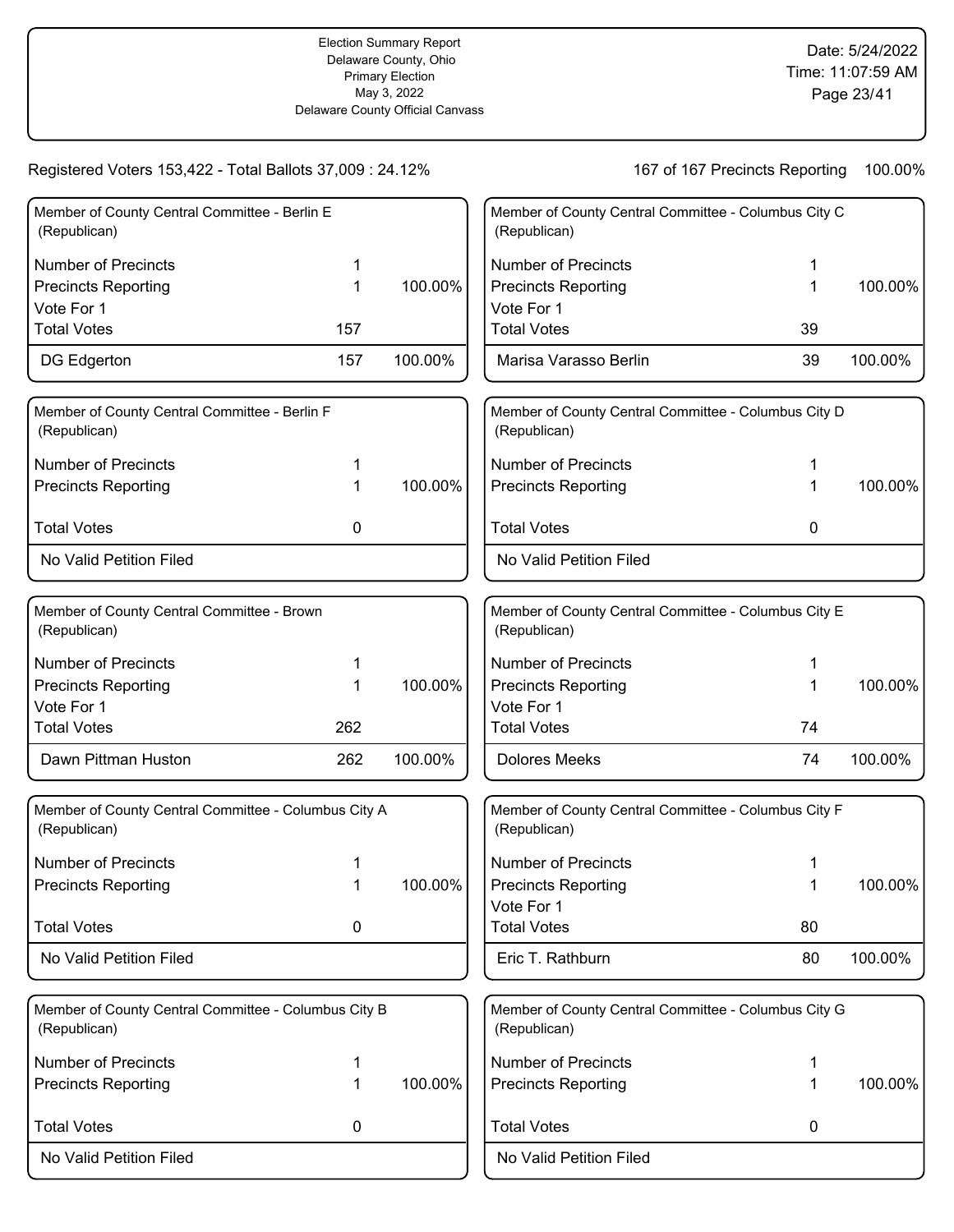| Member of County Central Committee - Concord A<br>(Republican) |     |         |
|----------------------------------------------------------------|-----|---------|
| Number of Precincts                                            | 1   |         |
| <b>Precincts Reporting</b>                                     |     | 100.00% |
| Vote For 1                                                     |     |         |
| Total Votes                                                    | 173 |         |
| <b>Bob Grant</b>                                               | 173 | 100.00% |

| Member of County Central Committee - Concord B<br>(Republican) |     |         |
|----------------------------------------------------------------|-----|---------|
| Number of Precincts                                            | 1   |         |
| <b>Precincts Reporting</b>                                     |     | 100.00% |
| Vote For 1                                                     |     |         |
| <b>Total Votes</b>                                             | 132 |         |
| <b>Christian Price</b>                                         | 132 | 100.00% |

| Member of County Central Committee - Concord C<br>(Republican) |     |            |
|----------------------------------------------------------------|-----|------------|
| Number of Precincts                                            | 1   |            |
| <b>Precincts Reporting</b>                                     | 1   | $100.00\%$ |
| Vote For 1                                                     |     |            |
| <b>Total Votes</b>                                             | 189 |            |
| Russell L. Martin                                              | 189 | 100.00%    |

| Member of County Central Committee - Concord D<br>(Republican) |    |            |
|----------------------------------------------------------------|----|------------|
| Number of Precincts                                            | 1  |            |
| <b>Precincts Reporting</b>                                     | 1  | $100.00\%$ |
| Vote For 1                                                     |    |            |
| <b>Total Votes</b>                                             | 76 |            |
| Joe Garrett                                                    | 76 | 100.00%    |

| Member of County Central Committee - Concord E<br>(Republican) |     |         |
|----------------------------------------------------------------|-----|---------|
| Number of Precincts                                            | 1   |         |
| <b>Precincts Reporting</b>                                     | 1   | 100.00% |
| Vote For 1                                                     |     |         |
| <b>Total Votes</b>                                             | 103 |         |
| Shawn F. Parker, Sr.                                           | 103 | 100.00% |

| Member of County Central Committee - Concord F<br>(Republican) |    |         |
|----------------------------------------------------------------|----|---------|
| Number of Precincts                                            | 1  |         |
| <b>Precincts Reporting</b>                                     | 1  | 100.00% |
| Vote For 1                                                     |    |         |
| <b>Total Votes</b>                                             | 86 |         |
| Seiji Kille                                                    | 14 | 16.28%  |
| Laura P. Kleinschmidt                                          | 72 | 83.72%  |
| Member of County Central Committee - Concord G<br>(Republican) |    |         |

| (Republican)               |     |         |
|----------------------------|-----|---------|
| Number of Precincts        | 1   |         |
| <b>Precincts Reporting</b> | 1   | 100.00% |
| Vote For 1                 |     |         |
| Total Votes                | 161 |         |
| <b>Patricia Werner</b>     | 161 | 100.00% |

| Member of County Central Committee - Concord H<br>(Republican) |     |         |
|----------------------------------------------------------------|-----|---------|
| Number of Precincts                                            | 1   |         |
| <b>Precincts Reporting</b>                                     | 1   | 100.00% |
| Vote For 1                                                     |     |         |
| <b>Total Votes</b>                                             | 117 |         |
| Beth Fligner                                                   | 117 | 100.00% |

| Member of County Central Committee - Concord I<br>(Republican) |     |         |
|----------------------------------------------------------------|-----|---------|
| Number of Precincts                                            | 1   |         |
| <b>Precincts Reporting</b>                                     | 1   | 100.00% |
| Vote For 1                                                     |     |         |
| <b>Total Votes</b>                                             | 185 |         |
| John R. Jordan                                                 | 95  | 51.35%  |
| Carlyn Smith                                                   | 90  | 48.65%  |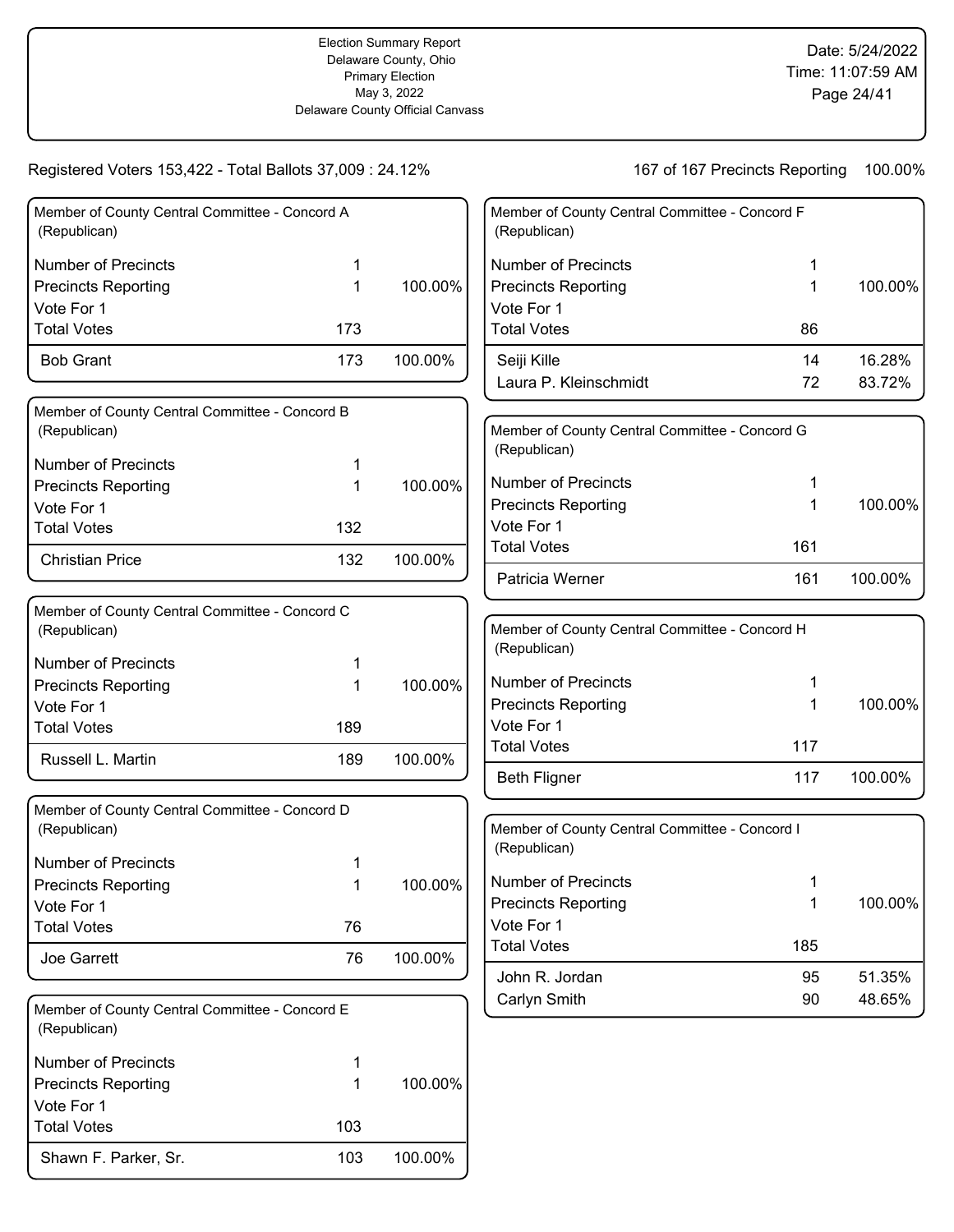### Registered Voters 153,422 - Total Ballots 37,009 : 24.12%

| 167 of 167 Precincts Reporting | 100.00% |
|--------------------------------|---------|
|--------------------------------|---------|

| Member of County Central Committee - Concord J<br>(Republican) |     |         | Member of County Central Committee - Delaware City 1-B<br>(Republican) |     |         |
|----------------------------------------------------------------|-----|---------|------------------------------------------------------------------------|-----|---------|
|                                                                |     |         |                                                                        |     |         |
| <b>Number of Precincts</b>                                     |     |         | <b>Number of Precincts</b>                                             |     |         |
| <b>Precincts Reporting</b>                                     | 1   | 100.00% | <b>Precincts Reporting</b>                                             | 1   | 100.00% |
| Vote For 1                                                     |     |         |                                                                        |     |         |
| <b>Total Votes</b>                                             | 90  |         | <b>Total Votes</b>                                                     | 0   |         |
| Kevin Daberkow                                                 | 38  | 42.22%  | No Valid Petition Filed                                                |     |         |
| Sarah Clark Huffman                                            | 52  | 57.78%  |                                                                        |     |         |
|                                                                |     |         | Member of County Central Committee - Delaware City 1-C                 |     |         |
| Member of County Central Committee - Delaware A                |     |         | (Republican)                                                           |     |         |
| (Republican)                                                   |     |         | <b>Number of Precincts</b>                                             |     |         |
| <b>Number of Precincts</b>                                     |     |         | <b>Precincts Reporting</b>                                             | 1   | 100.00% |
| <b>Precincts Reporting</b>                                     | 1   | 100.00% | Vote For 1                                                             |     |         |
|                                                                |     |         | <b>Total Votes</b>                                                     | 157 |         |
| <b>Total Votes</b>                                             | 0   |         | Cindy Dinovo                                                           | 157 | 100.00% |
| No Valid Petition Filed                                        |     |         |                                                                        |     |         |
|                                                                |     |         | Member of County Central Committee - Delaware City 1-D                 |     |         |
| Member of County Central Committee - Delaware B                |     |         | (Republican)                                                           |     |         |
| (Republican)                                                   |     |         | <b>Number of Precincts</b>                                             |     |         |
| <b>Number of Precincts</b>                                     |     |         |                                                                        | 1   | 100.00% |
| <b>Precincts Reporting</b>                                     | 1   | 100.00% | <b>Precincts Reporting</b><br>Vote For 1                               |     |         |
| Vote For 1                                                     |     |         | <b>Total Votes</b>                                                     | 83  |         |
| <b>Total Votes</b>                                             | 220 |         |                                                                        |     |         |
| <b>Beau Euton</b>                                              | 220 | 100.00% | Wendell Beachy                                                         | 83  | 100.00% |
|                                                                |     |         |                                                                        |     |         |
| Member of County Central Committee - Delaware City 1-A         |     |         | Member of County Central Committee - Delaware City 1-E<br>(Republican) |     |         |
| (Republican)                                                   |     |         |                                                                        |     |         |
|                                                                |     |         | <b>Number of Precincts</b>                                             |     |         |
| <b>Number of Precincts</b>                                     |     |         | <b>Precincts Reporting</b>                                             |     | 100.00% |
| <b>Precincts Reporting</b>                                     | 1   | 100.00% |                                                                        |     |         |
| Vote For 1                                                     |     |         | <b>Total Votes</b>                                                     | 0   |         |
| <b>Total Votes</b>                                             | 139 |         | No Valid Petition Filed                                                |     |         |
| Jeremy L. Austin                                               | 139 | 100.00% |                                                                        |     |         |
|                                                                |     |         | Member of County Central Committee - Delaware City 1-F                 |     |         |
|                                                                |     |         |                                                                        |     |         |

| monipol of oddiny contrar committee Delaware Ony The<br>(Republican) |     |         |
|----------------------------------------------------------------------|-----|---------|
| Number of Precincts                                                  | 1   |         |
| <b>Precincts Reporting</b>                                           |     | 100.00% |
| Vote For 1                                                           |     |         |
| <b>Total Votes</b>                                                   | 112 |         |
| Annette Leatherman                                                   | 112 | 100.00% |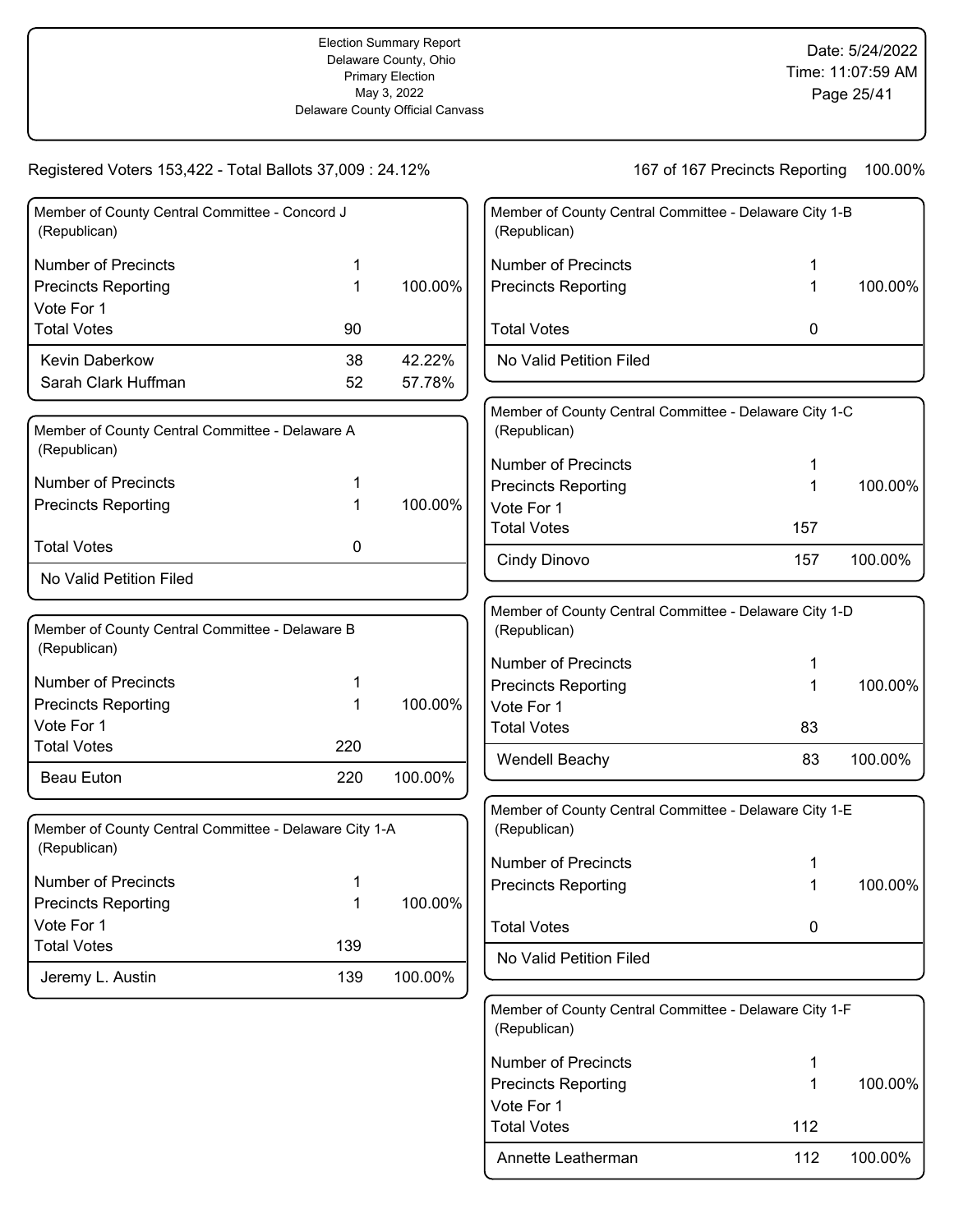| Member of County Central Committee - Delaware City 1-G<br>(Republican) |     |         |
|------------------------------------------------------------------------|-----|---------|
| Number of Precincts                                                    | 1   |         |
| <b>Precincts Reporting</b>                                             | 1   | 100.00% |
| Vote For 1                                                             |     |         |
| <b>Total Votes</b>                                                     | 109 |         |
| Benjamin Dariano                                                       | 69  | 63.30%  |
| Lu Ann Topovski                                                        | 40  | 36.70%  |
|                                                                        |     |         |

| Member of County Central Committee - Delaware City 2-A<br>(Republican) |     |         |
|------------------------------------------------------------------------|-----|---------|
| l Number of Precincts                                                  | 1   |         |
| Precincts Reporting                                                    |     | 100.00% |
| l Vote For 1                                                           |     |         |
| Total Votes                                                            | 138 |         |
| Eric E. Coss                                                           | 138 | 100.00% |

| Member of County Central Committee - Delaware City 2-B<br>(Republican) |     |         |
|------------------------------------------------------------------------|-----|---------|
| Number of Precincts                                                    | 1   |         |
| <b>Precincts Reporting</b>                                             | 1   | 100.00% |
| Vote For 1                                                             |     |         |
| <b>Total Votes</b>                                                     | 193 |         |
| Karla Herron                                                           | 193 | 100.00% |

| Member of County Central Committee - Delaware City 2-C<br>(Republican) |     |         |
|------------------------------------------------------------------------|-----|---------|
| Number of Precincts                                                    | 1   |         |
| <b>Precincts Reporting</b>                                             | 1   | 100.00% |
| Vote For 1                                                             |     |         |
| <b>Total Votes</b>                                                     | 103 |         |
| <b>Catlin Frazier</b>                                                  | 103 | 100.00% |

| Member of County Central Committee - Delaware City 2-D<br>(Republican) |     |         |
|------------------------------------------------------------------------|-----|---------|
| <b>Number of Precincts</b>                                             | 1   |         |
| <b>Precincts Reporting</b>                                             | 1   | 100.00% |
| Vote For 1                                                             |     |         |
| <b>Total Votes</b>                                                     | 83  |         |
| Windell Wheeler                                                        | 83  | 100.00% |
| Member of County Central Committee - Delaware City 2-E<br>(Republican) |     |         |
| <b>Number of Precincts</b>                                             | 1   |         |
| <b>Precincts Reporting</b>                                             | 1   | 100.00% |
| <b>Total Votes</b>                                                     | 0   |         |
| No Valid Petition Filed                                                |     |         |
| Member of County Central Committee - Delaware City 2-F                 |     |         |
| (Republican)                                                           |     |         |
| <b>Number of Precincts</b>                                             | 1   |         |
| <b>Precincts Reporting</b>                                             | 1   | 100.00% |
| Vote For 1                                                             |     |         |
| <b>Total Votes</b>                                                     | 130 |         |
| Kent H. Shafer                                                         | 130 | 100.00% |
| Member of County Central Committee - Delaware City 2-G<br>(Republican) |     |         |
| Number of Precincts                                                    | 1   |         |
| <b>Precincts Reporting</b>                                             | 1   | 100.00% |
| Vote For 1                                                             |     |         |
| <b>Total Votes</b>                                                     | 148 |         |
| Lisa M. Keller                                                         | 148 | 100.00% |
| Member of County Central Committee - Delaware City 2-H<br>(Republican) |     |         |
| <b>Number of Precincts</b>                                             | 1   |         |
| <b>Precincts Reporting</b>                                             | 1   | 100.00% |

No Valid Petition Filed

Total Votes **0**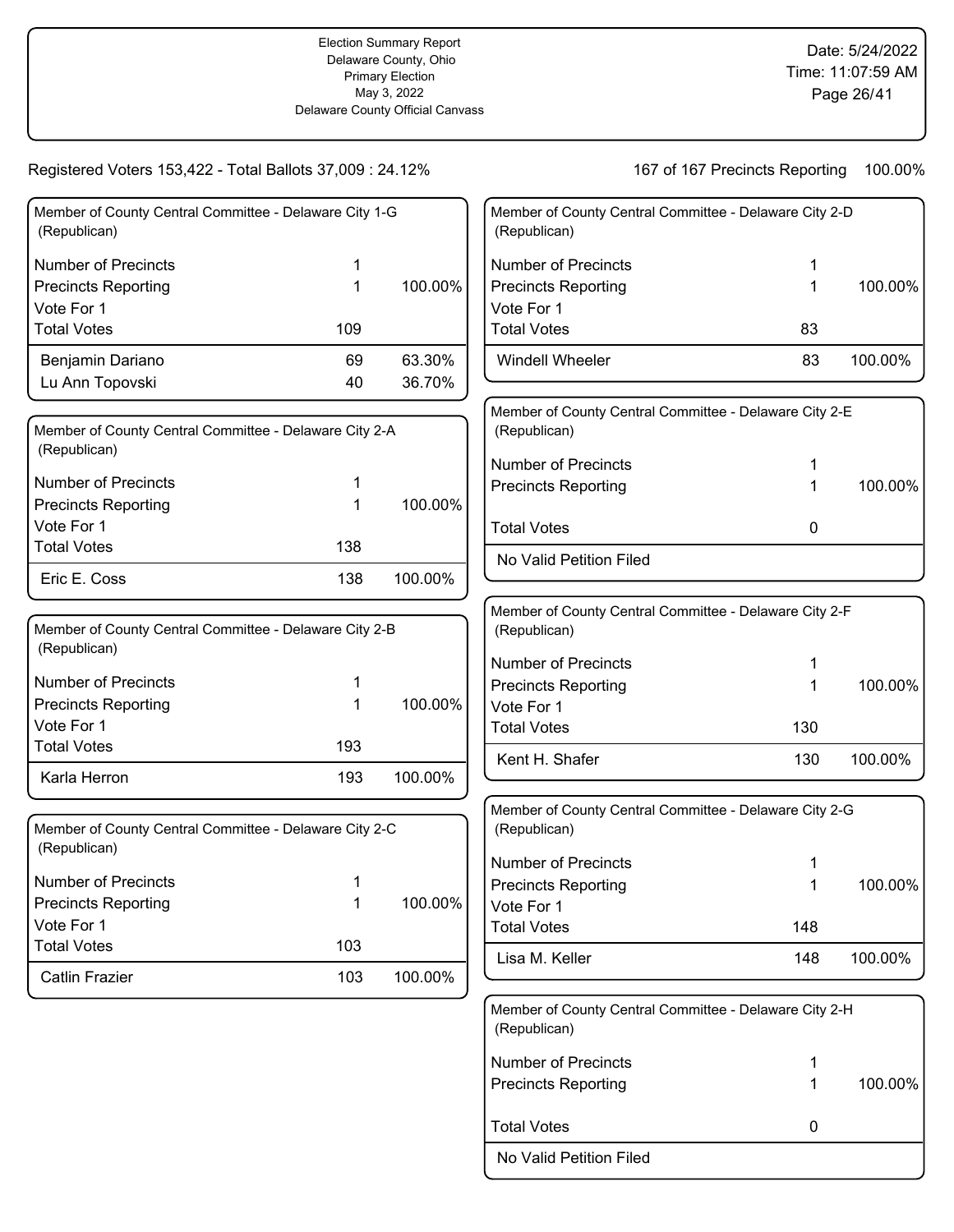# Registered Voters 153,422 - Total Ballots 37,009 : 24.12%

| 100.00%<br>167 of 167 Precincts Reporting |
|-------------------------------------------|
|-------------------------------------------|

| Member of County Central Committee - Delaware City 3-A<br>(Republican) |     |         | Member of C<br>(Republican          |
|------------------------------------------------------------------------|-----|---------|-------------------------------------|
| <b>Number of Precincts</b>                                             | 1   |         | Number of                           |
| <b>Precincts Reporting</b>                                             | 1   | 100.00% | <b>Precincts R</b>                  |
| Vote For 1                                                             |     |         | Vote For 1                          |
| <b>Total Votes</b>                                                     | 23  |         | <b>Total Votes</b>                  |
| Christina A. Rosebrough                                                | 23  | 100.00% | Nancy Mid                           |
| Member of County Central Committee - Delaware City 3-B                 |     |         | Member of C                         |
| (Republican)                                                           |     |         | (Republican                         |
| <b>Number of Precincts</b>                                             | 1   |         | Number of                           |
| <b>Precincts Reporting</b>                                             | 1   | 100.00% | Precincts <sub>R</sub>              |
| Vote For 1                                                             |     |         | Vote For 1                          |
| <b>Total Votes</b>                                                     | 80  |         | <b>Total Votes</b>                  |
| Jay McCann                                                             | 47  | 58.75%  | Joseph Sc                           |
| Lisa Marie Upperman                                                    | 33  | 41.25%  |                                     |
|                                                                        |     |         | Member of C                         |
| Member of County Central Committee - Delaware City 3-C<br>(Republican) |     |         | (Republican                         |
| <b>Number of Precincts</b>                                             | 1   |         | Number of<br>Precincts <sub>R</sub> |
| <b>Precincts Reporting</b>                                             | 1   | 100.00% |                                     |
| Vote For 1                                                             |     |         | <b>Total Votes</b>                  |
| <b>Total Votes</b>                                                     | 55  |         | No Valid P                          |
| Daniel E. Fogt                                                         | 55  | 100.00% |                                     |
|                                                                        |     |         | Member of C                         |
| Member of County Central Committee - Delaware City 3-D<br>(Republican) |     |         | (Republican                         |
|                                                                        |     |         | Number of                           |
| <b>Number of Precincts</b>                                             | 1   |         | Precincts <sub>R</sub>              |
| <b>Precincts Reporting</b>                                             | 1   | 100.00% |                                     |
| Vote For 1                                                             |     |         | <b>Total Votes</b>                  |
| <b>Total Votes</b>                                                     | 151 |         | No Valid P                          |

Henry Thomson 151 100.00%

| Member of County Central Committee - Delaware City 3-E<br>(Republican) |     |         |  |
|------------------------------------------------------------------------|-----|---------|--|
| Number of Precincts                                                    | 1   |         |  |
| <b>Precincts Reporting</b>                                             | 1   | 100.00% |  |
| Vote For 1                                                             |     |         |  |
| <b>Total Votes</b>                                                     | 140 |         |  |
| Nancy Midura                                                           | 140 | 100.00% |  |
|                                                                        |     |         |  |
| Member of County Central Committee - Delaware City 3-F                 |     |         |  |

| <b>Member of County Central Committee - Delaware City 3-F</b><br>(Republican) |     |         |
|-------------------------------------------------------------------------------|-----|---------|
| Number of Precincts                                                           |     |         |
| <b>Precincts Reporting</b>                                                    |     | 100.00% |
| Vote For 1                                                                    |     |         |
| <b>Total Votes</b>                                                            | 106 |         |
| Joseph Schmansky                                                              | 106 | 100.00% |

| Member of County Central Committee - Delaware City 3-G<br>(Republican) |        |         |
|------------------------------------------------------------------------|--------|---------|
| Number of Precincts<br><b>Precincts Reporting</b>                      | 1<br>1 | 100.00% |
| <b>Total Votes</b>                                                     | O      |         |
| No Valid Petition Filed                                                |        |         |

| Member of County Central Committee - Delaware City 3-H<br>(Republican) |        |         |
|------------------------------------------------------------------------|--------|---------|
| Number of Precincts<br><b>Precincts Reporting</b>                      | 1<br>1 | 100.00% |
| <b>Total Votes</b>                                                     | O      |         |
| No Valid Petition Filed                                                |        |         |

| Member of County Central Committee - Delaware City 4-A<br>(Republican) |     |         |
|------------------------------------------------------------------------|-----|---------|
| Number of Precincts                                                    | 1   |         |
| <b>Precincts Reporting</b>                                             | 1   | 100.00% |
| Vote For 1                                                             |     |         |
| <b>Total Votes</b>                                                     | 172 |         |
| Carol O'Brien                                                          | 172 | 100.00% |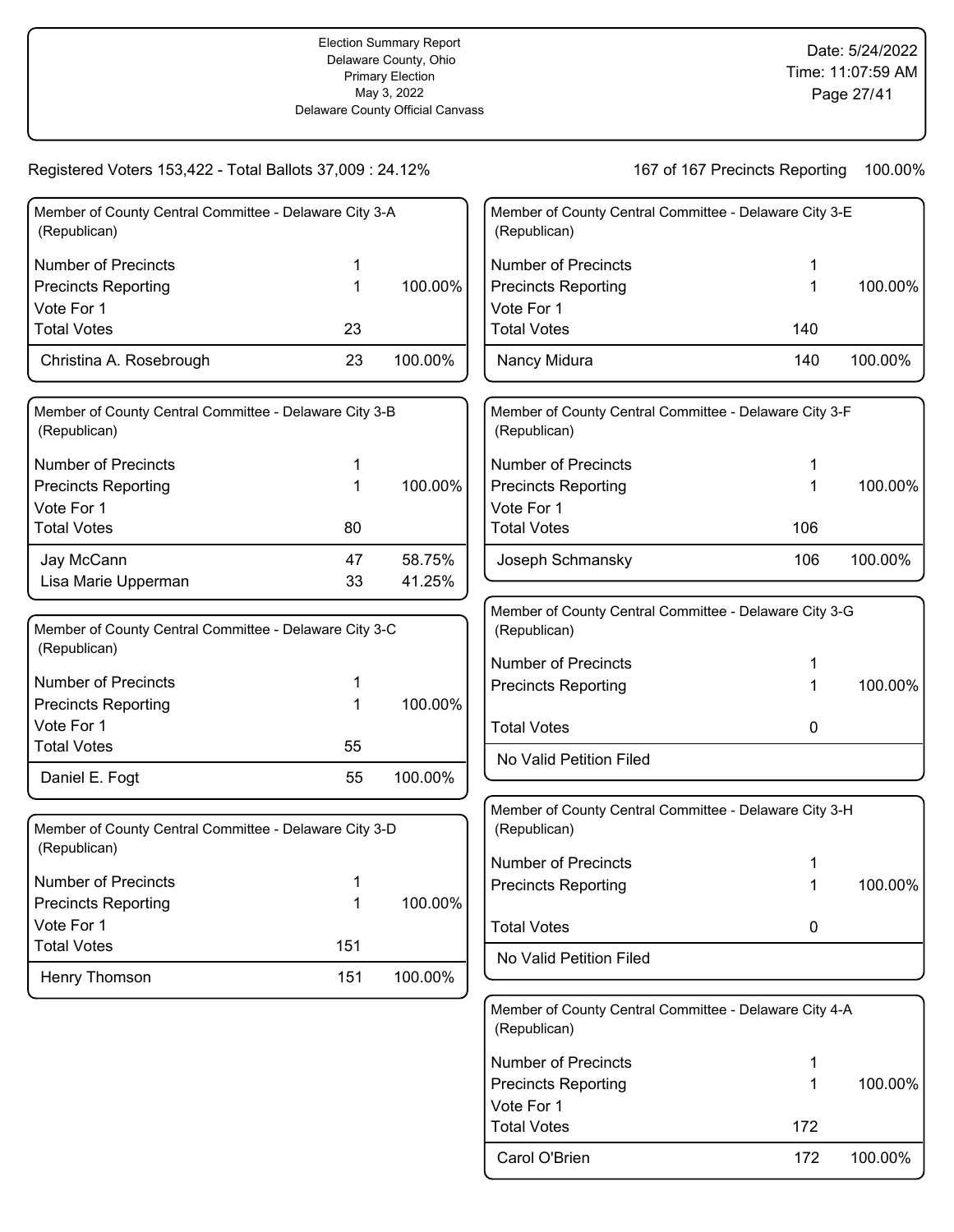No Valid Petition Filed

| Member of County Central Committee - Delaware City 4-B<br>(Republican) |    |         | Member of County Central Committee - Delaware City 4-G<br>(Republican) |        |                  |
|------------------------------------------------------------------------|----|---------|------------------------------------------------------------------------|--------|------------------|
| <b>Number of Precincts</b>                                             | 1  |         | <b>Number of Precincts</b>                                             | 1      |                  |
| <b>Precincts Reporting</b>                                             | 1  | 100.00% | <b>Precincts Reporting</b>                                             | 1      | 100.00%          |
| Vote For 1                                                             |    |         | Vote For 1                                                             |        |                  |
| <b>Total Votes</b>                                                     | 87 |         | <b>Total Votes</b>                                                     | 7      |                  |
| Sarah R. JanTausch                                                     | 87 | 100.00% | Umar King (WI)<br>Write-in                                             | 1<br>6 | 14.29%<br>85.71% |
| Member of County Central Committee - Delaware City 4-C<br>(Republican) |    |         | Member of County Central Committee - Dublin City A<br>(Republican)     |        |                  |
| <b>Number of Precincts</b>                                             | 1  |         |                                                                        |        |                  |
| <b>Precincts Reporting</b>                                             | 1  | 100.00% | <b>Number of Precincts</b>                                             | 1      |                  |
| Vote For 1                                                             |    |         | <b>Precincts Reporting</b>                                             | 1      | 100.00%          |
| <b>Total Votes</b>                                                     | 87 |         | Vote For 1<br><b>Total Votes</b>                                       |        |                  |
| <b>Mark Fowler</b>                                                     | 87 | 100.00% |                                                                        | 133    |                  |
|                                                                        |    |         | Jan Antonoplos                                                         | 133    | 100.00%          |
| Member of County Central Committee - Delaware City 4-D<br>(Republican) |    |         | Member of County Central Committee - Dublin City B<br>(Republican)     |        |                  |
| <b>Number of Precincts</b>                                             | 1  |         |                                                                        |        |                  |
| <b>Precincts Reporting</b>                                             | 1  | 100.00% | <b>Number of Precincts</b>                                             | 1      |                  |
| Vote For 1                                                             |    |         | <b>Precincts Reporting</b>                                             | 1      | 100.00%          |
| <b>Total Votes</b>                                                     | 72 |         | Vote For 1<br><b>Total Votes</b>                                       | 126    |                  |
| John A. O'Brien                                                        | 72 | 100.00% |                                                                        |        |                  |
|                                                                        |    |         | Laura Francati                                                         | 126    | 100.00%          |
| Member of County Central Committee - Delaware City 4-E<br>(Republican) |    |         | Member of County Central Committee - Dublin City C<br>(Republican)     |        |                  |
| <b>Number of Precincts</b>                                             |    |         |                                                                        |        |                  |
| <b>Precincts Reporting</b>                                             | 1  | 100.00% | <b>Number of Precincts</b>                                             | 1      |                  |
| Vote For 1                                                             |    |         | <b>Precincts Reporting</b>                                             | 1      | 100.00%          |
| <b>Total Votes</b>                                                     | 93 |         | Vote For 1<br><b>Total Votes</b>                                       | 155    |                  |
| Phil Thompson                                                          | 93 | 100.00% |                                                                        |        |                  |
|                                                                        |    |         | Greg Eldredge                                                          | 155    | 100.00%          |
| Member of County Central Committee - Delaware City 4-F<br>(Republican) |    |         |                                                                        |        |                  |
| <b>Number of Precincts</b>                                             | 1  |         |                                                                        |        |                  |
| <b>Precincts Reporting</b>                                             | 1  | 100.00% |                                                                        |        |                  |
| <b>Total Votes</b>                                                     | 0  |         |                                                                        |        |                  |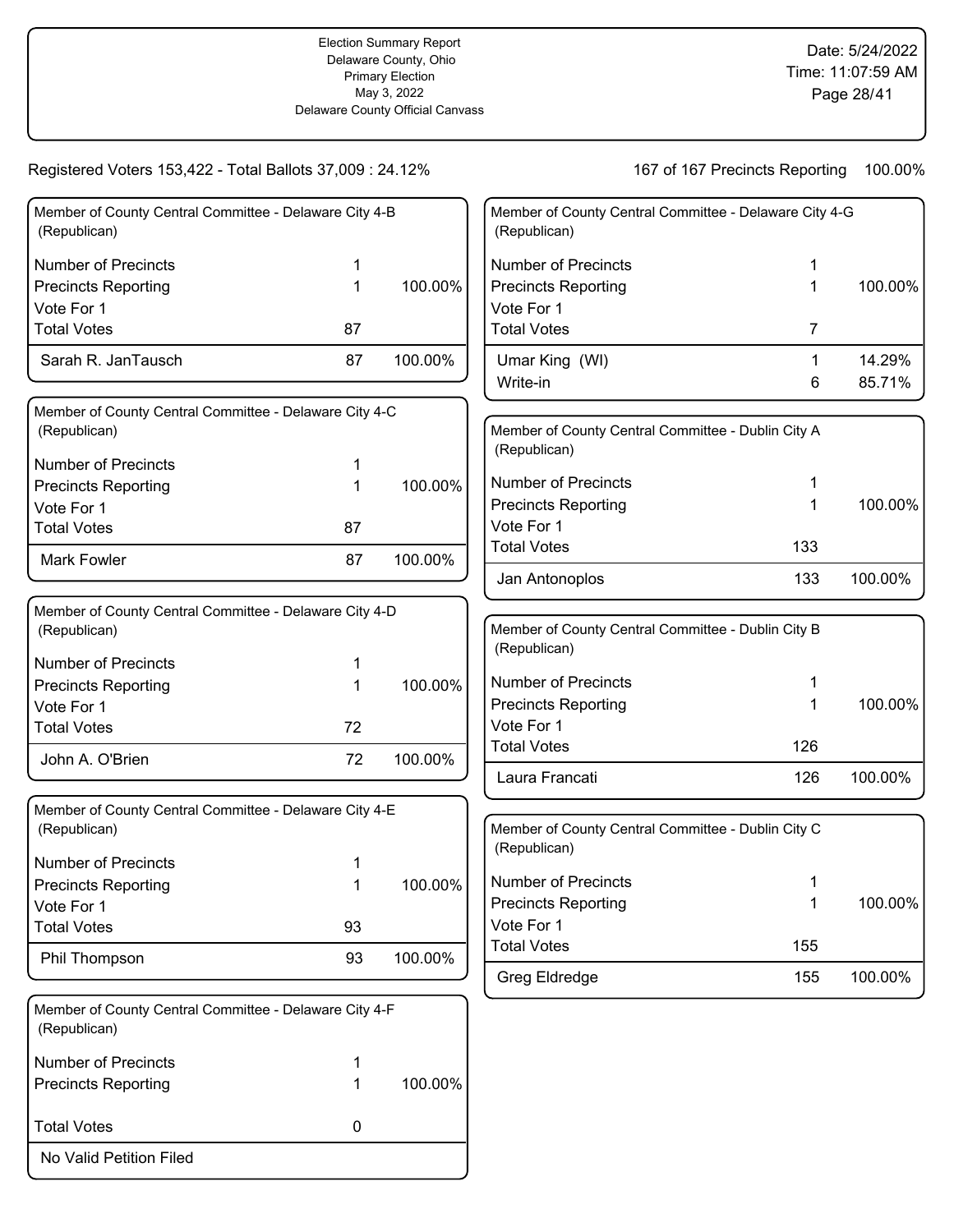| Member of County Central Committee - Dublin City D<br>(Republican) |              |         | Member of County Central Committee - Genoa C<br>(Republican) |     |         |
|--------------------------------------------------------------------|--------------|---------|--------------------------------------------------------------|-----|---------|
| <b>Number of Precincts</b>                                         | 1            |         | <b>Number of Precincts</b>                                   | 1   |         |
| <b>Precincts Reporting</b>                                         | $\mathbf{1}$ | 100.00% | <b>Precincts Reporting</b>                                   | 1   | 100.00% |
| Vote For 1                                                         |              |         | Vote For 1                                                   |     |         |
| <b>Total Votes</b>                                                 | 162          |         | <b>Total Votes</b>                                           | 186 |         |
| Linda A. Charobee                                                  | 162          | 100.00% | David Alan Riepenhoff                                        | 71  | 38.17%  |
|                                                                    |              |         | <b>Britney Walker</b>                                        | 115 | 61.83%  |
| Member of County Central Committee - Galena                        |              |         |                                                              |     |         |
| (Republican)                                                       |              |         | Member of County Central Committee - Genoa D                 |     |         |
| <b>Number of Precincts</b>                                         | 1            |         | (Republican)                                                 |     |         |
| <b>Precincts Reporting</b>                                         | 1            | 100.00% | <b>Number of Precincts</b>                                   | 1   |         |
| Vote For 1                                                         |              |         | <b>Precincts Reporting</b>                                   | 1   | 100.00% |
| <b>Total Votes</b>                                                 | 184          |         | Vote For 1                                                   |     |         |
| J. Jeffrey Kinnell                                                 | 92           | 50.00%  | <b>Total Votes</b>                                           | 134 |         |
| Kathleen S. Krupa                                                  | 92           | 50.00%  | Keith L. Krinn                                               | 134 | 100.00% |
| Member of County Central Committee - Genoa A<br>(Republican)       |              |         | Member of County Central Committee - Genoa E<br>(Republican) |     |         |
| <b>Number of Precincts</b>                                         | 1            |         | <b>Number of Precincts</b>                                   | 1   |         |
| <b>Precincts Reporting</b>                                         | $\mathbf{1}$ | 100.00% | <b>Precincts Reporting</b>                                   | 1   | 100.00% |
| Vote For 1                                                         |              |         | Vote For 1                                                   |     |         |
| <b>Total Votes</b>                                                 | 167          |         | <b>Total Votes</b>                                           | 100 |         |
| <b>Barb Lewis</b>                                                  | 167          | 100.00% | Leo Wilhelm                                                  | 100 | 100.00% |
| Member of County Central Committee - Genoa B<br>(Republican)       |              |         | Member of County Central Committee - Genoa F<br>(Republican) |     |         |
| <b>Number of Precincts</b>                                         | 1            |         | <b>Number of Precincts</b>                                   | 1   |         |
| <b>Precincts Reporting</b>                                         | 1            | 100.00% | <b>Precincts Reporting</b>                                   | 1   | 100.00% |
| Vote For 1                                                         |              |         |                                                              |     |         |
| <b>Total Votes</b>                                                 | 149          |         | <b>Total Votes</b>                                           | 0   |         |
| Renee Vaughan                                                      | 149          | 100.00% | No Valid Petition Filed                                      |     |         |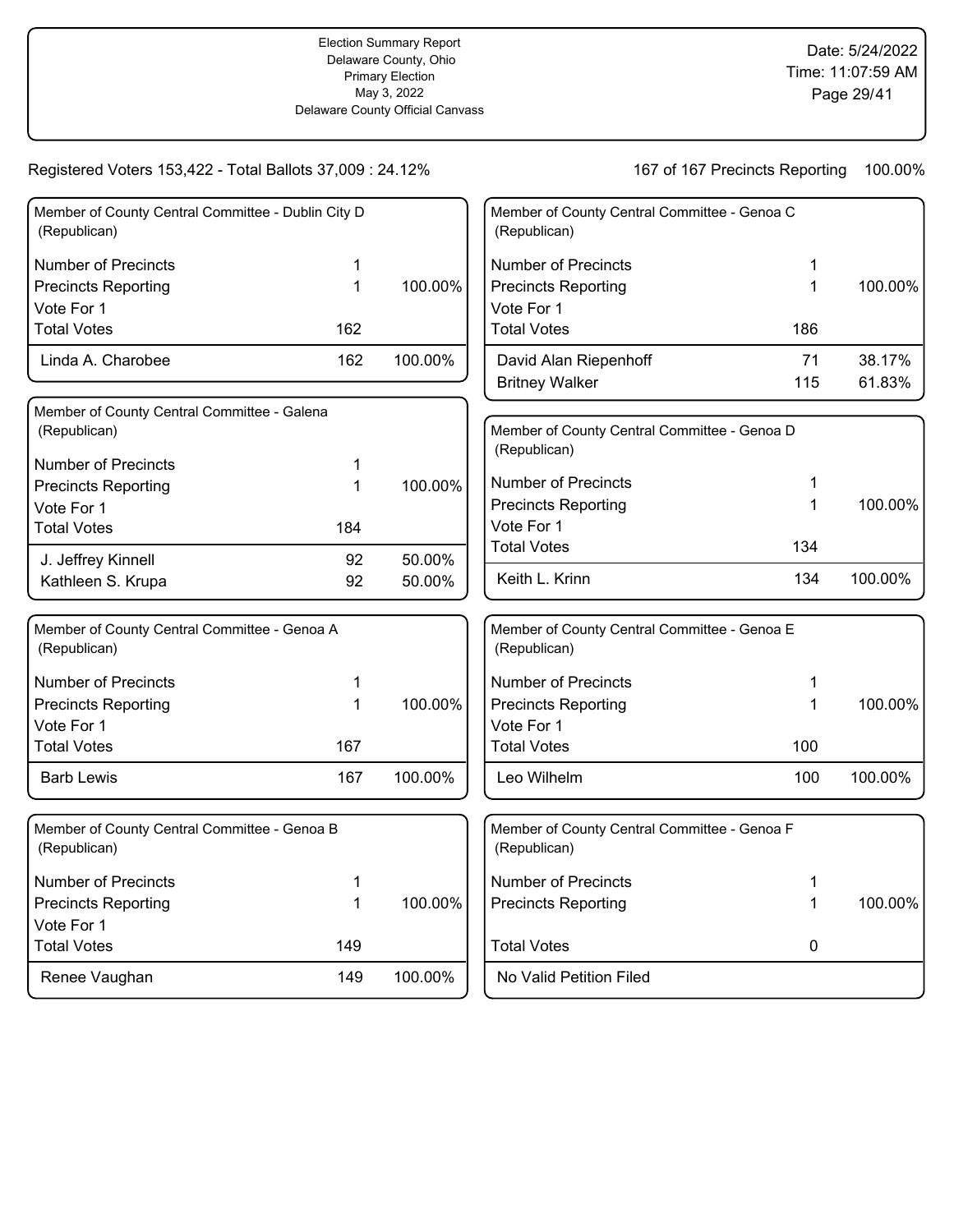| Member of County Central Committee - Genoa G<br>(Republican) |     |         | Member of County Central Committee - Genoa K<br>(Republican) |     |         |
|--------------------------------------------------------------|-----|---------|--------------------------------------------------------------|-----|---------|
| <b>Number of Precincts</b>                                   | 1   |         | <b>Number of Precincts</b>                                   |     |         |
| <b>Precincts Reporting</b>                                   | 1   | 100.00% | <b>Precincts Reporting</b>                                   | 1   | 100.00% |
| Vote For 1                                                   |     |         | Vote For 1                                                   |     |         |
| <b>Total Votes</b>                                           | 139 |         | <b>Total Votes</b>                                           | 189 |         |
| Laura Ican                                                   | 139 | 100.00% | <b>Wendell Dalton</b>                                        | 109 | 57.67%  |
|                                                              |     |         | Amy B. Koorn                                                 | 80  | 42.33%  |
| Member of County Central Committee - Genoa H                 |     |         |                                                              |     |         |
| (Republican)                                                 |     |         | Member of County Central Committee - Genoa L                 |     |         |
| <b>Number of Precincts</b>                                   |     |         | (Republican)                                                 |     |         |
| <b>Precincts Reporting</b>                                   | 1   | 100.00% | <b>Number of Precincts</b>                                   |     |         |
| Vote For 1                                                   |     |         | <b>Precincts Reporting</b>                                   | 1   | 100.00% |
| <b>Total Votes</b>                                           | 117 |         | Vote For 1                                                   |     |         |
| <b>Robert Snyder</b>                                         | 117 | 100.00% | <b>Total Votes</b>                                           | 175 |         |
|                                                              |     |         | David Cashwell                                               | 107 | 61.14%  |
| Member of County Central Committee - Genoa I<br>(Republican) |     |         | Jonathon Zavislak                                            | 68  | 38.86%  |
| <b>Number of Precincts</b>                                   |     |         | Member of County Central Committee - Genoa M                 |     |         |
| <b>Precincts Reporting</b>                                   |     | 100.00% | (Republican)                                                 |     |         |
|                                                              |     |         | <b>Number of Precincts</b>                                   |     |         |
| <b>Total Votes</b>                                           | 0   |         | <b>Precincts Reporting</b>                                   | 1   | 100.00% |
|                                                              |     |         | Vote For 1                                                   |     |         |
| No Valid Petition Filed                                      |     |         | <b>Total Votes</b>                                           | 13  |         |
|                                                              |     |         | Karl Gebhardt (WI)                                           | 4   | 30.77%  |
| Member of County Central Committee - Genoa J<br>(Republican) |     |         | Write-in                                                     | 9   | 69.23%  |
| <b>Number of Precincts</b>                                   |     |         | Member of County Central Committee - Genoa N                 |     |         |
| <b>Precincts Reporting</b>                                   |     | 100.00% | (Republican)                                                 |     |         |
| Vote For 1                                                   |     |         |                                                              |     |         |
| <b>Total Votes</b>                                           | 148 |         | <b>Number of Precincts</b>                                   | 1   |         |
| <b>Beth Lear</b>                                             | 148 | 100.00% | <b>Precincts Reporting</b>                                   | 1   | 100.00% |
|                                                              |     |         | Vote For 1<br><b>Total Votes</b>                             | 155 |         |
|                                                              |     |         |                                                              |     |         |
|                                                              |     |         | Rick Carfagna                                                | 155 | 100.00% |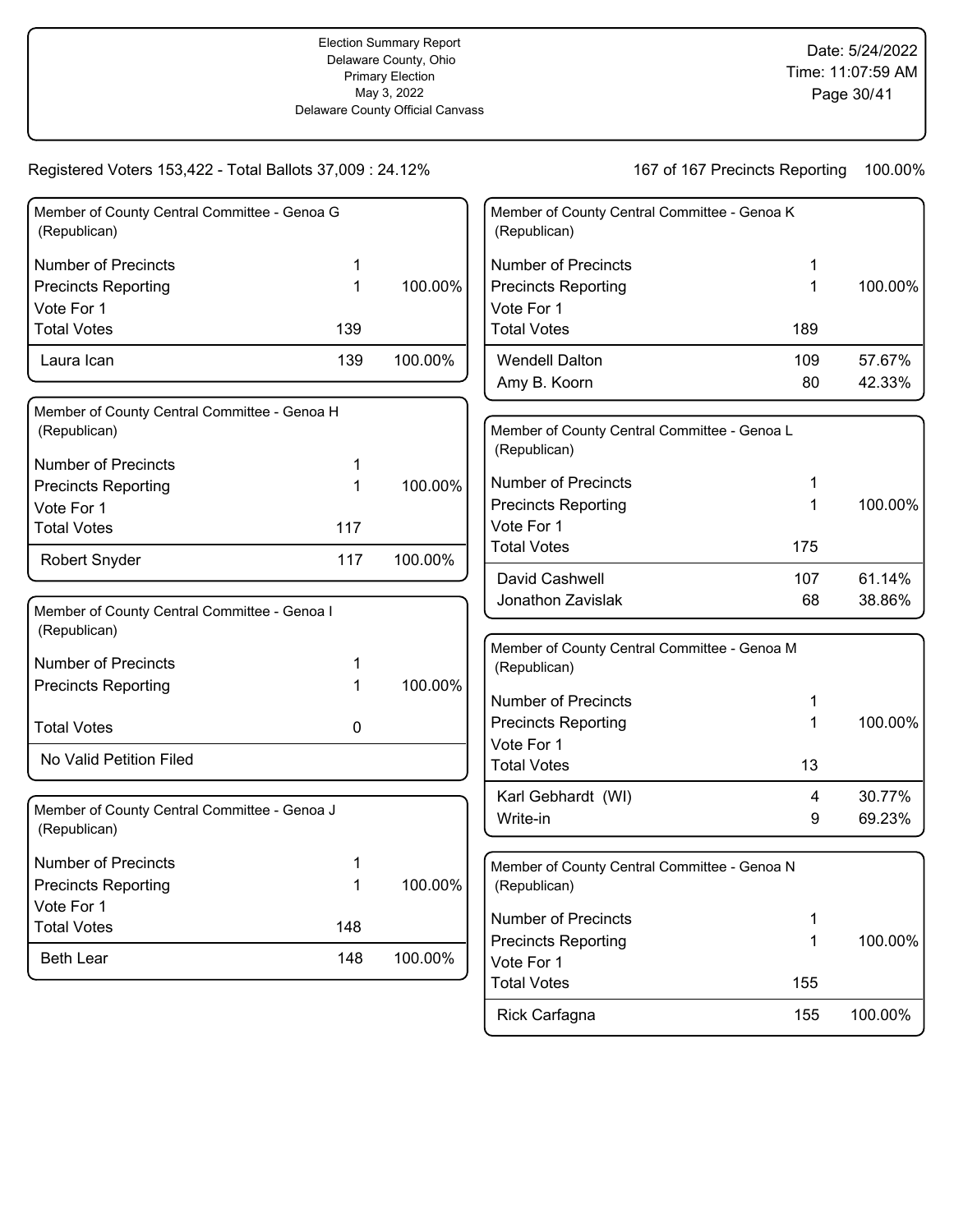Write-in 5 2.18%

| Member of County Central Committee - Genoa O<br>(Republican) |     |         | Member of County Central Committee - Genoa S<br>(Republican)  |           |         |
|--------------------------------------------------------------|-----|---------|---------------------------------------------------------------|-----------|---------|
| <b>Number of Precincts</b>                                   | 1   |         | <b>Number of Precincts</b>                                    | 1         |         |
| <b>Precincts Reporting</b>                                   | 1   | 100.00% | <b>Precincts Reporting</b>                                    | 1         | 100.00% |
| Vote For 1                                                   |     |         | Vote For 1                                                    |           |         |
| <b>Total Votes</b>                                           | 176 |         | <b>Total Votes</b>                                            | 91        |         |
| Mary K. Fehskens                                             | 86  | 48.86%  | Dwight Loken                                                  | 27        | 29.67%  |
| <b>Thomas Foos</b>                                           | 90  | 51.14%  | Kelly Peterson                                                | 64        | 70.33%  |
| Member of County Central Committee - Genoa P<br>(Republican) |     |         | Member of County Central Committee - Genoa T<br>(Republican)  |           |         |
| <b>Number of Precincts</b>                                   |     |         | <b>Number of Precincts</b>                                    | 1         |         |
| <b>Precincts Reporting</b>                                   |     | 100.00% | <b>Precincts Reporting</b>                                    | 1         | 100.00% |
|                                                              |     |         | Vote For 1                                                    |           |         |
| <b>Total Votes</b>                                           | 0   |         | <b>Total Votes</b>                                            | 136       |         |
| No Valid Petition Filed                                      |     |         | Sara L. Walsh                                                 | 136       | 100.00% |
| Member of County Central Committee - Genoa Q<br>(Republican) |     |         | Member of County Central Committee - Harlem A<br>(Republican) |           |         |
| <b>Number of Precincts</b>                                   |     |         | <b>Number of Precincts</b>                                    | 1         |         |
| <b>Precincts Reporting</b>                                   | 1   | 100.00% | <b>Precincts Reporting</b>                                    | 1         | 100.00% |
| Vote For 1                                                   |     |         | Vote For 1                                                    |           |         |
| <b>Total Votes</b>                                           | 130 |         | <b>Total Votes</b>                                            | 200       |         |
| James Kresge                                                 | 130 | 100.00% | Timothy E. Cowans                                             | 193       | 96.50%  |
|                                                              |     |         | Sherry Laughman (WI)                                          | 2         | 1.00%   |
| Member of County Central Committee - Genoa R<br>(Republican) |     |         | Write-in                                                      | 5         | 2.50%   |
| <b>Number of Precincts</b>                                   | 1   |         | Member of County Central Committee - Harlem B                 |           |         |
| <b>Precincts Reporting</b>                                   | 1   | 100.00% | (Republican)                                                  |           |         |
| Vote For 1                                                   |     |         | Number of Precincts                                           | 1         |         |
| <b>Total Votes</b>                                           | 127 |         | <b>Precincts Reporting</b>                                    | 1         | 100.00% |
| <b>Mark Phillips</b>                                         | 127 | 100.00% | Vote For 1                                                    |           |         |
|                                                              |     |         | <b>Total Votes</b>                                            | 229       |         |
|                                                              |     |         | Dennis M. Gadda                                               | 224       | 97.82%  |
|                                                              |     |         | David Zehala (WI)                                             | $\pmb{0}$ | 0%      |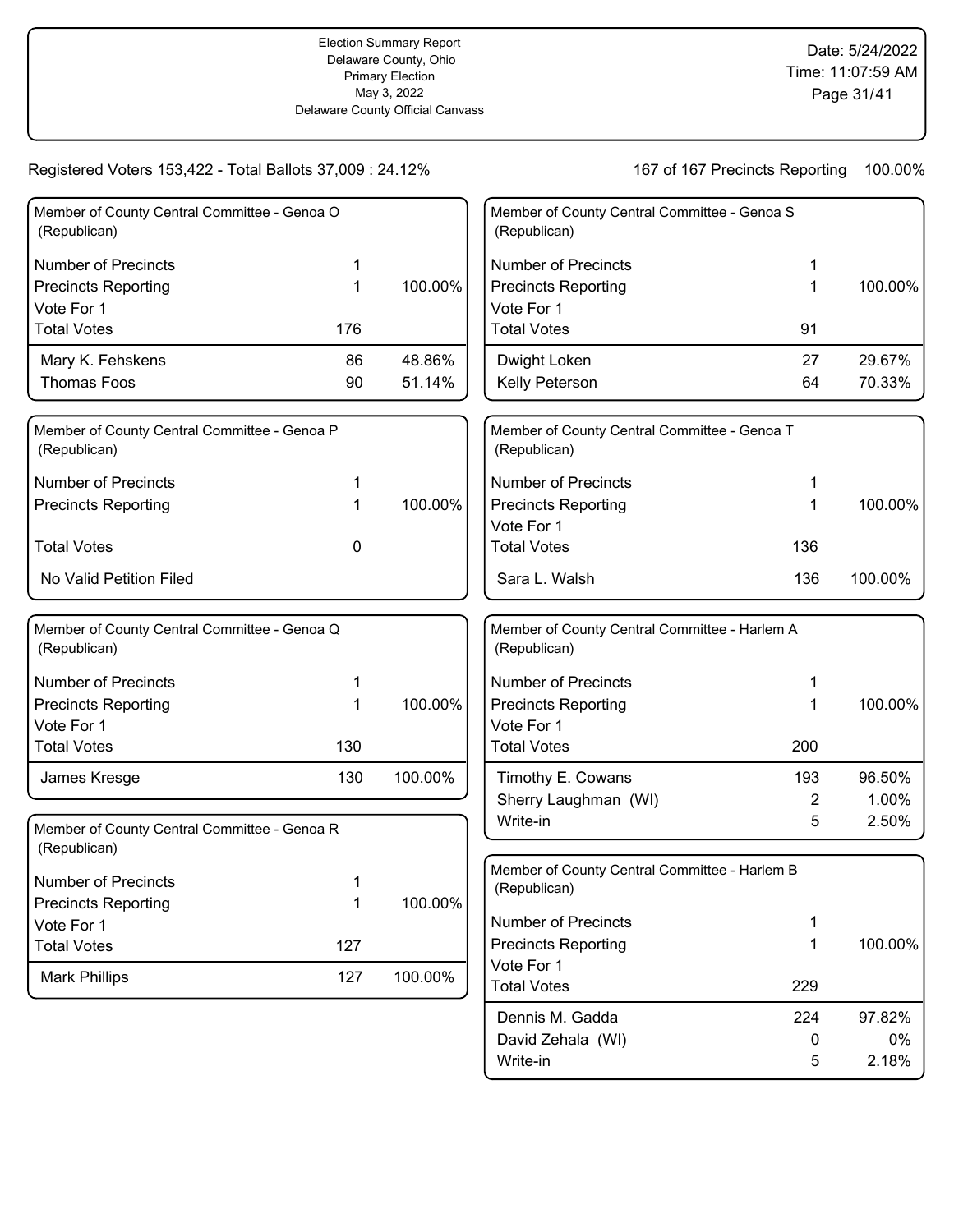| Member of County Central Committee - Harlem C<br>(Republican)   |             |         | Member of County Central Committee - Liberty A<br>(Republican) |             |         |
|-----------------------------------------------------------------|-------------|---------|----------------------------------------------------------------|-------------|---------|
| <b>Number of Precincts</b>                                      | 1           |         | <b>Number of Precincts</b>                                     | 1           |         |
| <b>Precincts Reporting</b>                                      | $\mathbf 1$ | 100.00% | <b>Precincts Reporting</b>                                     | $\mathbf 1$ | 100.00% |
| Vote For 1                                                      |             |         | Vote For 1                                                     |             |         |
| <b>Total Votes</b>                                              | 194         |         | <b>Total Votes</b>                                             | 168         |         |
| Eloise V. Collier                                               | 194         | 100.00% | Maureen Botos                                                  | 59          | 35.12%  |
|                                                                 |             |         | <b>Michael Gemperline</b>                                      | 61          | 36.31%  |
| Member of County Central Committee - Harlem D<br>(Republican)   |             |         | Paul Scarsella                                                 | 48          | 28.57%  |
| <b>Number of Precincts</b>                                      | 1           |         | Member of County Central Committee - Liberty B<br>(Republican) |             |         |
| <b>Precincts Reporting</b>                                      | 1           | 100.00% |                                                                |             |         |
|                                                                 |             |         | <b>Number of Precincts</b>                                     | 1           |         |
| <b>Total Votes</b>                                              | 0           |         | <b>Precincts Reporting</b>                                     | $\mathbf 1$ | 100.00% |
| No Valid Petition Filed                                         |             |         | Vote For 1<br><b>Total Votes</b>                               |             |         |
|                                                                 |             |         |                                                                | 139         |         |
| Member of County Central Committee - Kingston A                 |             |         | Adam J. White                                                  | 139         | 100.00% |
| (Republican)                                                    |             |         |                                                                |             |         |
| <b>Number of Precincts</b>                                      | 1           |         | Member of County Central Committee - Liberty C                 |             |         |
| <b>Precincts Reporting</b>                                      | 1           | 100.00% | (Republican)                                                   |             |         |
| Vote For 1                                                      |             |         | <b>Number of Precincts</b>                                     | 1           |         |
| <b>Total Votes</b>                                              | 220         |         | <b>Precincts Reporting</b>                                     | 1           | 100.00% |
|                                                                 |             |         | Vote For 1                                                     |             |         |
| Maribeth Meluch                                                 | 220         | 100.00% | <b>Total Votes</b>                                             | 167         |         |
|                                                                 |             |         | <b>Roger Gilcrest</b>                                          | 167         | 100.00% |
| Member of County Central Committee - Kingston B<br>(Republican) |             |         |                                                                |             |         |
| <b>Number of Precincts</b>                                      | 1           |         | Member of County Central Committee - Liberty D                 |             |         |
| <b>Precincts Reporting</b>                                      | 1           | 100.00% | (Republican)                                                   |             |         |
| Vote For 1                                                      |             |         | <b>Number of Precincts</b>                                     | 1           |         |
| <b>Total Votes</b>                                              | 202         |         | <b>Precincts Reporting</b>                                     | 1           | 100.00% |
|                                                                 |             |         | Vote For 1                                                     |             |         |
| Larry Roof                                                      | 202         | 100.00% | <b>Total Votes</b>                                             | 155         |         |
|                                                                 |             |         | Donald E. Rankey, Jr.                                          | 155         | 100.00% |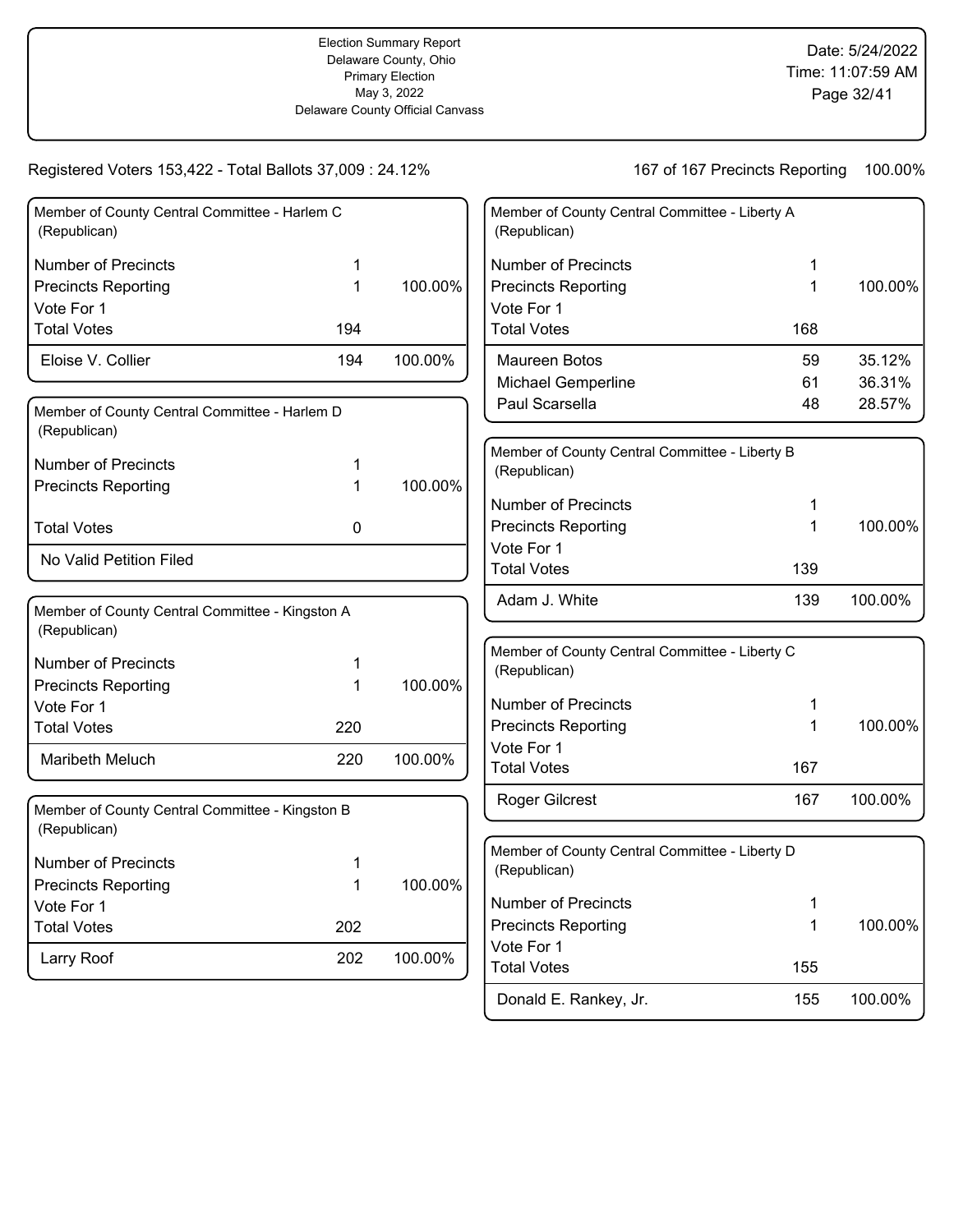| Member of County Central Committee - Liberty E<br>(Republican) |     |         | Membe<br>(Repul   |
|----------------------------------------------------------------|-----|---------|-------------------|
| <b>Number of Precincts</b>                                     | 1   |         | Numb              |
| <b>Precincts Reporting</b>                                     | 1   | 100.00% | Precin            |
| Vote For 1                                                     |     |         | Vote F            |
| <b>Total Votes</b>                                             | 143 |         | Total \           |
| Ann Marie Hunker                                               | 143 | 100.00% | Ralph             |
| Member of County Central Committee - Liberty F<br>(Republican) |     |         | Membe<br>(Repul   |
| <b>Number of Precincts</b>                                     | 1   |         | Numb              |
| <b>Precincts Reporting</b>                                     | 1   | 100.00% | Precin            |
| Vote For 1                                                     |     |         | Vote F            |
| <b>Total Votes</b>                                             | 185 |         | Total \           |
| Velva Dunn                                                     | 120 | 64.86%  | Eileer            |
| Melanie Leneghan                                               | 65  | 35.14%  |                   |
| Member of County Central Committee - Liberty G                 |     |         | Membe<br>(Repul   |
| (Republican)                                                   |     |         | Numb              |
| <b>Number of Precincts</b>                                     | 1   |         | Precin            |
| <b>Precincts Reporting</b>                                     | 1   | 100.00% | Vote F            |
| Vote For 1                                                     |     |         | Total \           |
| <b>Total Votes</b>                                             | 142 |         | Elaine            |
| Robert J. Mann                                                 | 77  | 54.23%  |                   |
| Larry W. Sturtz                                                | 65  | 45.77%  | Membe             |
|                                                                |     |         | (Repul            |
| Member of County Central Committee - Liberty H<br>(Republican) |     |         | Numb<br>Precin    |
| Number of Precincts                                            |     |         |                   |
| <b>Precincts Reporting</b>                                     | 1   | 100.00% | Vote F<br>Total \ |
| Vote For 1                                                     |     |         |                   |
| <b>Total Votes</b>                                             | 196 |         | Kevin             |
| Becca Mount                                                    | 196 | 100.00% | Membe             |
|                                                                |     |         |                   |

| Member of County Central Committee - Liberty I<br>(Republican) |    |         |
|----------------------------------------------------------------|----|---------|
| Number of Precincts                                            | 1  |         |
| <b>Precincts Reporting</b>                                     | 1  | 100.00% |
| Vote For 1                                                     |    |         |
| <b>Total Votes</b>                                             | 73 |         |
| Ralph E. Hodges                                                | 73 | 100.00% |

| Member of County Central Committee - Liberty J<br>(Republican) |     |         |
|----------------------------------------------------------------|-----|---------|
| Number of Precincts                                            | 1   |         |
| <b>Precincts Reporting</b>                                     | 1   | 100.00% |
| Vote For 1                                                     |     |         |
| <b>Total Votes</b>                                             | 108 |         |
| Eileen Watts                                                   | 108 | 100.00% |

| Member of County Central Committee - Liberty K<br>(Republican) |     |         |
|----------------------------------------------------------------|-----|---------|
| Number of Precincts                                            | 1   |         |
| <b>Precincts Reporting</b>                                     | 1   | 100.00% |
| Vote For 1                                                     |     |         |
| <b>Total Votes</b>                                             | 158 |         |
| Elaine Beed                                                    | 158 | 100.00% |

| Member of County Central Committee - Liberty L<br>(Republican) |     |         |
|----------------------------------------------------------------|-----|---------|
| Number of Precincts                                            | 1   |         |
| <b>Precincts Reporting</b>                                     | 1   | 100.00% |
| Vote For 1                                                     |     |         |
| <b>Total Votes</b>                                             | 188 |         |
| Kevin Popham                                                   | 188 | 100.00% |

er of County Central Committee - Liberty M (Republican) Number of Precincts 1 Precincts Reporting 1 Vote For 1 Gary D. Merrell 65 100.00% Total Votes 65 100.00%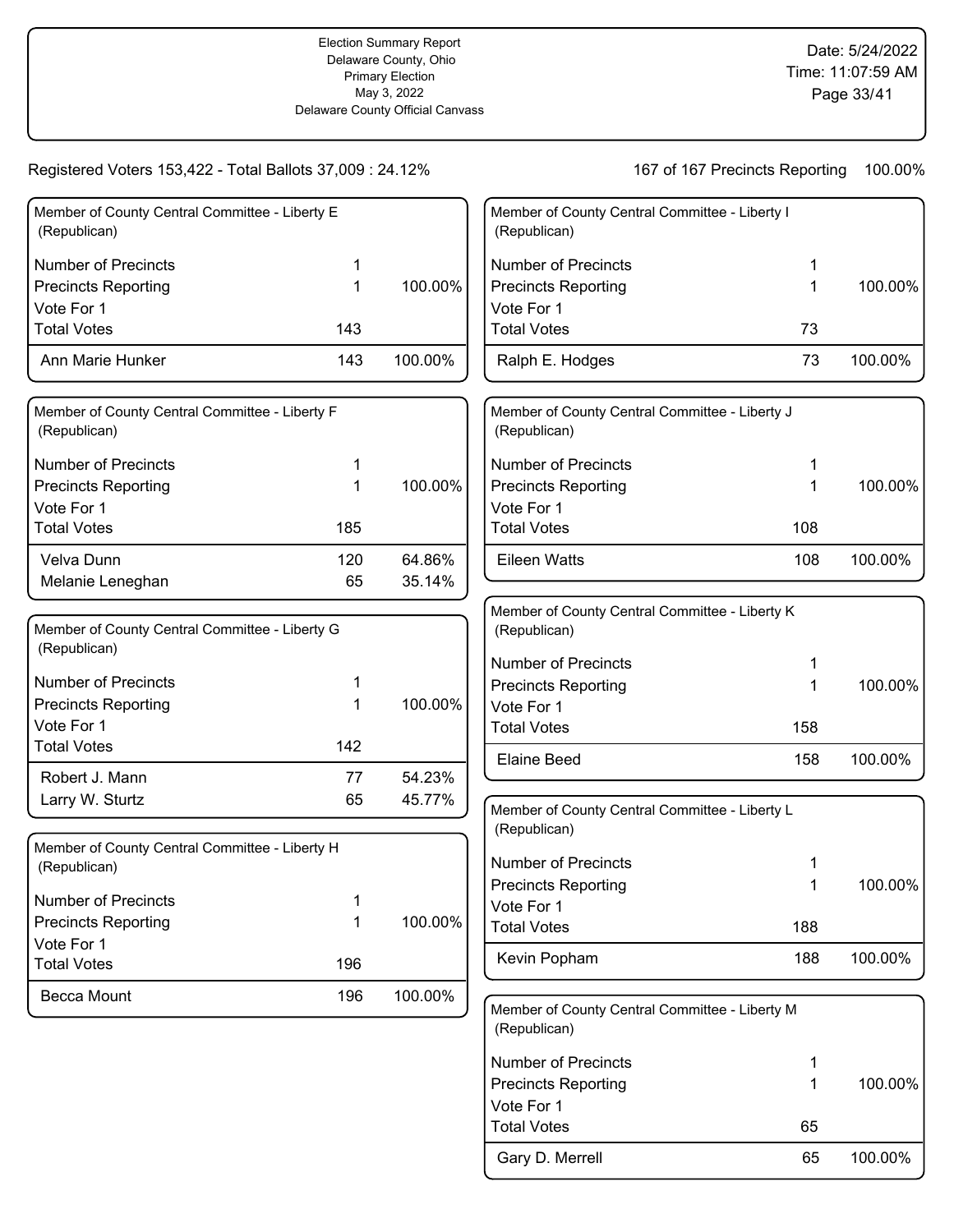| Member of County Central Committee - Liberty N<br>(Republican) |             |         | Member of County Central Committee - Orange B<br>(Republican) |     |         |
|----------------------------------------------------------------|-------------|---------|---------------------------------------------------------------|-----|---------|
| <b>Number of Precincts</b>                                     | 1           |         | <b>Number of Precincts</b>                                    |     |         |
| <b>Precincts Reporting</b>                                     | 1           | 100.00% | <b>Precincts Reporting</b>                                    | 1   | 100.00% |
| Vote For 1                                                     |             |         | Vote For 1                                                    |     |         |
| <b>Total Votes</b>                                             | 159         |         | <b>Total Votes</b>                                            | 167 |         |
| Martin Burmaster                                               | 101         | 63.52%  | Ralph K. Jordan                                               | 167 | 100.00% |
| <b>Steve Cuckler</b>                                           | 58          | 36.48%  |                                                               |     |         |
| Member of County Central Committee - Liberty O<br>(Republican) |             |         | Member of County Central Committee - Orange C<br>(Republican) |     |         |
|                                                                |             |         | <b>Number of Precincts</b>                                    |     |         |
| <b>Number of Precincts</b>                                     |             |         | <b>Precincts Reporting</b>                                    | 1   | 100.00% |
| <b>Precincts Reporting</b>                                     | 1           | 100.00% | Vote For 1                                                    |     |         |
| Vote For 1                                                     |             |         | <b>Total Votes</b>                                            | 100 |         |
| <b>Total Votes</b>                                             | 66          |         | <b>Matthew Scheibeck</b>                                      | 100 | 100.00% |
| Anna Castellanos                                               | 66          | 100.00% |                                                               |     |         |
| Member of County Central Committee - Marlboro<br>(Republican)  |             |         | Member of County Central Committee - Orange D<br>(Republican) |     |         |
|                                                                |             |         | <b>Number of Precincts</b>                                    |     |         |
| <b>Number of Precincts</b>                                     | 1           |         | <b>Precincts Reporting</b>                                    | 1   | 100.00% |
| <b>Precincts Reporting</b>                                     | 1           | 100.00% | Vote For 1                                                    |     |         |
| Vote For 1                                                     |             |         | <b>Total Votes</b>                                            | 101 |         |
| <b>Total Votes</b>                                             | 63          |         | Maryanne Hildebrand                                           | 101 | 100.00% |
| Ruth Ann Wilson                                                | 63          | 100.00% |                                                               |     |         |
| Member of County Central Committee - Orange A<br>(Republican)  |             |         | Member of County Central Committee - Orange E<br>(Republican) |     |         |
|                                                                |             |         | <b>Number of Precincts</b>                                    |     |         |
| <b>Number of Precincts</b>                                     | 1           |         | <b>Precincts Reporting</b>                                    |     | 100.00% |
| <b>Precincts Reporting</b>                                     | $\mathbf 1$ | 100.00% | Vote For 1                                                    |     |         |
| Vote For 1                                                     |             |         | <b>Total Votes</b>                                            | 125 |         |
| <b>Total Votes</b>                                             | 112         |         | Lisa Knapp                                                    | 125 | 100.00% |
| Nickolas K. McCoy                                              | 112         | 100.00% |                                                               |     |         |
|                                                                |             |         | Member of County Central Committee - Orange F                 |     |         |

| (Republican)          |     |         |
|-----------------------|-----|---------|
| l Number of Precincts |     |         |
| Precincts Reporting   |     | 100.00% |
| Vote For 1            |     |         |
| Total Votes           | 154 |         |
| Timothy Dop           | 154 | 100.00% |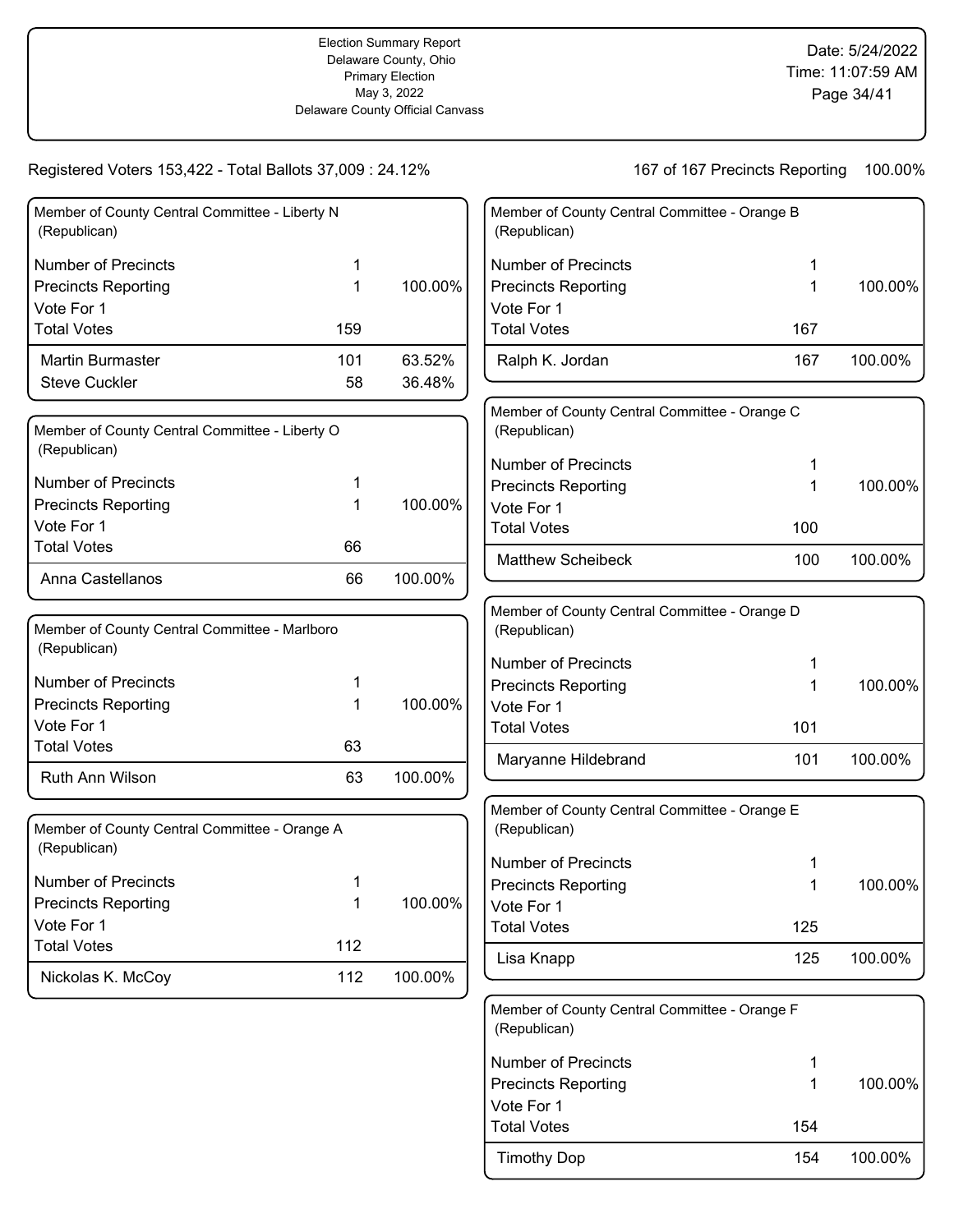| Member of County Central Committee - Orange G<br>(Republican) |     |         | Member of County Central Committee - Orange K<br>(Republican) |              |         |
|---------------------------------------------------------------|-----|---------|---------------------------------------------------------------|--------------|---------|
| Number of Precincts                                           | 1   |         | <b>Number of Precincts</b>                                    |              |         |
| <b>Precincts Reporting</b>                                    | 1   | 100.00% | <b>Precincts Reporting</b><br>Vote For 1                      | 1            | 100.00% |
| <b>Total Votes</b>                                            | 0   |         | <b>Total Votes</b>                                            | 133          |         |
| No Valid Petition Filed                                       |     |         | Jennifer Feucht                                               | 133          | 100.00% |
| Member of County Central Committee - Orange H<br>(Republican) |     |         | Member of County Central Committee - Orange L<br>(Republican) |              |         |
| <b>Number of Precincts</b>                                    | 1   |         | <b>Number of Precincts</b>                                    | 1            |         |
| <b>Precincts Reporting</b>                                    | 1   | 100.00% | <b>Precincts Reporting</b>                                    | 1            | 100.00% |
| Vote For 1                                                    |     |         | Vote For 1                                                    |              |         |
| <b>Total Votes</b>                                            | 93  |         | <b>Total Votes</b>                                            | 66           |         |
| Rudi Seidensticker                                            | 93  | 100.00% | Jeff Benton                                                   | 66           | 100.00% |
| Member of County Central Committee - Orange I<br>(Republican) |     |         | Member of County Central Committee - Orange M<br>(Republican) |              |         |
| <b>Number of Precincts</b>                                    | 1   |         | <b>Number of Precincts</b>                                    | $\mathbf{1}$ |         |
| <b>Precincts Reporting</b><br>Vote For 1                      | 1   | 100.00% | <b>Precincts Reporting</b>                                    | 1            | 100.00% |
| <b>Total Votes</b>                                            | 122 |         | <b>Total Votes</b>                                            | 0            |         |
| Kay Ball                                                      | 44  | 36.07%  | No Valid Petition Filed                                       |              |         |
| Sarah Koplen                                                  | 78  | 63.93%  |                                                               |              |         |
| Member of County Central Committee - Orange J<br>(Republican) |     |         | Member of County Central Committee - Orange N<br>(Republican) |              |         |
|                                                               |     |         | <b>Number of Precincts</b>                                    | 1            |         |
| <b>Number of Precincts</b>                                    | 1   |         | <b>Precincts Reporting</b>                                    | 1            | 100.00% |
| <b>Precincts Reporting</b>                                    | 1   | 100.00% | Vote For 1                                                    |              |         |
| <b>Total Votes</b>                                            | 0   |         | <b>Total Votes</b>                                            | 118          |         |
| No Valid Petition Filed                                       |     |         | <b>Brad Allen</b>                                             | 118          | 100.00% |
|                                                               |     |         |                                                               |              |         |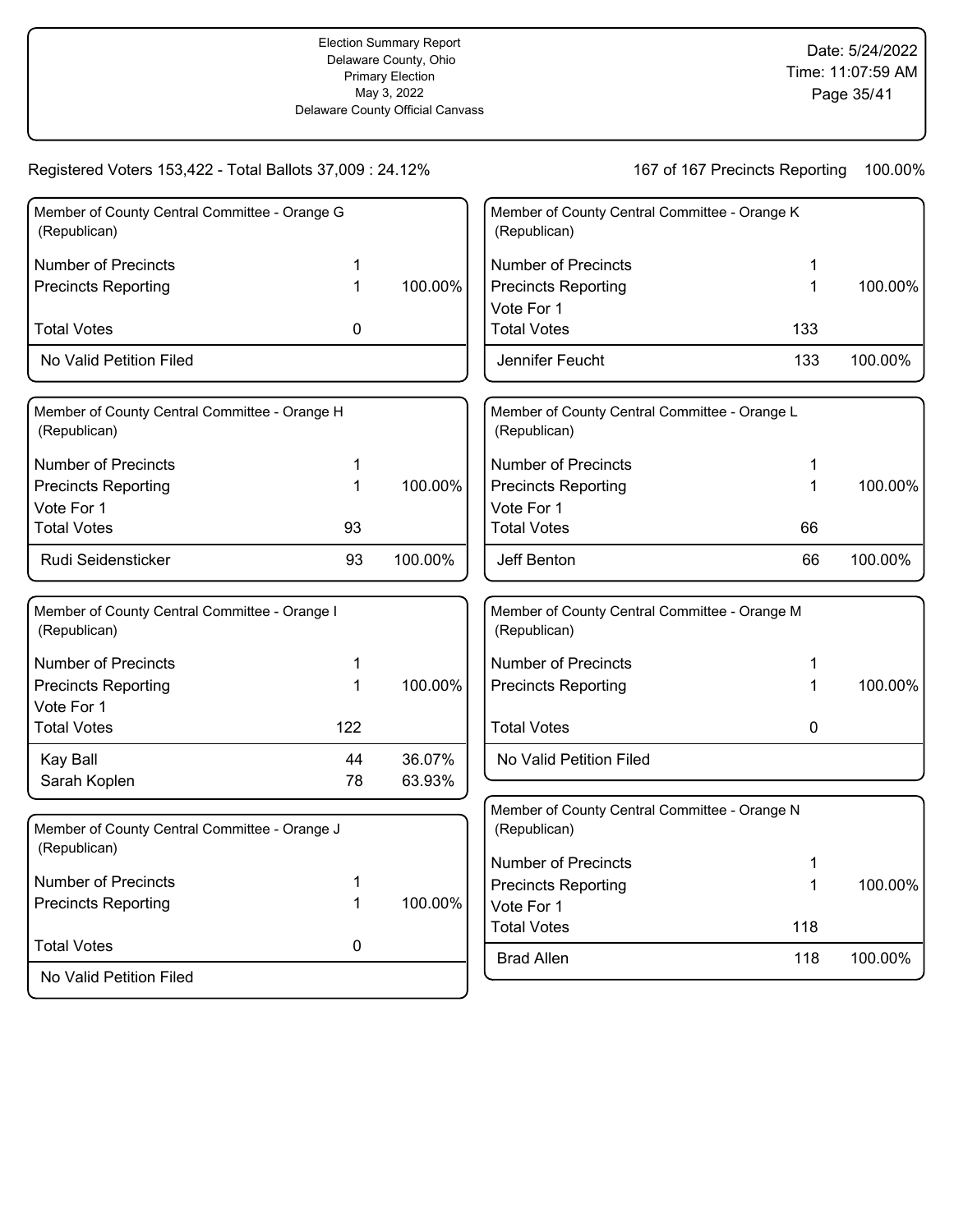| Member of County Central Committee - Orange O<br>(Republican) |     |         |
|---------------------------------------------------------------|-----|---------|
| Number of Precincts                                           | 1   |         |
| <b>Precincts Reporting</b>                                    | 1   | 100.00% |
| Vote For 1                                                    |     |         |
| <b>Total Votes</b>                                            | 162 |         |
| <b>Robert Quigley</b>                                         | 76  | 46.91%  |
| <b>Ryan Rivers</b>                                            | 86  | 53.09%  |

| Member of County Central Committee - Orange P<br>(Republican) |     |         |
|---------------------------------------------------------------|-----|---------|
| Number of Precincts                                           | 1   |         |
| <b>Precincts Reporting</b>                                    | 1   | 100.00% |
| Vote For 1                                                    |     |         |
| <b>Total Votes</b>                                            | 173 |         |
| <b>Tracy Kourie</b>                                           | 133 | 76.88%  |
| Nicholas Raptou                                               | 40  | 23.12%  |

| Member of County Central Committee - Orange Q<br>(Republican) |     |         |
|---------------------------------------------------------------|-----|---------|
| Number of Precincts                                           | 1   |         |
| <b>Precincts Reporting</b>                                    | 1   | 100.00% |
| Vote For 1                                                    |     |         |
| <b>Total Votes</b>                                            | 135 |         |
| John Garrett                                                  | 54  | 40.00%  |
| <b>Ben Grumbles</b>                                           | 81  | 60.00%  |
|                                                               |     |         |

| Member of County Central Committee - Orange R<br>(Republican) |   |         |
|---------------------------------------------------------------|---|---------|
| Number of Precincts                                           | 1 |         |
| <b>Precincts Reporting</b>                                    | 1 | 100.00% |
| <b>Total Votes</b>                                            | O |         |
| No Valid Petition Filed                                       |   |         |

| Member of County Central Committee - Orange S<br>(Republican)  |     |         |
|----------------------------------------------------------------|-----|---------|
| <b>Number of Precincts</b>                                     | 1   |         |
| <b>Precincts Reporting</b>                                     | 1   | 100.00% |
| Vote For 1                                                     |     |         |
| <b>Total Votes</b>                                             | 95  |         |
| <b>Bill Byers</b>                                              | 95  | 100.00% |
| Member of County Central Committee - Orange T<br>(Republican)  |     |         |
| <b>Number of Precincts</b>                                     | 1   |         |
| <b>Precincts Reporting</b>                                     | 1   | 100.00% |
| Vote For 1                                                     |     |         |
| <b>Total Votes</b>                                             | 151 |         |
| <b>Neil Patel</b>                                              | 151 | 100.00% |
| Member of County Central Committee - Orange U                  |     |         |
| (Republican)                                                   |     |         |
| <b>Number of Precincts</b>                                     | 1   |         |
| <b>Precincts Reporting</b>                                     | 1   | 100.00% |
| Vote For 1                                                     |     |         |
| <b>Total Votes</b>                                             | 19  |         |
| Jack Etheridge                                                 | 19  | 100.00% |
| Member of County Central Committee - Ostrander<br>(Republican) |     |         |
| <b>Number of Precincts</b>                                     | 1   |         |
| <b>Precincts Reporting</b>                                     | 1   | 100.00% |
| Vote For 1                                                     |     |         |
| <b>Total Votes</b>                                             | 126 |         |
| Scott Fryman                                                   | 126 | 100.00% |
| Member of County Central Committee - Oxford<br>(Republican)    |     |         |
| <b>Number of Precincts</b>                                     | 1   |         |
| <b>Precincts Reporting</b>                                     | 1   | 100.00% |
| Vote For 1                                                     |     |         |
| <b>Total Votes</b>                                             | 156 |         |
| <b>Steve Lewis</b>                                             | 156 | 100.00% |
|                                                                |     |         |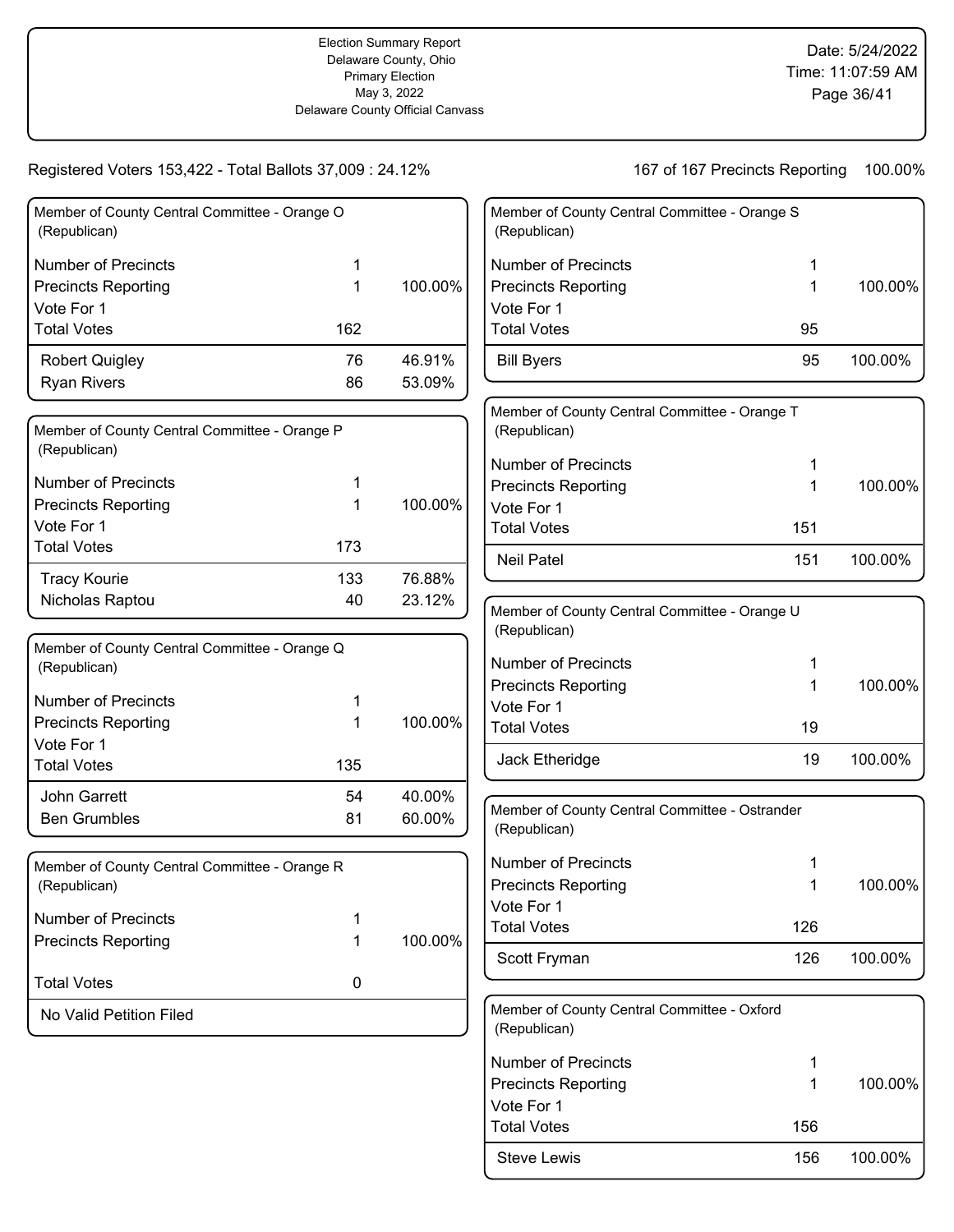$\overline{\phantom{a}}$ 

| Member of County Central Committee - Porter A<br>(Republican)          |        |         | Memb<br>(Rep          |
|------------------------------------------------------------------------|--------|---------|-----------------------|
| <b>Number of Precincts</b><br><b>Precincts Reporting</b><br>Vote For 1 | 1<br>1 | 100.00% | Numl<br>Preci<br>Vote |
| <b>Total Votes</b>                                                     | 182    |         | Total                 |
| <b>Terry Dunahugh</b>                                                  | 129    | 70.88%  | Meli                  |
| Amanda Isganitis                                                       | 53     | 29.12%  |                       |
| Member of County Central Committee - Porter B<br>(Republican)          |        |         | Memb<br>(Rep<br>Numl  |
| <b>Number of Precincts</b>                                             | 1      |         | Preci                 |
| <b>Precincts Reporting</b>                                             | 1      | 100.00% | Vote                  |
| Vote For 1<br><b>Total Votes</b>                                       |        |         | Total                 |
|                                                                        | 174    |         | Johr                  |
| William Newton, III                                                    | 174    | 100.00% |                       |
| Member of County Central Committee - Powell A                          |        |         | Memb<br>(Rep          |
| (Republican)                                                           |        |         | Numl                  |
| <b>Number of Precincts</b>                                             | 1      |         | Preci                 |
| <b>Precincts Reporting</b><br>Vote For 1                               | 1      | 100.00% | Vote<br>Total         |
| <b>Total Votes</b>                                                     | 100    |         |                       |
| Lorraine Betz                                                          | 50     | 50.00%  | Seth<br>Jim           |
| Sharon McClellan                                                       | 50     | 50.00%  |                       |
| Member of County Central Committee - Powell B<br>(Republican)          |        |         | Memb<br>(Rep          |
|                                                                        |        |         | Numl                  |
| <b>Number of Precincts</b><br><b>Precincts Reporting</b>               | 1<br>1 | 100.00% | Preci                 |
| Vote For 1                                                             |        |         | Vote<br>Total         |
| <b>Total Votes</b>                                                     | 126    |         |                       |
| Mary Franco                                                            | 74     | 58.73%  | Shyr                  |
| <b>Bill Thomas</b>                                                     | 52     | 41.27%  |                       |

| Member of County Central Committee - Powell C<br>(Republican) |     |         |
|---------------------------------------------------------------|-----|---------|
| Number of Precincts                                           | 1   |         |
| <b>Precincts Reporting</b>                                    | 1   | 100.00% |
| Vote For 1                                                    |     |         |
| <b>Total Votes</b>                                            | 171 |         |
| Melissa K. Riggins                                            | 171 | 100.00% |
|                                                               |     |         |

| Member of County Central Committee - Powell D<br>(Republican) |    |         |
|---------------------------------------------------------------|----|---------|
| Number of Precincts                                           | 1  |         |
| <b>Precincts Reporting</b>                                    | 1  | 100.00% |
| Vote For 1                                                    |    |         |
| <b>Total Votes</b>                                            | 96 |         |
| John Ebright                                                  | 96 | 100.00% |

| Member of County Central Committee - Powell E<br>(Republican) |     |         |
|---------------------------------------------------------------|-----|---------|
| Number of Precincts                                           | 1   |         |
| <b>Precincts Reporting</b>                                    | 1   | 100.00% |
| Vote For 1                                                    |     |         |
| <b>Total Votes</b>                                            | 119 |         |
| <b>Seth Camick</b>                                            | 47  | 39.50%  |
| Jim Hrivnak                                                   | 72  | 60.50%  |

| Member of County Central Committee - Powell F<br>(Republican) |     |         |
|---------------------------------------------------------------|-----|---------|
| Number of Precincts                                           | 1   |         |
| <b>Precincts Reporting</b>                                    | 1   | 100.00% |
| Vote For 1                                                    |     |         |
| <b>Total Votes</b>                                            | 147 |         |
| Shyra Eichhorn                                                | 147 | 100.00% |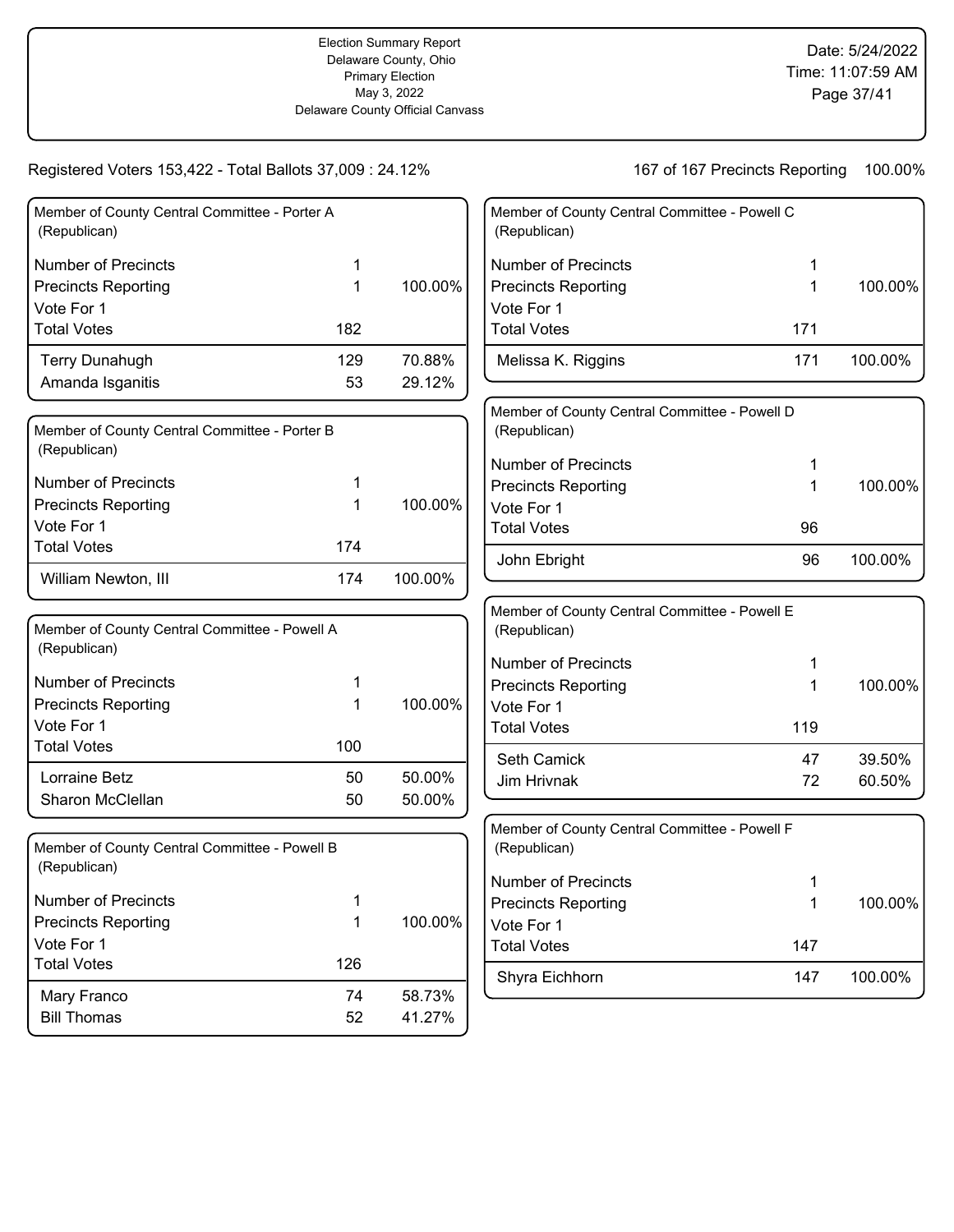| Member of County Central Committee - Powell G<br>(Republican) |     |         | Member of County Central Committee - Radnor<br>(Republican)        |     |         |
|---------------------------------------------------------------|-----|---------|--------------------------------------------------------------------|-----|---------|
| <b>Number of Precincts</b>                                    | 1   |         | <b>Number of Precincts</b>                                         | 1   |         |
| <b>Precincts Reporting</b>                                    | 1   | 100.00% | <b>Precincts Reporting</b>                                         | 1   | 100.00% |
| Vote For 1                                                    |     |         | Vote For 1                                                         |     |         |
| <b>Total Votes</b>                                            | 93  |         | <b>Total Votes</b>                                                 | 313 |         |
| Patrick J. Grubbe                                             | 93  | 100.00% | Chris Bauserman                                                    | 313 | 100.00% |
| Member of County Central Committee - Powell H<br>(Republican) |     |         | Member of County Central Committee - Scioto A<br>(Republican)      |     |         |
| <b>Number of Precincts</b>                                    | 1   |         | <b>Number of Precincts</b>                                         | 1   |         |
| <b>Precincts Reporting</b>                                    | 1   | 100.00% | <b>Precincts Reporting</b>                                         | 1   | 100.00% |
| Vote For 1                                                    |     |         | Vote For 1                                                         |     |         |
| <b>Total Votes</b>                                            | 148 |         | <b>Total Votes</b>                                                 | 252 |         |
| Dan Swartwout                                                 | 148 | 100.00% | Jeffrey C. Balzer                                                  | 252 | 100.00% |
| Member of County Central Committee - Powell I<br>(Republican) |     |         | Member of County Central Committee - Scioto B<br>(Republican)      |     |         |
| Number of Precincts                                           | 1   |         | <b>Number of Precincts</b>                                         | 1   |         |
| <b>Precincts Reporting</b>                                    | 1   | 100.00% | <b>Precincts Reporting</b>                                         | 1   | 100.00% |
| Vote For 1                                                    |     |         | Vote For 1                                                         |     |         |
| <b>Total Votes</b>                                            | 113 |         | <b>Total Votes</b>                                                 | 182 |         |
| Nicole G. Scott                                               | 113 | 100.00% | Kris Jordan                                                        | 182 | 100.00% |
| Member of County Central Committee - Powell J<br>(Republican) |     |         | Member of County Central Committee - Shawnee Hills<br>(Republican) |     |         |
| <b>Number of Precincts</b>                                    | 1   |         | <b>Number of Precincts</b>                                         |     |         |
| <b>Precincts Reporting</b>                                    | 1   | 100.00% | <b>Precincts Reporting</b>                                         | 1   | 100.00% |
| Vote For 1                                                    |     |         | Vote For 1                                                         |     |         |
| <b>Total Votes</b>                                            | 128 |         | <b>Total Votes</b>                                                 | 92  |         |
| <b>Brian Lorenz</b>                                           | 128 | 100.00% | Mary Gates                                                         | 59  | 64.13%  |
|                                                               |     |         | Carol J. Kender                                                    | 33  | 35.87%  |
| Member of County Central Committee - Powell K<br>(Republican) |     |         |                                                                    |     |         |
| <b>Number of Precincts</b>                                    | 1   |         |                                                                    |     |         |
| <b>Precincts Reporting</b>                                    | 1   | 100.00% |                                                                    |     |         |
| Vote For 1                                                    |     |         |                                                                    |     |         |
| <b>Total Votes</b>                                            | 127 |         |                                                                    |     |         |
| Peter S. Splawnyk                                             | 127 | 100.00% |                                                                    |     |         |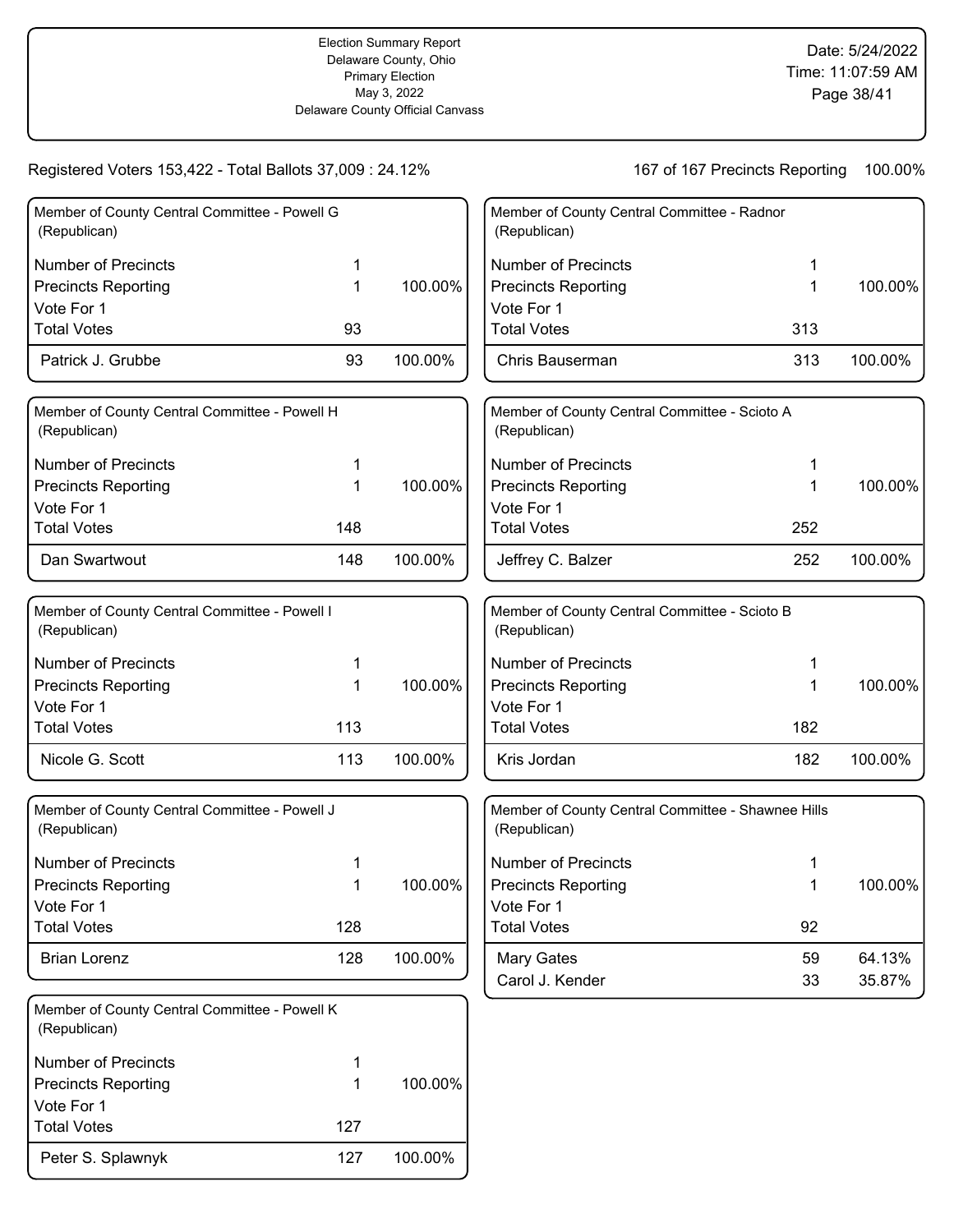| Member of County Central Committee - Sunbury A<br>(Republican) |     |         | Member of County Central Committee - Trenton A<br>(Republican)          |     |         |
|----------------------------------------------------------------|-----|---------|-------------------------------------------------------------------------|-----|---------|
| <b>Number of Precincts</b>                                     |     |         | <b>Number of Precincts</b>                                              |     |         |
| <b>Precincts Reporting</b>                                     | 1   | 100.00% | <b>Precincts Reporting</b>                                              | 1   | 100.00% |
|                                                                |     |         | Vote For 1                                                              |     |         |
| <b>Total Votes</b>                                             | 0   |         | <b>Total Votes</b>                                                      | 164 |         |
| No Valid Petition Filed                                        |     |         | Janet L. Brenneman                                                      | 164 | 100.00% |
| Member of County Central Committee - Sunbury B<br>(Republican) |     |         | Member of County Central Committee - Trenton B<br>(Republican)          |     |         |
| <b>Number of Precincts</b>                                     | 1   |         | <b>Number of Precincts</b>                                              |     |         |
| <b>Precincts Reporting</b>                                     | 1   | 100.00% | <b>Precincts Reporting</b>                                              | 1   | 100.00% |
| Vote For 1                                                     |     |         | Vote For 1                                                              |     |         |
| <b>Total Votes</b>                                             | 183 |         | <b>Total Votes</b>                                                      | 237 |         |
| <b>Tommy Hatfield</b>                                          | 183 | 100.00% | Carrie S. Meeks                                                         | 237 | 100.00% |
| Member of County Central Committee - Sunbury C<br>(Republican) |     |         | Member of County Central Committee - Troy A<br>(Republican)             |     |         |
| <b>Number of Precincts</b>                                     | 1   |         | <b>Number of Precincts</b>                                              |     |         |
| <b>Precincts Reporting</b>                                     | 1   | 100.00% | <b>Precincts Reporting</b>                                              | 1   | 100.00% |
|                                                                |     |         | Vote For 1                                                              |     |         |
| <b>Total Votes</b>                                             | 0   |         | <b>Total Votes</b>                                                      | 136 |         |
| No Valid Petition Filed                                        |     |         | Natalie A. Fravel                                                       | 136 | 100.00% |
| Member of County Central Committee - Sunbury D<br>(Republican) |     |         | Member of County Central Committee - Troy B<br>(Republican)             |     |         |
| <b>Number of Precincts</b>                                     |     |         | <b>Number of Precincts</b>                                              |     |         |
| <b>Precincts Reporting</b>                                     | 1   | 100.00% | <b>Precincts Reporting</b>                                              |     | 100.00% |
| Vote For 1                                                     |     |         | Vote For 1                                                              |     |         |
| <b>Total Votes</b>                                             | 139 |         | <b>Total Votes</b>                                                      | 135 |         |
| <b>Richard Ryba</b>                                            | 139 | 100.00% | Doug Price                                                              | 135 | 100.00% |
| Member of County Central Committee - Thompson<br>(Republican)  |     |         | Member of County Central Committee - Westerville City A<br>(Republican) |     |         |
| <b>Number of Precincts</b>                                     | 1   |         | <b>Number of Precincts</b>                                              | 1   |         |
| <b>Precincts Reporting</b>                                     | 1   | 100.00% | <b>Precincts Reporting</b>                                              | 1   | 100.00% |
| Vote For 1                                                     |     |         | Vote For 1                                                              |     |         |
| <b>Total Votes</b>                                             | 145 |         | <b>Total Votes</b>                                                      | 72  |         |
| <b>Brenda Manley</b>                                           | 145 | 100.00% | David Stadge                                                            | 72  | 100.00% |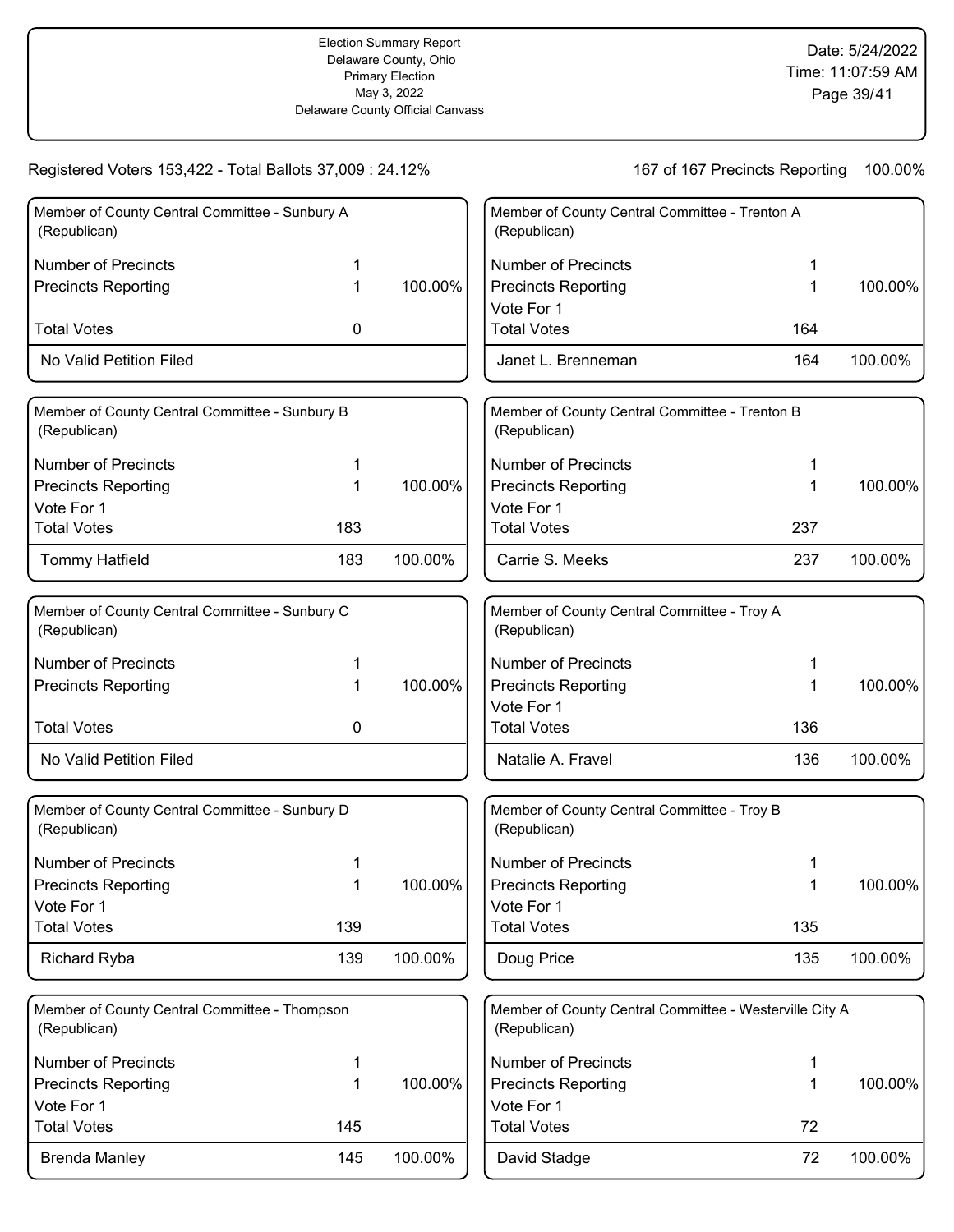| Member of County Central Committee - Westerville City B                 |              |         | Member of County Central Committee - Westerville City F                 |     |         |
|-------------------------------------------------------------------------|--------------|---------|-------------------------------------------------------------------------|-----|---------|
| (Republican)                                                            |              |         | (Republican)                                                            |     |         |
| <b>Number of Precincts</b>                                              | 1            |         | <b>Number of Precincts</b>                                              | 1   |         |
| <b>Precincts Reporting</b>                                              | 1            | 100.00% | <b>Precincts Reporting</b>                                              | 1   | 100.00% |
|                                                                         |              |         | Vote For 1                                                              |     |         |
| <b>Total Votes</b>                                                      | 0            |         | <b>Total Votes</b>                                                      | 101 |         |
| No Valid Petition Filed                                                 |              |         | John Stacy                                                              | 101 | 100.00% |
| Member of County Central Committee - Westerville City C<br>(Republican) |              |         | Member of County Central Committee - Westerville City G<br>(Republican) |     |         |
| <b>Number of Precincts</b>                                              | 1            |         | <b>Number of Precincts</b>                                              | 1   |         |
| <b>Precincts Reporting</b>                                              | $\mathbf{1}$ | 100.00% | <b>Precincts Reporting</b>                                              | 1   | 100.00% |
| Vote For 1                                                              |              |         |                                                                         |     |         |
| <b>Total Votes</b>                                                      | 89           |         | <b>Total Votes</b>                                                      | 0   |         |
| Asa B. Winkler                                                          | 29           | 32.58%  | No Valid Petition Filed                                                 |     |         |
| Wendy K. Winkler                                                        | 60           | 67.42%  |                                                                         |     |         |
|                                                                         |              |         | Member of County Central Committee - Westerville City H                 |     |         |
| Member of County Central Committee - Westerville City D<br>(Republican) |              |         | (Republican)                                                            |     |         |
|                                                                         |              |         | <b>Number of Precincts</b>                                              | 1   |         |
| <b>Number of Precincts</b>                                              | 1            |         | <b>Precincts Reporting</b>                                              | 1   | 100.00% |
| <b>Precincts Reporting</b><br>Vote For 1                                | 1            | 100.00% |                                                                         |     |         |
| <b>Total Votes</b>                                                      | 124          |         | <b>Total Votes</b>                                                      | 0   |         |
|                                                                         |              |         | No Valid Petition Filed                                                 |     |         |
| Arthur Wallis Shantz, Jr.                                               | 124          | 100.00% |                                                                         |     |         |
|                                                                         |              |         | Member of County Central Committee - Westerville City I                 |     |         |
| Member of County Central Committee - Westerville City E<br>(Republican) |              |         | (Republican)                                                            |     |         |
|                                                                         |              |         | <b>Number of Precincts</b>                                              | 1   |         |
| <b>Number of Precincts</b>                                              | 1            | 100.00% | <b>Precincts Reporting</b>                                              | 1   | 100.00% |
| <b>Precincts Reporting</b><br>Vote For 1                                | 1            |         | Vote For 1                                                              |     |         |
| <b>Total Votes</b>                                                      | 155          |         | <b>Total Votes</b>                                                      | 81  |         |
|                                                                         |              |         | Ali M. Solove                                                           | 81  | 100.00% |
| Diane Chapman                                                           | 155          | 100.00% |                                                                         |     |         |